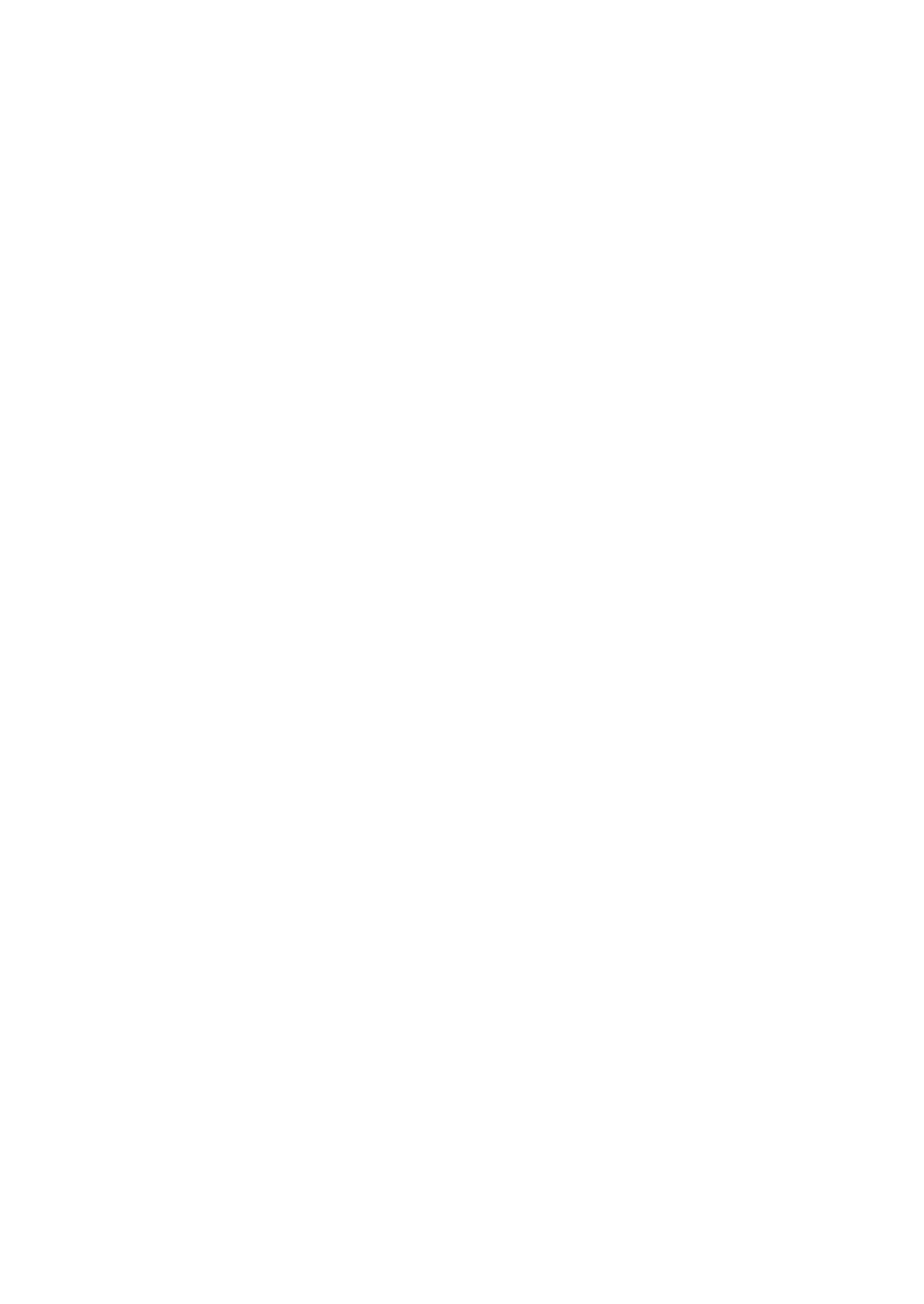

## **MERCHANT SHIPPING (MARITIME LABOUR CONVENTION 2006) REGULATIONS**

### **Arrangement of Sections**

#### **Regulation**

| <b>PART I - PRELIMINARY</b> |                                                                  |    |
|-----------------------------|------------------------------------------------------------------|----|
| $\mathbf{1}$                |                                                                  |    |
| $\overline{2}$              |                                                                  |    |
|                             | <b>MINIMUM REQUIREMENTS FOR SEAFARERS TO</b><br><b>PART II -</b> |    |
|                             | <b>WORK ON A SHIP</b>                                            | 7  |
| 3                           |                                                                  |    |
| $\overline{4}$              |                                                                  |    |
|                             |                                                                  |    |
| 5                           |                                                                  |    |
| 6                           |                                                                  |    |
|                             | <b>PART III - CONDITIONS OF EMPLOYMENT</b>                       | 13 |
| 7                           |                                                                  |    |
| 8                           |                                                                  |    |
| 9                           |                                                                  |    |
| 10                          |                                                                  |    |
| 11                          |                                                                  |    |
| 12                          |                                                                  |    |
| 13                          |                                                                  |    |
| 14                          | Career and skill development and opportunities for seafarers'    |    |

#### **PART IV - [ACCOMMODATION, RECREATIONAL FACILITIES,](#page-22-1)  [FOOD AND CATERING](#page-22-1) 23**

| 15 |  |
|----|--|
| 16 |  |

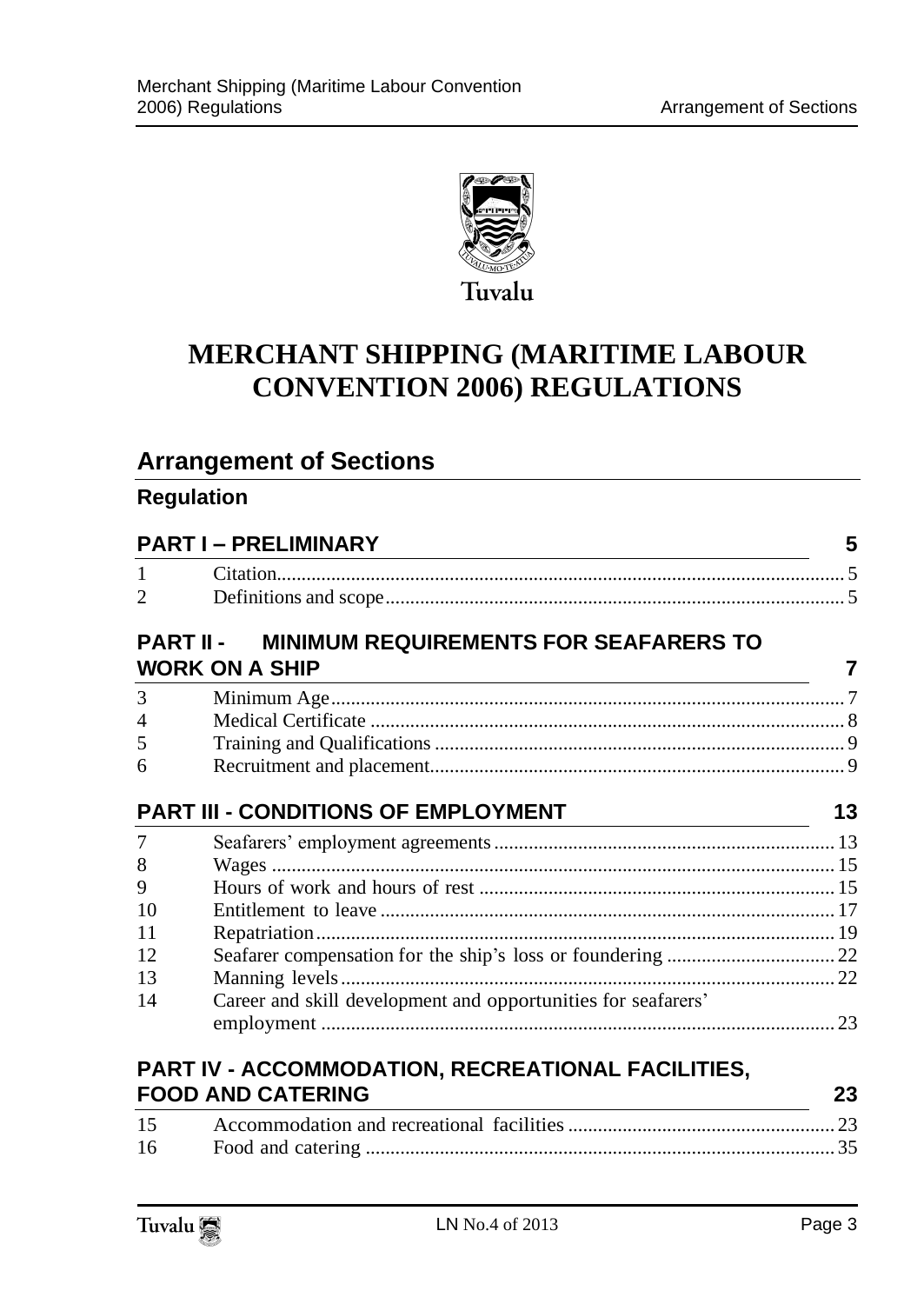#### **PART V - HEALTH [PROTECTION, MEDICAL CARE,](#page-36-0) WELFARE AND SOCIAL SECURITY [PROTECTION](#page-36-0) 37**

| 17 |  |
|----|--|
| 18 |  |
| 19 |  |
| 20 |  |
| 21 |  |

### **PART VI - [COMPLIANCE AND ENFORCEMENT](#page-48-0) 49**

| 22    |                                                                |  |
|-------|----------------------------------------------------------------|--|
| 22.1  |                                                                |  |
| 22.2  |                                                                |  |
| 22.3  | Maritime labour certificate and declaration of maritime labour |  |
|       |                                                                |  |
| 22.4. |                                                                |  |
| 22.5  |                                                                |  |
| 22.6  |                                                                |  |
| 23    |                                                                |  |
| 23.1  |                                                                |  |
| 23.2  |                                                                |  |

| <b>SCHEDULE I</b>   | 66 |
|---------------------|----|
| <b>SCHEDULE II</b>  | 69 |
| <b>SCHEDULE III</b> | 76 |
|                     |    |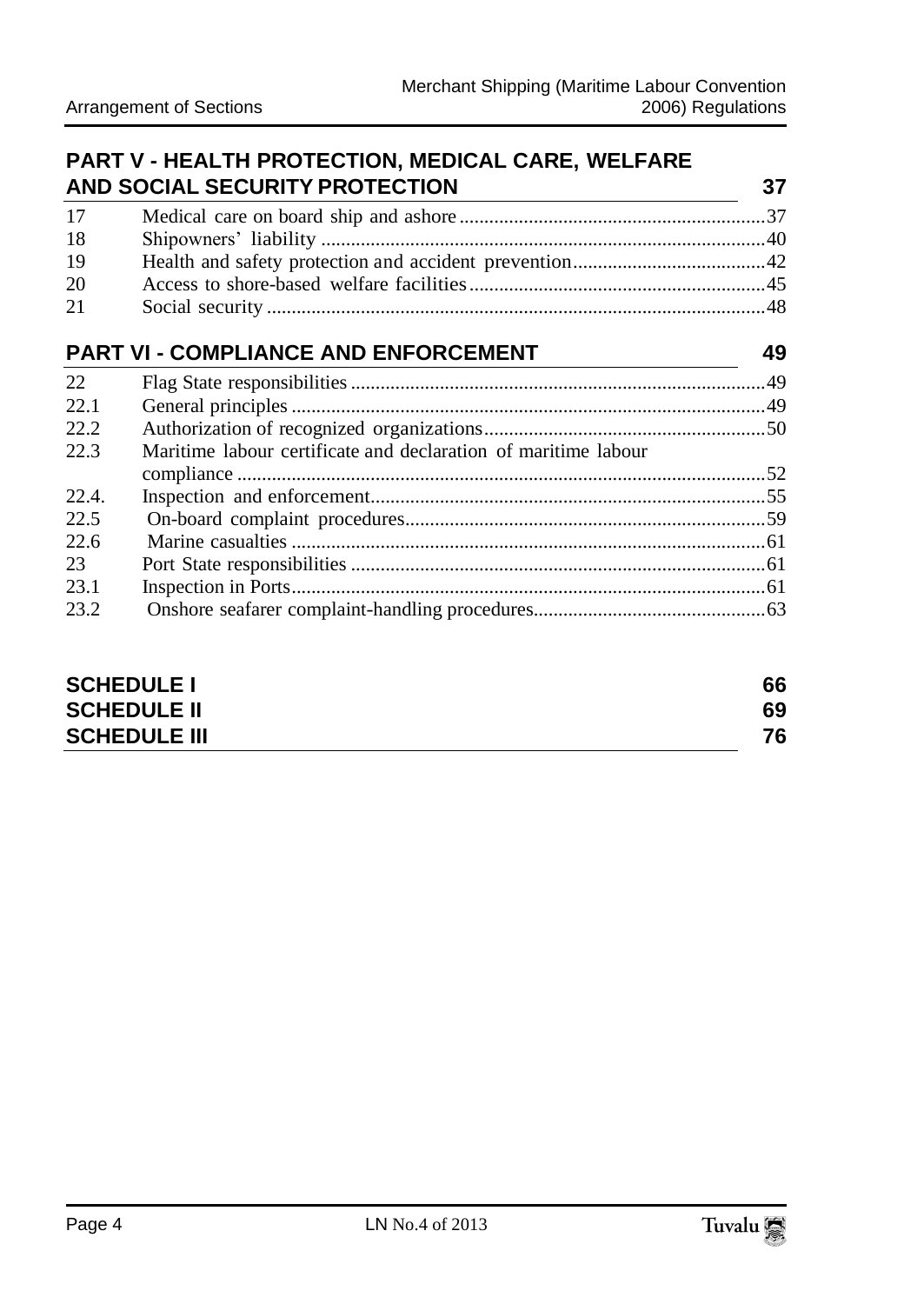

## **MERCHANT SHIPPING (MARITIME LABOUR CONVENTION 2006) REGULATIONS**

#### **LN No.4 of 2013**

#### <span id="page-4-0"></span>**MADE UNDER SECTION 48 OF THE MERCHANT SHIPPING ACT**

Commencement 24th May, 2013

## **PART I – PRELIMINARY**

#### <span id="page-4-1"></span>**1 Citation**

This Regulation may be cited as the Merchant Shipping (Maritime Labour Convention 2006) Regulations

#### <span id="page-4-2"></span>**2 Definitions and scope**

(1) For the purposes of these Regulations, unless the context otherwise requires:

"**the Convention"** means the Maritime Labour Convention, 2006 adopted by the International Labour Organization;

#### **"the competent authority"** means

- (a) For the terms and conditions of employment, welfare and social protection and other related matters, the Commissioner of Labour or a representative designated by the Commissioner;
- (b) For manning, hours of work and rest, accommodation, complaints on board a ship, and other related matters, the Director of Marine and Port Services or a representative designated by the Director;

**"declaration of maritime labour compliance"** means the declaration referred to in Regulation 22.3 above ;

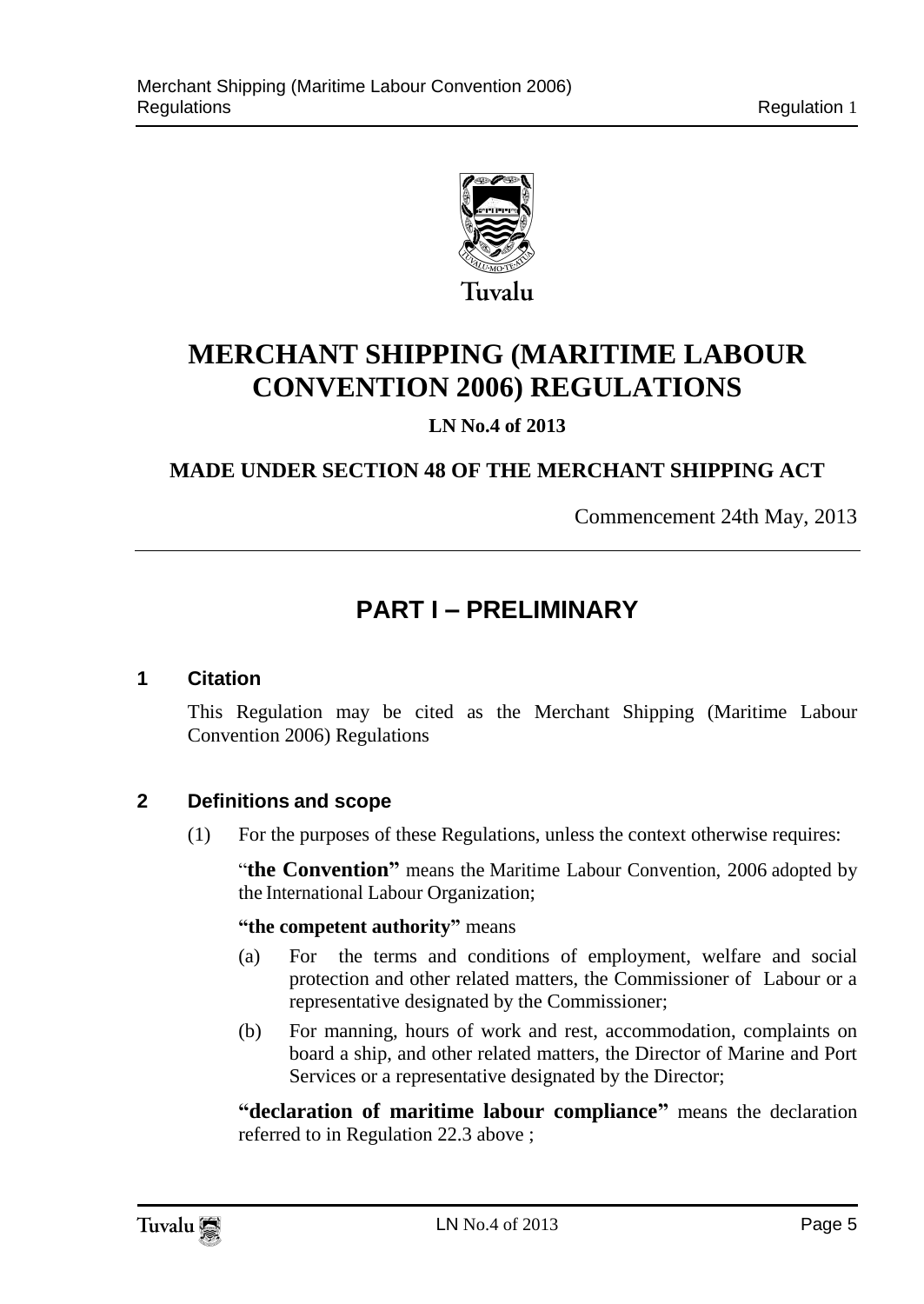**"foreign ship"** means a ship that is flying the flag of a country other than Tuvalu;

**"maritime labour certificate means the certificate"** referred to in Regulation 22.3 above;

**"seafarer"** means any person who is employed in any capacity on board a ship to which this Regulation applies. The following categories of persons, among others, are exempted:

- (i) scientists, researchers, divers, specialist off-shore technicians etc. whose work is not part of the routine business of the ship;
- (ii) harbour pilots, inspectors, surveyors, auditors, superintendents etc. Who although trained and qualified in maritime skills and perform key specialist functions, their work is not part of the routine business of the ship;
- (iii) guest entertainers, repair technicians, port workers whose work is occasional and short term with their principal place of employment being ashore;
- (iv) non-marine personnel, employed under outsourced service agreements, the terms of which determine the conditions under which the service provider will supply the necessary personnel.

**"seafarers' employment agreement"** means any contract of employment for seafarers including articles of agreement;

**"seafarer recruitment and placement service"** means any person, company, institution, agency or other organization, which is engaged in recruiting seafarers on behalf of shipowners or placing seafarers with shipowners;

**"ship"** means a ship other than one which navigates exclusively in inland waters or waters within, or closely adjacent to, sheltered waters or areas where port regulations apply;

**"shipowner"** means the owner of the ship or another organization or person, such as the manager, agent or bareboat charterer, who has assumed the responsibility for the operation of the ship from the owner and who, on assuming such responsibility, has agreed to take over the duties and responsibilities imposed on shipowners in accordance with the Convention, regardless of whether any other organizations or persons fulfil certain of the duties or responsibilities on behalf of the shipowner;

**"STCW Convention"** means the International Convention on Standards of Training, Certification and Watch-keeping for Seafarers, 1978, as amended.

(2) Unless provided otherwise this Merchant Shipping (Maritime Labour Convention 2006) Regulations applies to all seafarers and to all ships, whether publicly or privately owned, ordinarily engaged in commercial activities,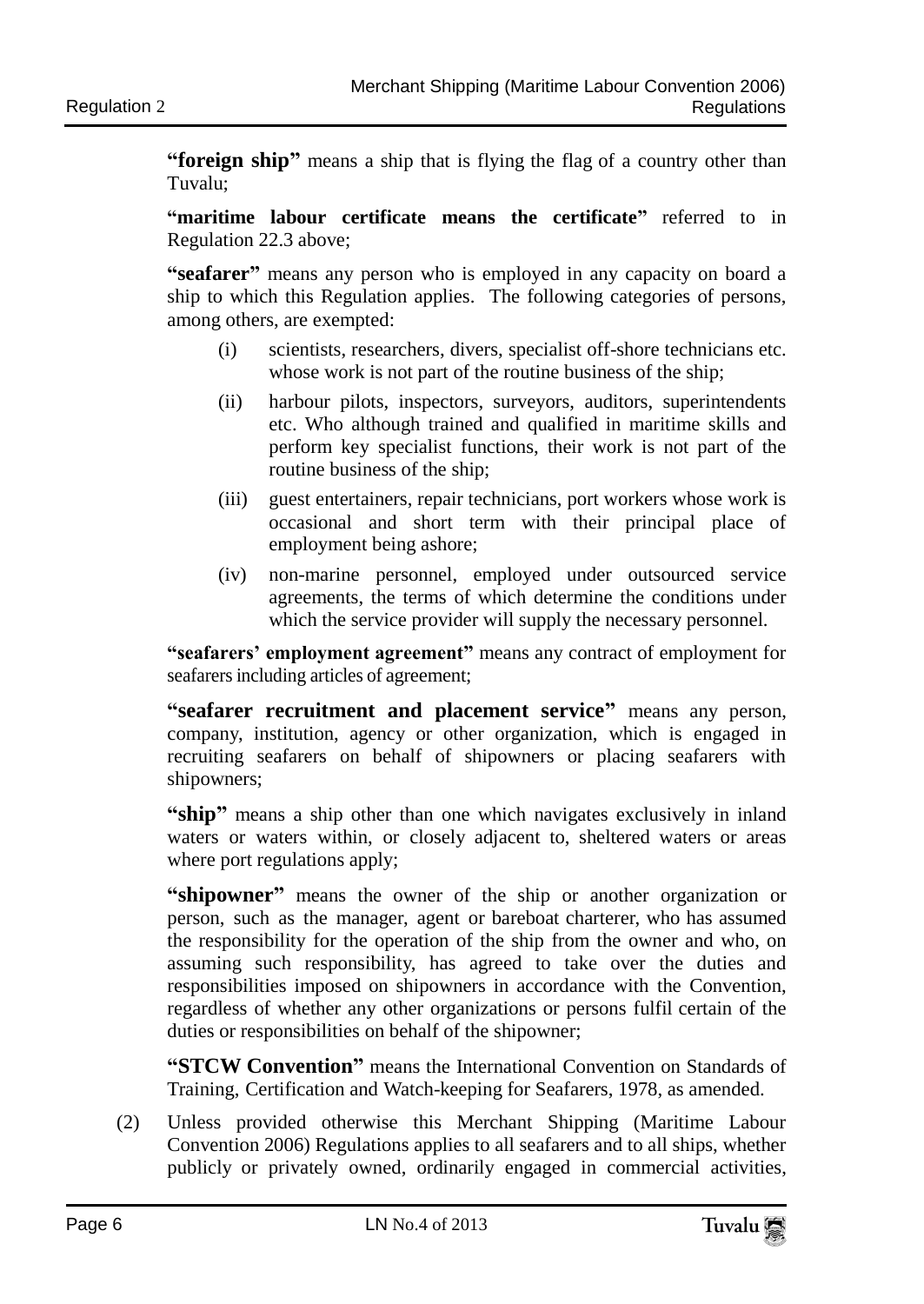other than ships engaged in fishing or in similar pursuits and ships of traditional build such as dhows and junks. It does not apply to warships or naval auxiliaries.

- (3) The competent authority may, in the event of doubt, as to the application of this Merchant Shipping (Maritime Labour Convention 2006) Regulations make a determination after consultation with the shipowners' and seafarers' organizations as to whether or not a person or a category of persons comes within the definition of "seafarer" and as to whether or not a ship or a category of ships comes within the definition of "ship".
- (4) Where the competent authority determines that it would not be reasonable or practicable at the present time to apply certain details in provisions of this Merchant Shipping (Maritime Labour Convention 2006) Regulations to a ship or particular categories of ships, those details will not apply to seafarers on the ship or ships concerned to the extent that those seafarers are covered by other provisions relating to those details and that the other provisions fully implement the relevant provisions of the Regulations of the Convention. Such a determination may only be made in consultation with the shipowners' and seafarers' organizations and may only be made with respect to ships of less than 200 grosstonnage not engaged in international voyages.
- (5) Any determinations made under paragraph 3 or 4 above must be communicated by the competent authority to the Director-General of the International Labour Office.

## <span id="page-6-0"></span>**PART II - MINIMUM REQUIREMENTS FOR SEAFARERS TO WORK ON A SHIP**

#### <span id="page-6-1"></span>**3 Minimum Age**

- (1) The employment, engagement or work on board a ship of any person under the age of 16 is prohibited.
- (2) The employment, engagement or work of seafarers under the age of 18 is prohibited where the work is likely to jeopardize their health or safety.
- (3) The activities or work likely to jeopardize the health or safety of seafarers under the age of 18 are those that shall be determined as likely to jeopardize their health or safety by the competent authority after consultation with the shipowners' or seafarers' organizations, in accordance with relevant international standards.
- (4) Night work of seafarers under the age of 18 is prohibited subject to paragraph below. For the purposes of this regulation, "night" means a period of at least nine hours starting no later than midnight ship's time and ending no earlier than 0500 hours ship's time.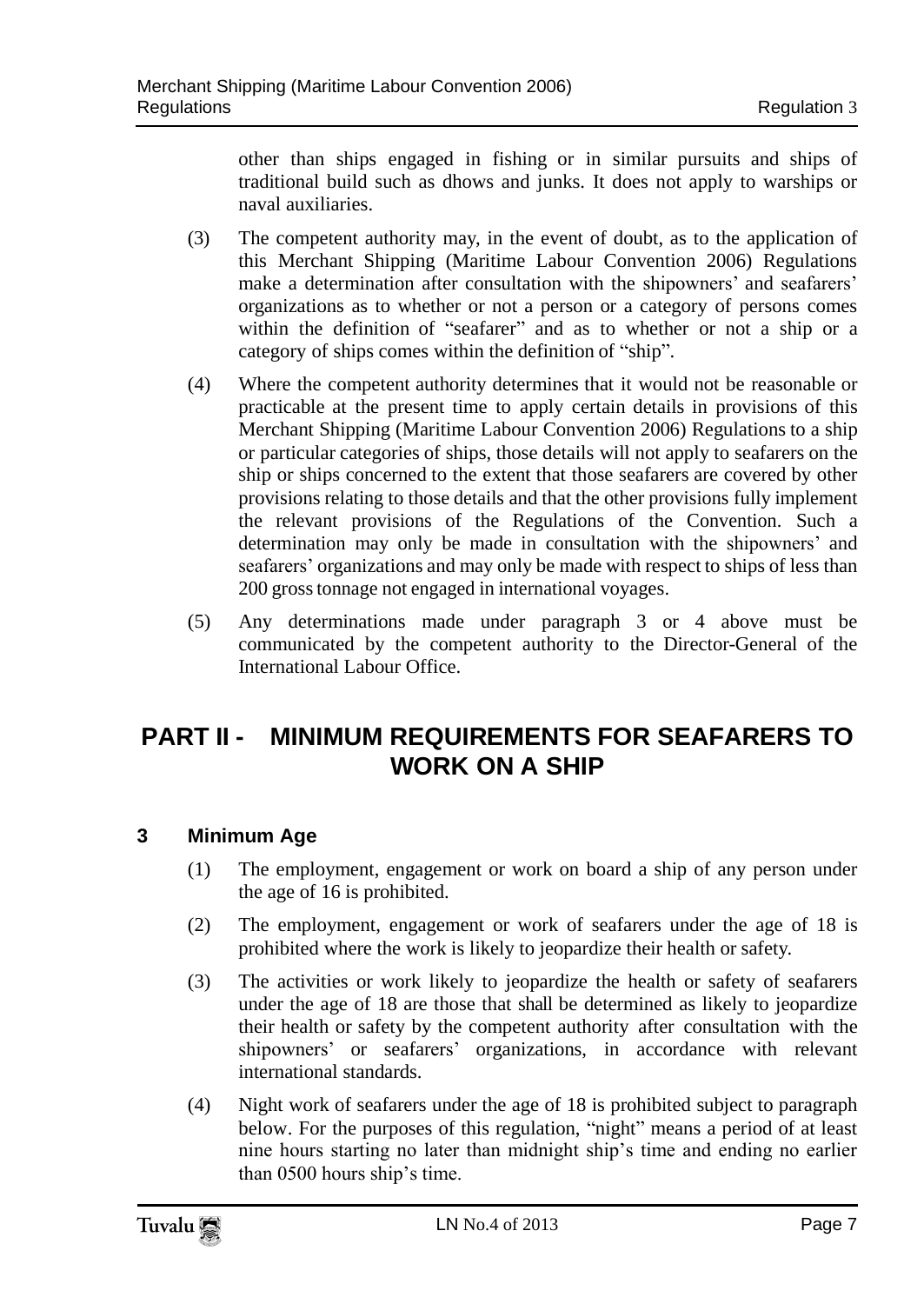- (5) An exception regarding night work may be made by the competent authority in the following situations:
	- (a) when the effective training of the seafarers concerned, in accordance with established programmes and schedules, would be impaired; or
	- (b) when the specific nature of the duty or a recognized training programme requires that seafarers under the age of 18 perform duties at night and the authority determines, after consultation with the shipowners' and seafarers' organizations, that the work will not be detrimental to their health or well-being.
- (6) No seafarer under the age of 18 shall be employed or engaged or work as a ship's cook.

#### <span id="page-7-0"></span>**4 Medical Certificate**

- (1) A shipowner shall not permit a seafarer to work on board a ship except when that seafarer holds a valid medical certificate.
- (2) A seafarer who has been issued a medical certificate shall carry that certificate on board during that seafarer's employment on the ship.
- (3) The medical certificate shall be in accordance with the STCW Convention and where seafarers are not covered by the STCW Convention, the medical certificate shall have similar requirements.
- (4) The medical certificate shall state that—
	- (a) the hearing and sight of the seafarer, and the colour vision in the case of a seafarer to be employed in capacities where fitness for the work to be performed is liable to be affected by defective colour vision, are all satisfactory; and
	- (b) the seafarer is not suffering from any medical condition likely to be aggravated by service at sea or to render the seafarer unfit for such service or to endanger the health of other persons on board.
- (5) Seafarers that have been refused a certificate or have had a limitation imposed on their ability to work, in particular with respect to time, field of work or trading area, have the right to a further examination by another independent medical practitioner or by an independent medical referee.
- (6) Unless a shorter period is required by reason of the specific duties to be performed by the seafarer or is required under the STCW Convention:
	- (a) a medical certificate shall be valid for a maximum period of two years unless the seafarer is under the age of 18, in which case the maximum period of validity shall be one year;
	- (b) a certification of colour vision shall be valid for a maximum period of six years.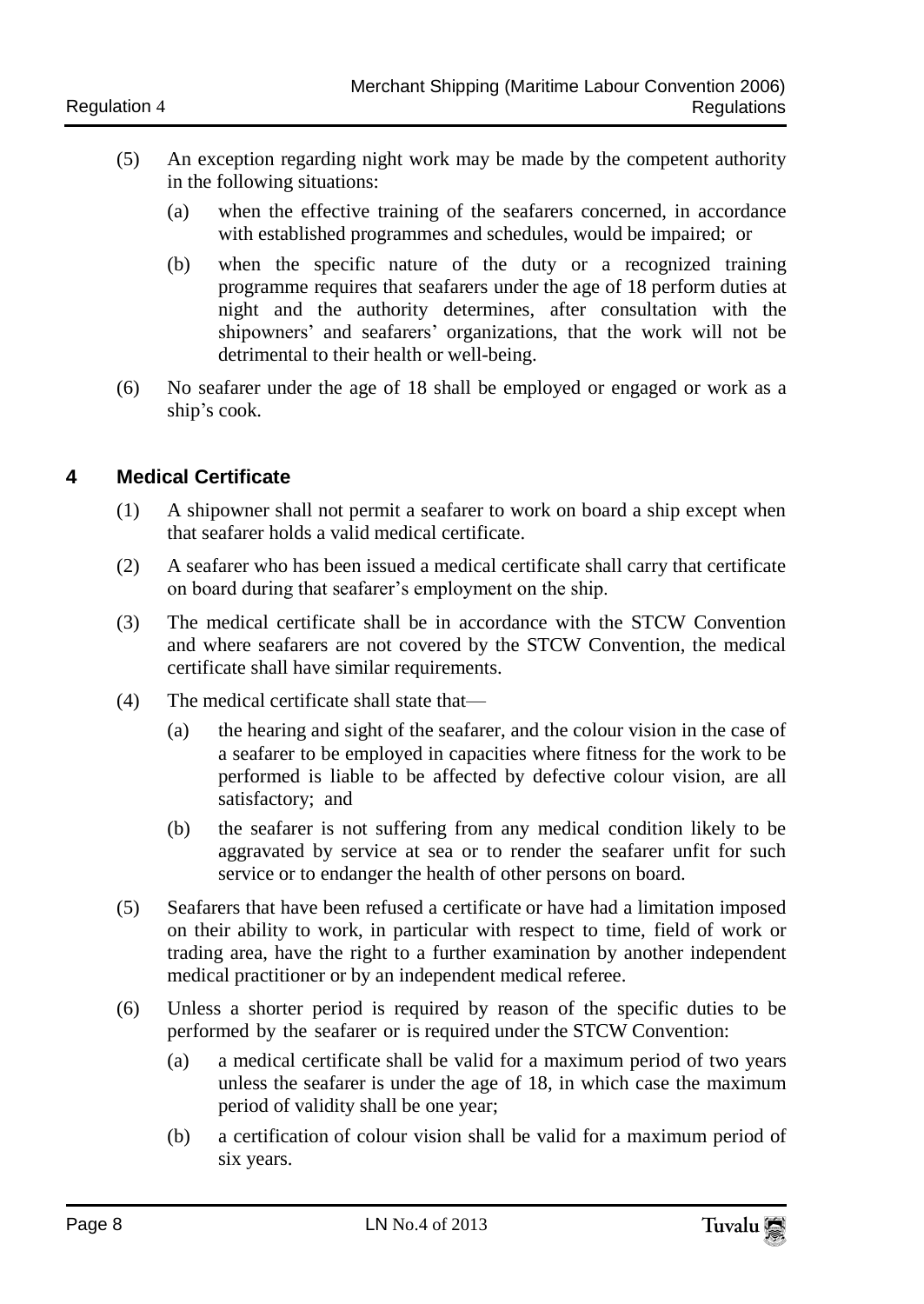- (7) In urgent cases the competent authority may permit a seafarer to work without a valid medical certificate until the next port of call where the seafarer can obtain a medical certificate from a qualified medical practitioner, provided that:
	- (a) the period of such permission does not exceed three months; and
	- (b) the seafarer concerned is in possession of an expired medical certificate of recent date.
- (8) If the period of validity of a certificate expires in the course of a voyage, the certificate shall continue in force until the next port of call where the seafarer can obtain a medical certificate from a qualified medical practitioner, provided that the period shall not exceed three months.
- (9) Medical certificates for seafarers working on ships ordinarily engaged on international voyages must, as a minimum, be provided in English.

#### <span id="page-8-0"></span>**5 Training and Qualifications**

- (1) Seafarers must be trained or certified as competent or otherwise qualified to perform their duties.
- (2) All seafarers must have successfully completed training for personal safety on board ship.
- (3) Training and certification in accordance with the STCW Convention or other mandatory instruments adopted by the International Maritime Organization shall be considered as meeting the requirements in paragraph 1.

#### <span id="page-8-1"></span>**6 Recruitment and placement**

- (1) All seafarers shall have access to an efficient, adequate and accountable system for finding employment on board ship without charge to the seafarer. Any public seafarer recruitment and placement service that may be operated in Tuvalu, shall be operated in an orderly manner that protects and promotes seafarers' employment rights as provided in the Convention.
- (2) Any private seafarer recruitment and placement services operating in Tuvalu whose primary purpose are the recruitment and placement of seafarers or which recruit and place a significant number of seafarers shall be operated only in conformity with these Regulations issued by the competent authority. The competent authority shall establish, modify or change the system only after consultation with the shipowners' and seafarers' organizations. In the event of doubt as to whether this Merchant Shipping (Maritime Labour Convention 2006) Regulations applies to a private recruitment and placement service, the question shall be determined by the competent authority after consultation with the shipowners' and seafarers' organizations.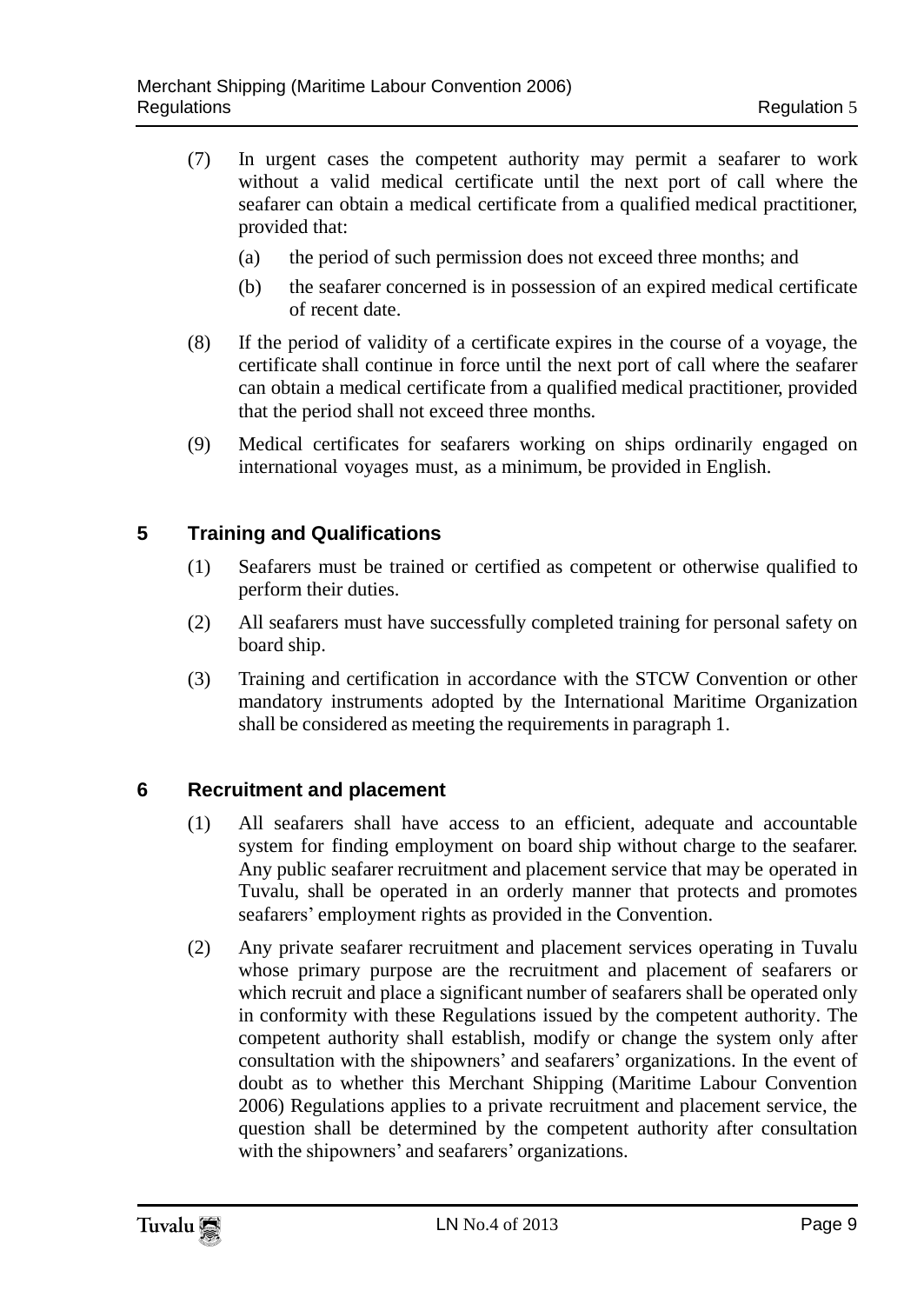- (3) The competent authority shall closely supervise and control all seafarer recruitment and placement services operating in the territory of Tuvalu. Any licences or certificates or similar authorizations for the operation of private services in the territory may be granted or renewed only after verification that the seafarer recruitment and placement service concerned meets the requirements of this Merchant Shipping (Maritime Labour Convention 2006) Regulations.
- (4) The competent authority shall ensure that adequate machinery and procedures exist for the investigation, if necessary, of complaints concerning the activities of seafarer recruitment and placement services, involving, as appropriate, representatives of shipowners and seafarers.
- (5) The competent authority shall, in so far as practicable, advise nationals of Tuvalu on the possible problems of signing on a ship that flies the flag of a State which has not ratified the Convention, until it is satisfied that standards equivalent to those fixed by the Convention are being applied.
- (6) A shipowner that makes use of a service based in a country that has not ratified the Convention must provide information to the competent authority regarding the regulation of the service to ensure that it is operated in conformity with the standards required by this Merchant Shipping (Maritime Labour Convention 2006) Regulations.
- (7) Private seafarer recruitment and placement services must be operated in accordance with the following requirements:
	- (a) any means, mechanisms or lists intended to prevent or deter seafarers from gaining employment for which they are qualified are prohibited;
	- (b) no fees or other charges for seafarer recruitment or placement or for providing employment to seafarers may be borne directly or indirectly, in whole or in part, by the seafarer, other than the cost of the seafarer obtaining a national statutory medical certificate, the national seafarer's book and a passport or other similar personal travel documents, not including, however, the cost of visas, which must be borne by the shipowner; in particular, procedures must be adopted to prevent opportunities for exploitation of seafarers arising from the issue of joining advances or any other financial transaction between the shipowner and the seafarers which are handled by the seafarer recruitment and placement services and for clearly publicizing costs, if any, which the seafarer will be expected to bear in the recruitment process;
	- (c) an up-to-date register of all seafarers recruited or placed through them, must be maintained and available for inspection by the competent authority; in particular, information regarding the medical examinations, seafarers' identity documents and such other items as may be required for the seafarer to gain employment; the services must maintain, with due regard to the right to privacy and the need to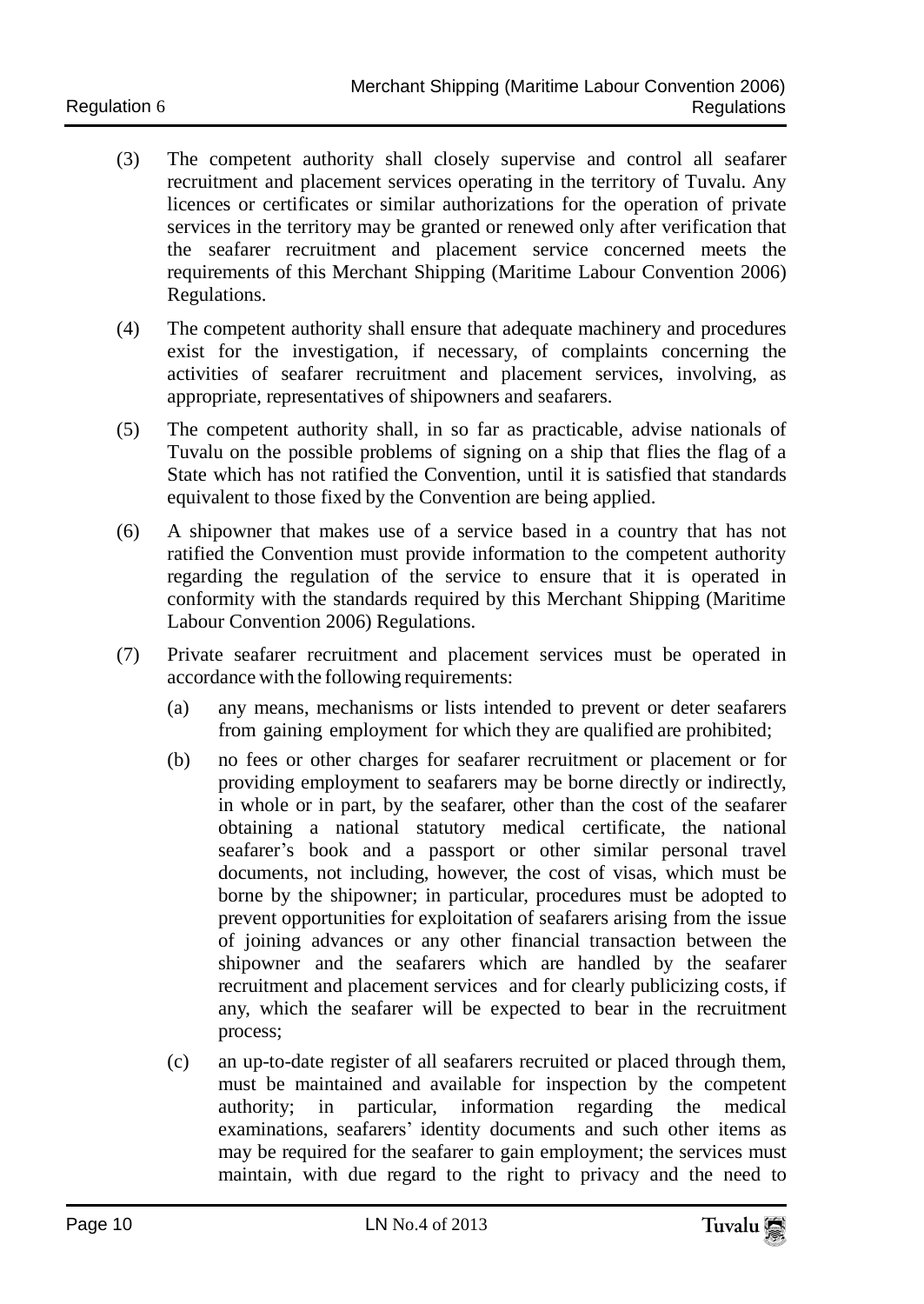protect confidentiality, full and complete records of the seafarers covered by their recruitment and placement system, which shall include but not be limited to:

- (i) the seafarers' qualifications;
- (ii) record of employment;
- (iii) personal data relevant to employment; and
- (iv) medical data relevant to employment;
- (d) seafarers must be informed of their rights and duties under their employment agreements prior to or in the process of engagement and proper arrangements must made for seafarers to examine their employment agreements before and after they are signed and for them to receive a copy of the agreements;
- (e) services must ensure that seafarers are advised of any particular conditions applicable to the job for which they are to be engaged and of the particular shipowner's policies relating to their employment;
- (f) seafarers recruited or placed must be qualified and hold the documents necessary for the job concerned, and the seafarers' employment agreements must be in accordance with applicable laws and regulations and any collective bargaining agreement that forms part of the employment agreement;
- (g) the services must have procedures:
	- (i) to ensure, as far as practicable, that all mandatory certificates and documents submitted for employment are up to date and have not been fraudulently obtained and that employment references are verified,
	- (ii) to verify that labour conditions on ships where seafarers are placed are in conformity with applicable collective bargaining agreements concluded between a shipowner and a representative seafarers' organization; and
	- (iii) to supply seafarers, as a matter of policy, only to shipowners that offer terms and conditions of employment to seafarers who comply with applicable laws or regulations or collective agreements;
- (h) the services must make sure as far as practicable that shipowners have the means to protect seafarers from being stranded in a foreign port;
- (i) the services must maintain up-to-date lists of the ships for which they provide seafarers, ensuring that there is a means by which the service can be contacted in an emergency at all hours;
- (j) procedures must be in place to ensure that requests for information or advice by families of seafarers while the seafarers are at sea are dealt with promptly and sympathetically and at no cost;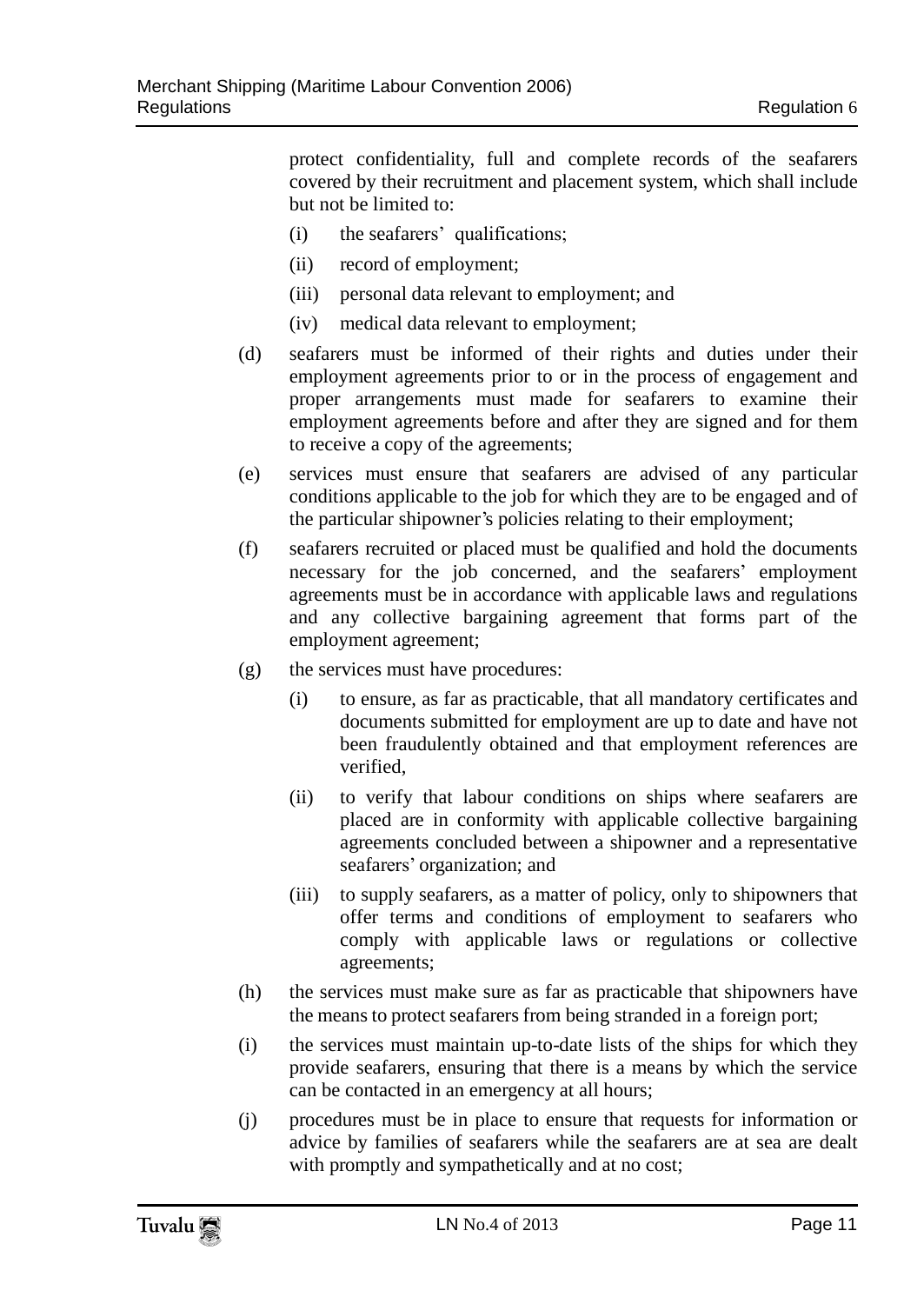- (k) the services must examine and respond to any complaint concerning their activities and advise the competent authority of any unresolved complaint;
- (l) the services must have procedures which are in accordance with the principles of natural justice for dealing with cases of incompetence or indiscipline consistent with national laws and practice and, where applicable, with collective agreements;
- (m) the services must assume obligations to ensure the proper fulfilment by shipowners of the terms of their employment agreements concluded with seafarers, including establishing a system of protection, by way of insurance or an equivalent appropriate measure, to compensate seafarers for monetary loss that they may incur as a result of the failure of a recruitment and placement service or the relevant shipowner under the seafarers' employment agreement to meet its obligations to them.
- (8) In the case of any public seafarer recruitment and placement service, the competent authority shall consider:
	- (a) taking the necessary measures to promote effective cooperation among seafarer recruitment and placement services, whether public or private;
	- (b) the needs of the maritime industry at both the national and international levels, when developing training programmes for seafarers that form the part of the ship's crew that is responsible for the ship's safe navigation and pollution prevention operations, with the participation of shipowners, seafarers and the relevant training institutions;
	- (c) making suitable arrangements for the cooperation of representative shipowners' and seafarers' organizations in the organization and operation of the public seafarer recruitment and placement services, where they exist:
	- (d) determining, with due regard to the right to privacy and the need to protect confidentiality, the conditions under which seafarers' personal data may be processed by seafarer recruitment and placement services, including the collection, storage, combination and communication of such data to third parties;
	- (e) maintaining an arrangement for the collection and analysis of all relevant information on the maritime labour market, including the current and prospective supply of seafarers that work as crew classified by age, sex, rank and qualifications, and the industry's requirements, the collection of data on age or sex being admissible only for statistical purposes or if used in the framework of a programme to prevent discrimination based on age or sex;
	- (f) ensuring that the staff responsible for the supervision of public and private seafarer recruitment and placement services for ship's crew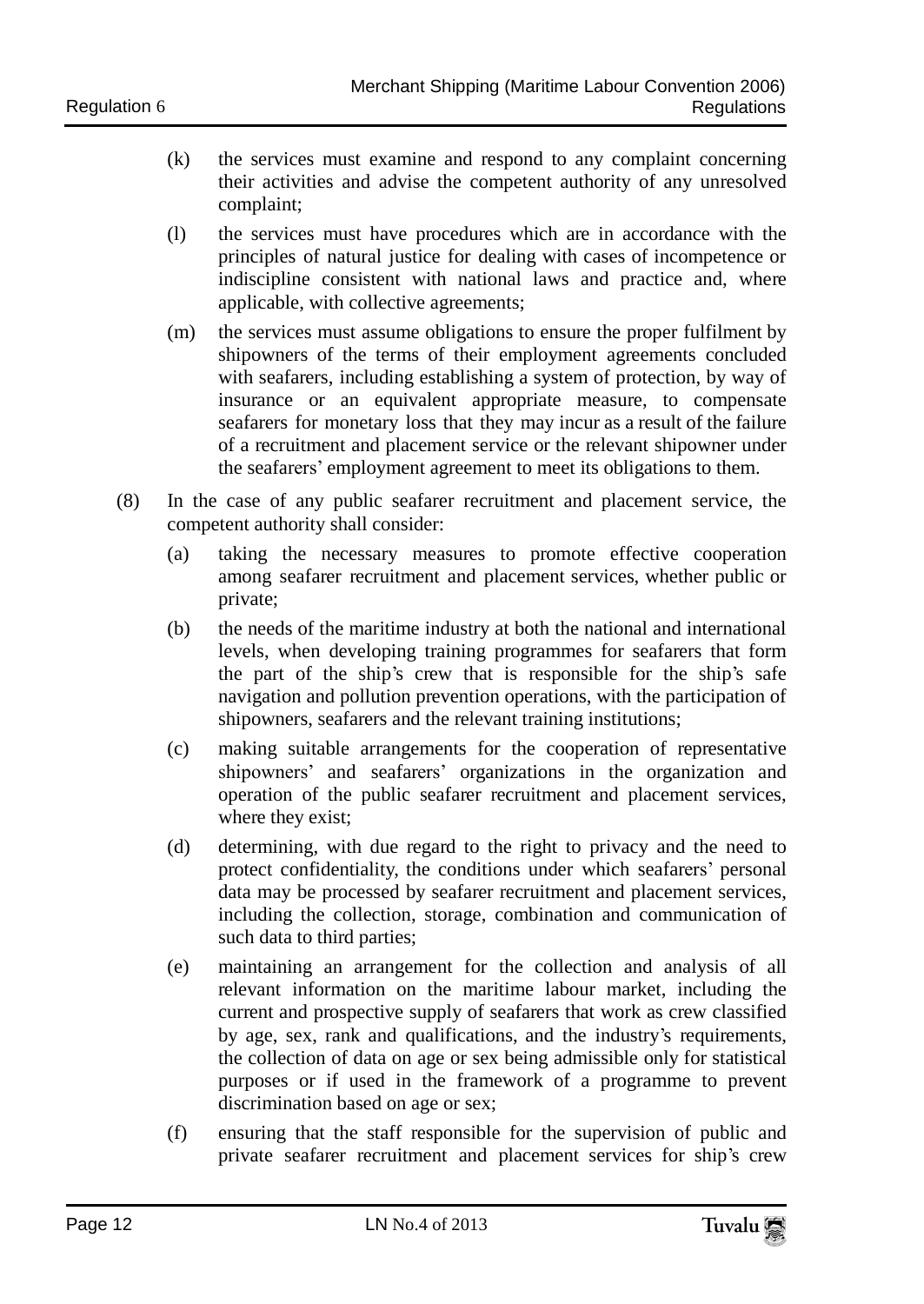with responsibility for the ship's safe navigation and pollution prevention operations have had adequate training, including approved sea-service experience, and have relevant knowledge of the maritime industry, including the relevant maritime international instruments on training, certification and labour standards;

- (g) prescribing operational standards and adopting codes of conduct and ethical practices for seafarer recruitment and placement services;
- <span id="page-12-0"></span>(h) exercising supervision of the licensing or certification system on the basis of a system of quality standards.

## **PART III - CONDITIONS OF EMPLOYMENT**

#### <span id="page-12-1"></span>**7 Seafarers' employment agreements**

- (1) Seafarers working on board a ship must have a clear written legally enforceable agreement, referred to in this Merchant Shipping (Maritime Labour Convention 2006) Regulations as a seafarers' employment agreement, which must be signed by both the seafarer and the shipowner or a representative of the shipowner (or, where the seafarers are not employees, evidence of contractual or similar arrangements) and must provide them with decent working and living conditions on board the ship as required by this Merchant Shipping (Maritime Labour Convention 2006) Regulations.
- (2) Seafarers must be given an opportunity to examine and seek advice on the seafarers' employment agreement before signing, as well as such other facilities as are necessary to ensure that they have freely entered into an agreement with a sufficient understanding of their rights and responsibilities. The shipowner and seafarer concerned must each have a signed original of the seafarers' employment agreement.
- (3) Shipowners must ensure that clear information as to the conditions of employment can be easily obtained on board by the seafarers concerned, including the ship's master, and that such information, including a copy of the seafarers' employment agreement, is also accessible for review by officers of a competent authority, including those in ports to be visited.
- (4) To the extent compatible with applicable law and practice, seafarers' employment agreements shall be understood to incorporate any applicable collective bargaining agreements.
- (5) Where a collective bargaining agreement forms all or part of a seafarers' employment agreement, a copy of that agreement must be available on board. Where the language of the seafarers' employment agreement and any applicable collective bargaining agreement is not in English, the following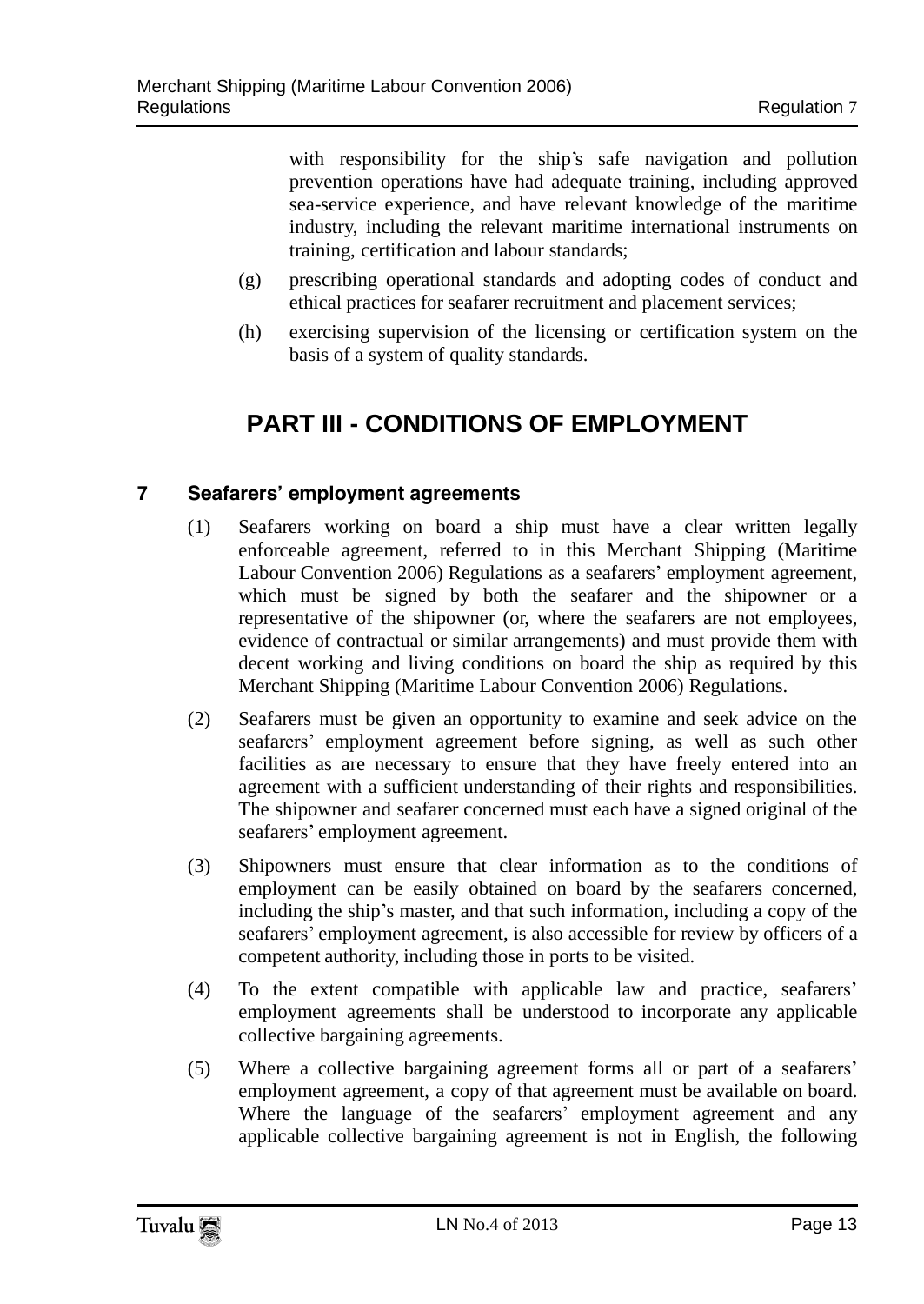must also be available in English except for ships engaged only in domestic voyages:

- (a) a copy of a standard form of the agreement;
- (b) the portions of the collective bargaining agreement that are subject to a port State inspection under the Convention.
- (6) Seafarers' employment agreements shall in all cases contain the following particulars:
	- (a) the seafarer's full name, date of birth or age, and birthplace;
	- (b) the shipowner's name and address;
	- (c) the place where and date when the seafarers' employment agreement is entered into;
	- (d) the capacity in which the seafarer is to be employed;
	- (e) the amount of the seafarer's wages or the formula used for calculating them;
	- (f) the amount of paid annual leave or the formula used for calculating it;
	- (g) the termination of the agreement and the conditions thereof, including:
	- (i) if the agreement has been made for an indefinite period, the conditions entitling either party to terminate it, as well as the required notice period, which shall not be less for the shipowner than for the seafarer;
		- (ii) if the agreement has been made for a definite period, the date fixed for its expiry; and
		- (iii) if the agreement has been made for a voyage, the port of destination and the time which has to expire after arrival before the seafarer should be discharged;
	- (h) the health and social security protection benefits to be provided to the seafarer by the shipowner, including information on any mandatory social security contributions<sup>;</sup>
	- (i) the seafarer's entitlement to repatriation;
	- (j) a reference to the collective bargaining agreement, if applicable;
	- (k) any other particulars which the competent authority may, after consultation with the shipowners' and seafarers 'organizations, require to be included.
- (7) The minimum notice period to be given by the seafarers and shipowners for the early termination of a seafarers' employment agreement is 30 days.
- (8) A notice period shorter than the minimum may be given by the seafarer, without penalty, for compassionate or urgent reasons or in other circumstances that are recognized under employment law or practices or in applicable collective bargaining agreements as justifying termination of the employment agreement at shorter notice or without notice.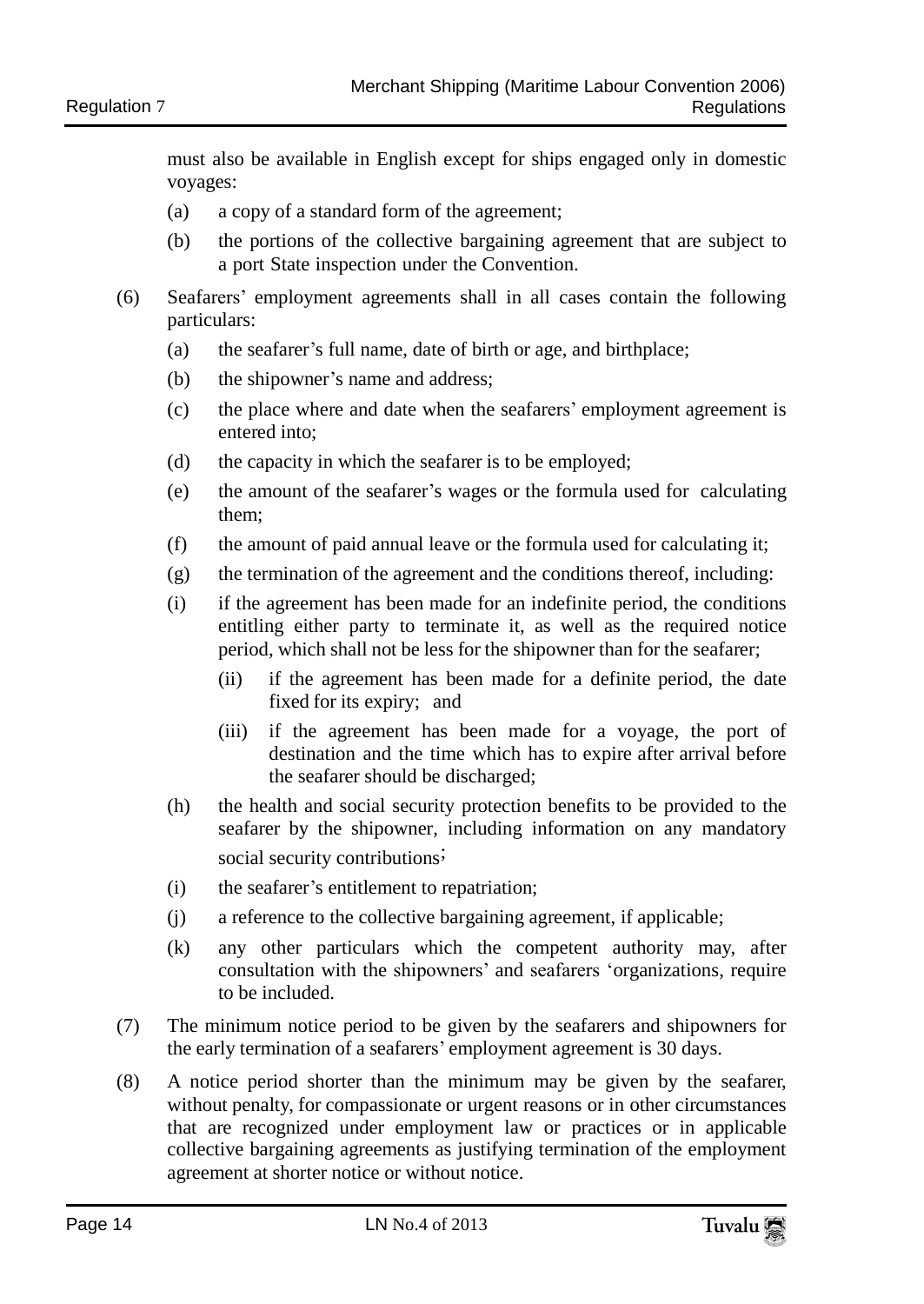- (9) Seafarers must be given a document containing a record of their employment on board the ship. The document must not contain any statement as to the quality of the seafarers' work or as to their wages.
- (10) The document must contain sufficient information, with a translation in English, to facilitate the acquisition of further work or to satisfy the seaservice requirements for upgrading or promotion. A seafarers' discharge book may satisfy this requirement.

#### <span id="page-14-0"></span>**8 Wages**

- (1) Seafarers must be paid at no greater than monthly intervals and in accordance with their seafarers' employment agreement and any applicable collective agreement.
- (2) Seafarers must be given a monthly account of the payments due and the amounts paid, including wages, additional payments and the rate of exchange used where payment has been made in a currency or at a rate different from the one agreed to.
- (3) Shipowners must establish a system for enabling seafarers, at the time of their entering employment or during it, to allot, if they so desire, a proportion of their wages for remittance at regular intervals to their families by bank transfers or similar means. Allotments must be remitted in due time and directly to the person or persons nominated by the seafarers.
- (4) Any charge for the service under paragraph 3 above shall be reasonable in amount, and the rate of currency exchange, unless otherwise provided, shall be at the prevailing market rate or the official published rate and not unfavourable to the seafarer and shall comply with any other relevant requirements that may be established by law.
- (5) Any legal provisions in force at the time of the adoption of this Merchant Shipping (Maritime Labour Convention 2006) Regulations which relate to the amount of the wages to be paid and to the principles governing their calculation shall continue to apply to the extent that they are applicable to seafarers.

#### <span id="page-14-1"></span>**9 Hours of work and hours of rest**

- (1) For the purpose of these provisions, the term:
	- (a) **"hours of work"** means time during which seafarers are required to do work on account of the ship;
	- (b) **"hours of rest"** means time outside hours of work; this term does not include short breaks of one hour or less or a break for a meal.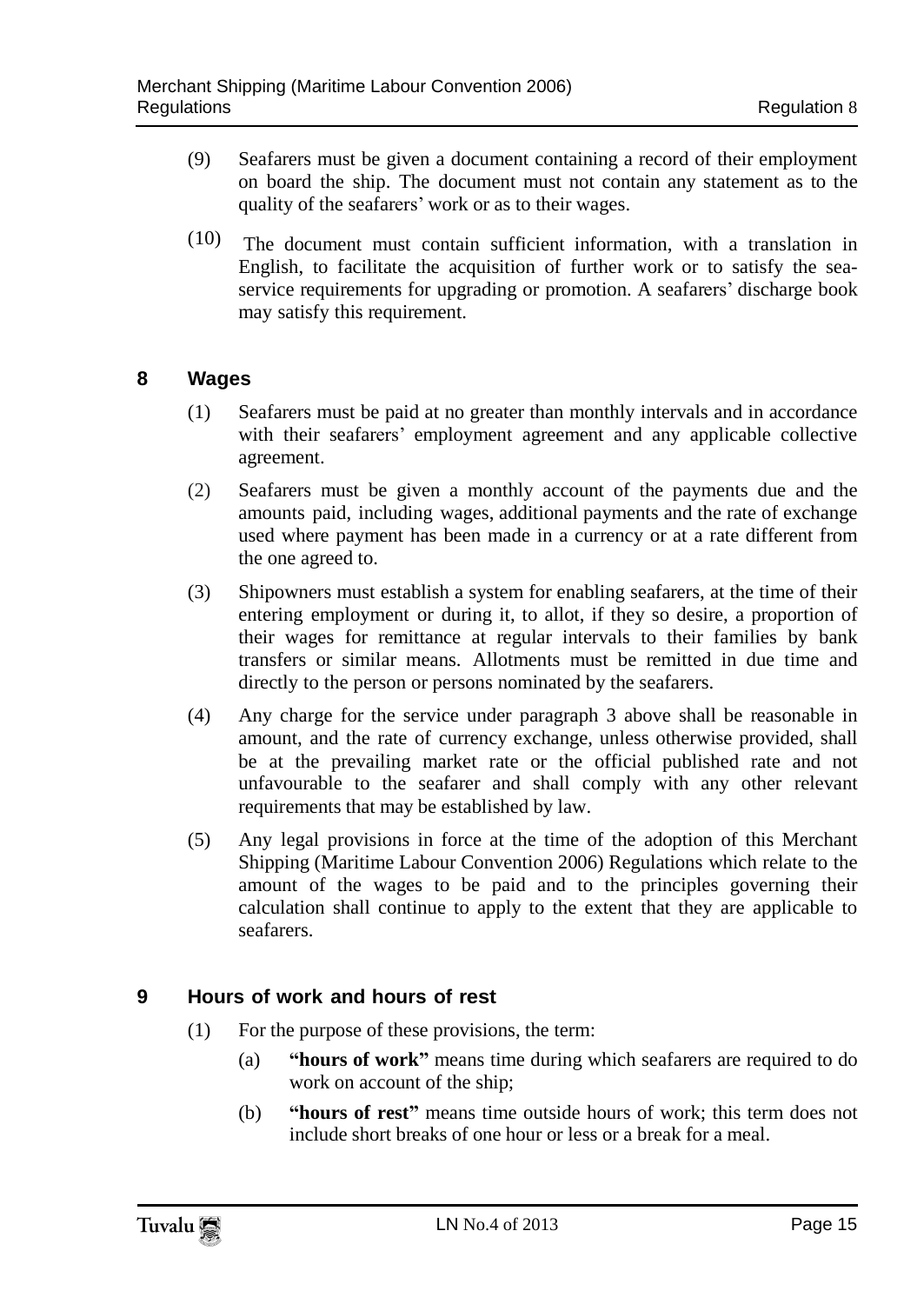- (2) In accordance with these provisions, a maximum number of hours of work minimum number of hours of rest shall be observed for seafarers.
- (3) The normal working hours' standard for seafarers, like that for other workers, is based on an eight-hour day with one day of rest per week and rest on public holidays. The competent authority may authorize a collective agreement which determines seafarers' normal working hours on a basis no less favourable than the paragraphs below.
- (4) The maximum hours of work shall be 14 hours in any 24-hour period and 72 hours in any seven-day period or minimum hours of rest shall be ten hours in any 24-hour period and 77 hours in any seven-day period. Taking into account the dangers posed by the fatigue of seafarers, especially those whose duties involve navigational safety and the safe and secure operation of the ship, the competent authority may, after consulting the shipowners' and seafarers' organizations, make appropriate reductions in the maximum hours of work or increases to the minimum hours of rest.
- (5) Hours of rest may be divided into no more than two periods, one of which must be at least six hours in length, and the interval between consecutive periods of rest must not exceed 14 hours.
- (6) Musters, fire-fighting and lifeboat drills, and mandatory drills, must be conducted in a manner that minimizes the disturbance of rest periods and does not induce fatigue.
- (7) When a seafarer is on call, such as when a machinery space is unattended, the seafarer must have an adequate compensatory rest period if the normal period of rest is disturbed by call-outs to work.
- (8) If no collective agreement or arbitration award exists or if the competent authority determines that the provisions in the agreement or award in respect of paragraph 6 or 7 are inadequate, the competent authority shall determine such provisions to ensure the seafarers concerned have sufficient rest.
- (9) A table with the shipboard working arrangements must be posted in an easily accessible place on-board the ship. The table must contain for every position at least:
	- (a) the schedule of service at sea and service in port; and
	- (b) the maximum hours of work or minimum hours of rest required under paragraph 4 above or paragraph 12 below.
- (10) This table must be in the form approved by the competent authority and in the working language or languages of the ship and in English.
- (11) Shipowners must maintain records of seafarers' daily hours of work or of their daily hours of rest in accordance with the form approved by the competent authority. Each seafarer shall receive a copy of the record pertaining to her or him which must be endorsed by the master, or a person authorized by the master, and by the seafarer.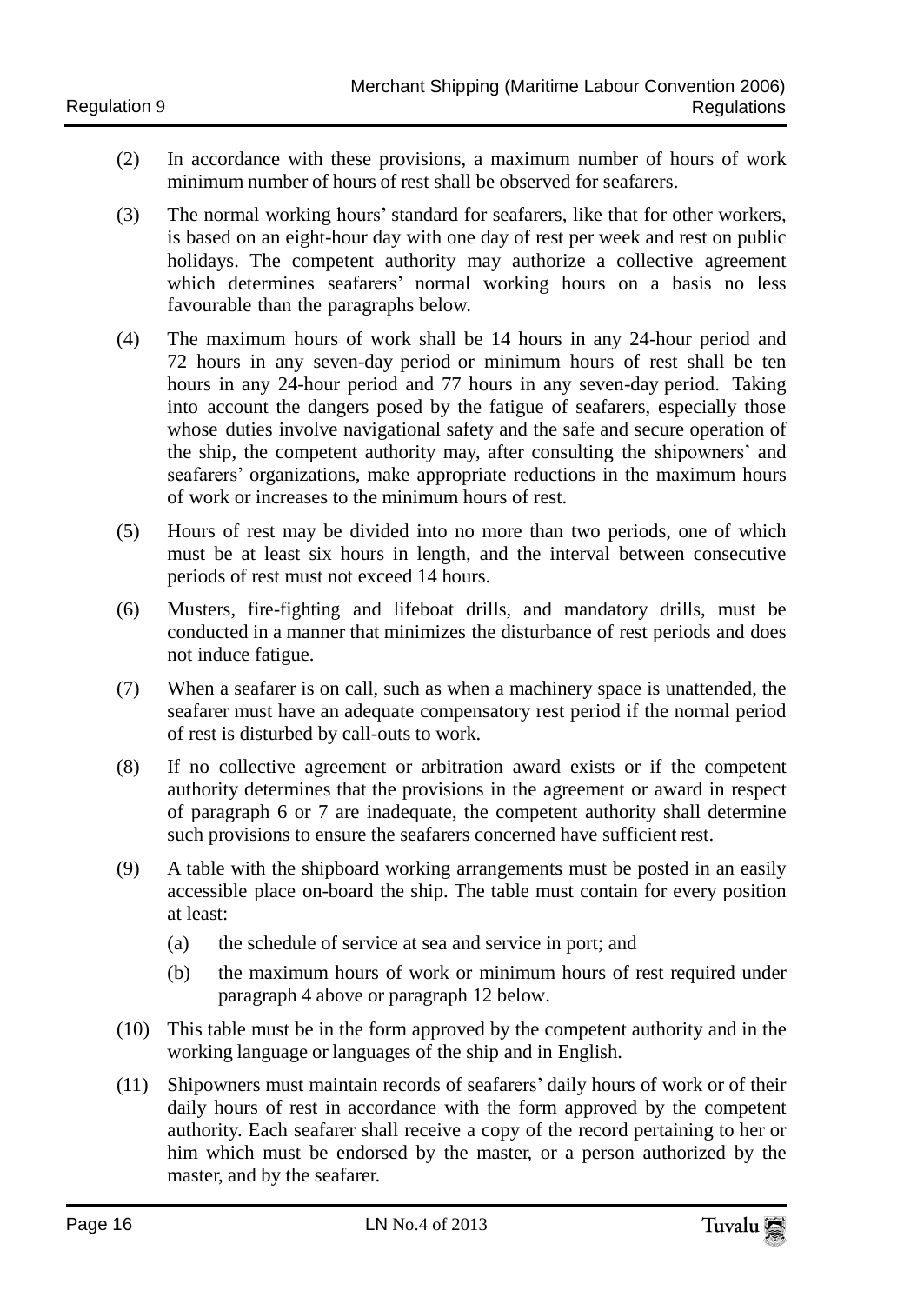- (12) The competent authority may authorize or register collective agreements permitting exceptions to the limits set out. Any exceptions shall, as far as possible, follow the standards set out in this Merchant Shipping (Maritime Labour Convention 2006) Regulations but may take account of more frequent or longer leave periods or the granting of compensatory leave for watchkeeping seafarers or seafarers working on board ships on short voyages.
- (13) Nothing in the preceding paragraphs shall be deemed to impair the right of the master of a ship to require a seafarer, including a young seafarer, to perform any hours of work necessary for the immediate safety of the ship, persons on board or cargo, or for the purpose of giving assistance to other ships or persons in distress at sea. The master may suspend the schedule of hours of work or hours of rest and require a seafarer to perform any hours of work necessary until the normal situation has been restored. As soon as practicable after the normal situation has been restored, the master must ensure that any seafarers who have performed work in a scheduled rest period are provided with an adequate period of rest.
- (14) Without prejudice to the general obligation on all seafarers to work during any emergency as provided for in paragraph 13 while at sea and in port the following provisions apply to all young seafarers under the age of 18:
	- (a) working hours must not exceed eight hours per day and 40 hours per week and overtime shall be worked only where unavoidable for safety reasons;
	- (b) sufficient time must be allowed for all meals, and a break of at least one hour for the main meal of the day shall be assured; and
	- (c) a 15 minute rest period as soon as possible following each two hours of continuous work must be allowed.
- (15) Exceptionally the provisions in paragraph need not be applied if:
	- (a) they are impracticable for young seafarers in the deck, engine room and catering departments assigned to watchkeeping duties or working on a rostered shift-work system; or
	- (b) the effective training of young seafarers in accordance with established programmes and schedules would be impaired.
- (16) Any exceptional situations under paragraph 15 must be recorded, with reasons, and signed by the master.

#### <span id="page-16-0"></span>**10 Entitlement to leave**

- (1) Seafarers must be given paid annual leave, as provided in paragraph 3 below.
- (2) Seafarers must be granted shore leave to benefit their health and well-being and consistent with the operational requirements of their positions.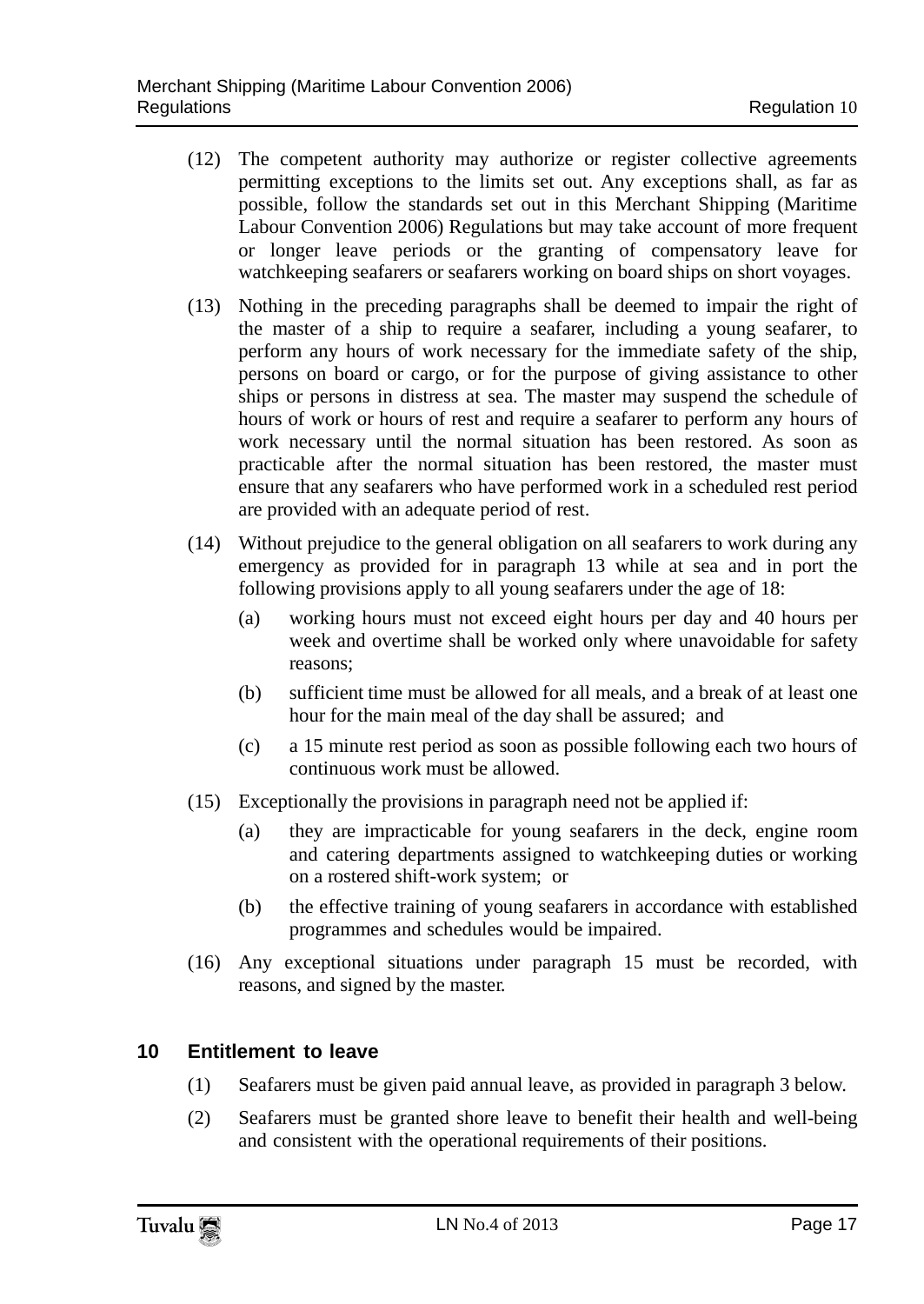- (3) Subject to any collective agreement providing for an appropriate method of calculation that takes account of the special needs of seafarers in this respect, the annual leave with pay entitlement must be calculated on the basis of a minimum of 2.5 calendar days per month of employment.
- (4) Any agreement to forgo the minimum annual leave with pay as set out above in paragraph 3, except in cases provided for by the competent authority, is prohibited.
- (5) Length of service is to be calculated on the following basis:
	- (a) absence from work to attend an approved maritime vocational training course or for such reasons as illness or injury or for maternity shall be counted as part of the period of employment.
	- (b) service off-articles shall be counted as part of the period of employment.
- (6) Annual leave with pay entitlements must be calculated on the basis set out below in paragraphs 7 and 8. Justified absences from work must not be considered as annual leave.
- (7) The following are not to be counted as part of annual leave with pay:
	- (a) public and customary holidays, whether or not they fall during the annual leave with pay;
	- (b) periods of incapacity for work resulting from illness or injury or from maternity;
	- (c) temporary shore leave granted to a seafarer while under an employment agreement;
	- (d) compensatory leave of any kind, under conditions as determined by the competent authority or through established machinery;
	- (e) time spent awaiting repatriation and repatriation travel time.
- (8) The level of pay during annual leave shall be at the seafarer's normal level of remuneration provided in the applicable seafarers' employment agreement. For seafarers employed for periods shorter than one year or in the event of termination of the employment relationship, entitlement to leave shall be calculated on a pro-rata basis.
- (9) The time at which annual leave is to be taken must, unless otherwise fixed by regulation, collective agreement, arbitration award or other means, be determined by the shipowner after consultation and, as far as possible, in agreement with the seafarers concerned or their representatives.
- (10) In principle, seafarers have the right to take annual leave in the place with which they have a substantial connection, which is normally the same as the place to which they are entitled to be repatriated. Seafarers must not be required without their consent to take annual leave due to them in another place except under the provisions of a seafarers' employment agreement.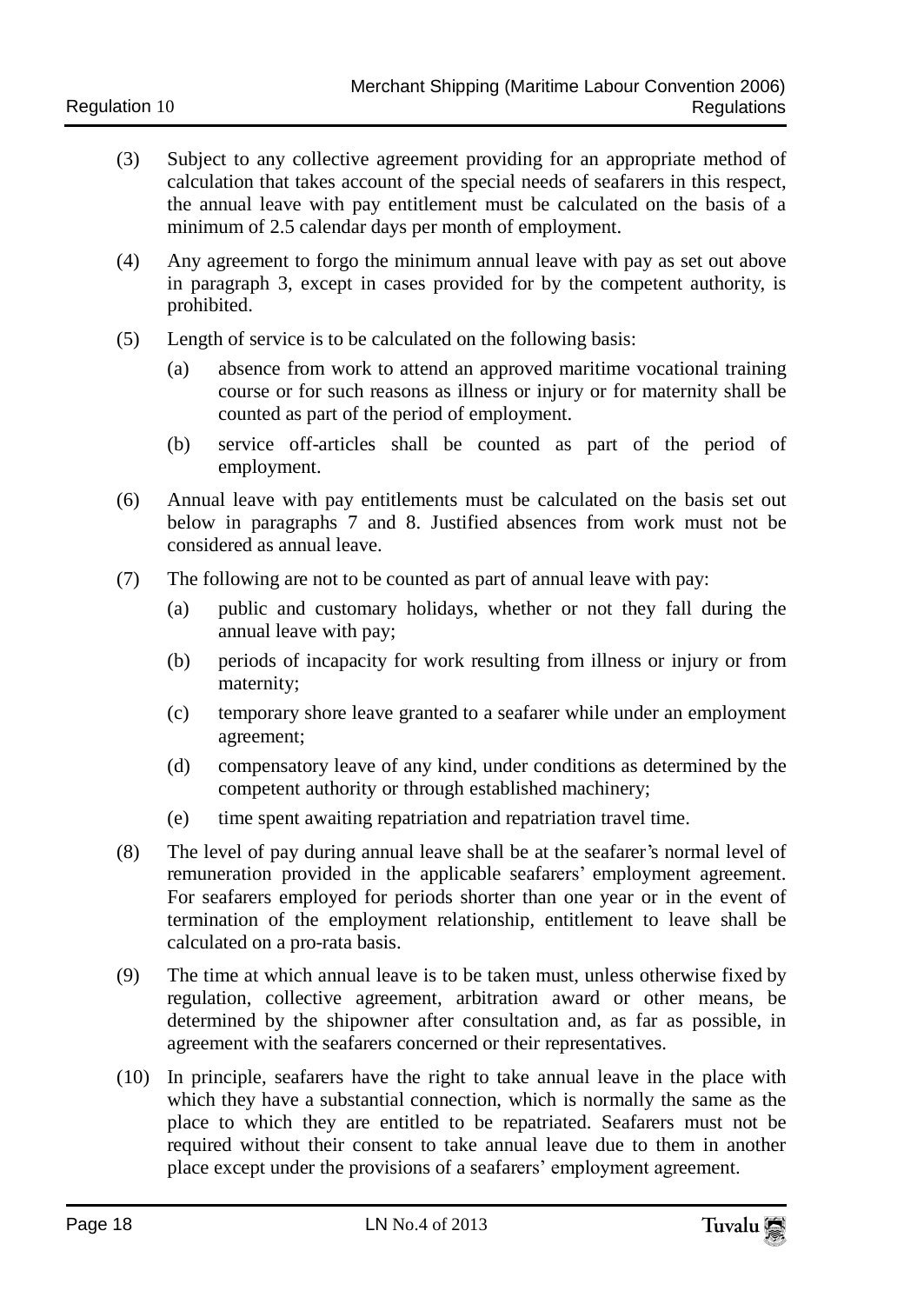- (11) If seafarers are required to take their annual leave from a place other than that permitted by paragraph 10, they must be entitled to free transportation to the place where they were engaged or recruited, whichever is nearer their home; subsistence and other costs directly involved must be for the account of the shipowner. The travel time involved must not be deducted from the annual leave with pay due to the seafarer.
- (12) A seafarer taking annual leave may only be recalled in cases of extreme emergency and with the seafarer's consent.
- (13) The division of the annual leave with pay into parts, or the accumulation of such annual leave due in respect of one year together with a subsequent period of leave, may be authorized by the competent authority.
- (14) Subject to paragraph 13 and unless otherwise provided in an agreement applicable to the shipowner and the seafarer concerned, a seafarer's annual leave with pay must consist of an uninterrupted period.
- (15) Seafarers under the age of 18 who have served six months or any other shorter period of time under a collective agreement or seafarers' employment agreement without leave on a foreign-going ship which has not returned to their country of residence in that time, and will not return in the subsequent three months of the voyage must be repatriated, at no expense to themselves, to the place of original engagement in their country of residence for the purpose of taking any leave earned during the voyage.

#### <span id="page-18-0"></span>**11 Repatriation**

- (1) Seafarers have a right to be repatriated at no cost to themselves in the following circumstances:
	- (a) if the seafarers' employment agreement expires while they are abroad; or
	- (b) upon the expiry of the period of notice given in accordance with the provisions of the seafarers' employment agreement, when the seafarers' employment agreement is terminated:
		- (i) by the shipowner; or
		- (ii) by the seafarer for justified reasons;
	- (c) when the seafarer is no longer able to carry out her or his duties under the employment agreement or cannot be expected to carry them out in the specific circumstances;
	- (d) in any event after serving a period of 9 months on board.
- (2) The following are deemed to be circumstances covered by paragraph 1(b) and (c) above: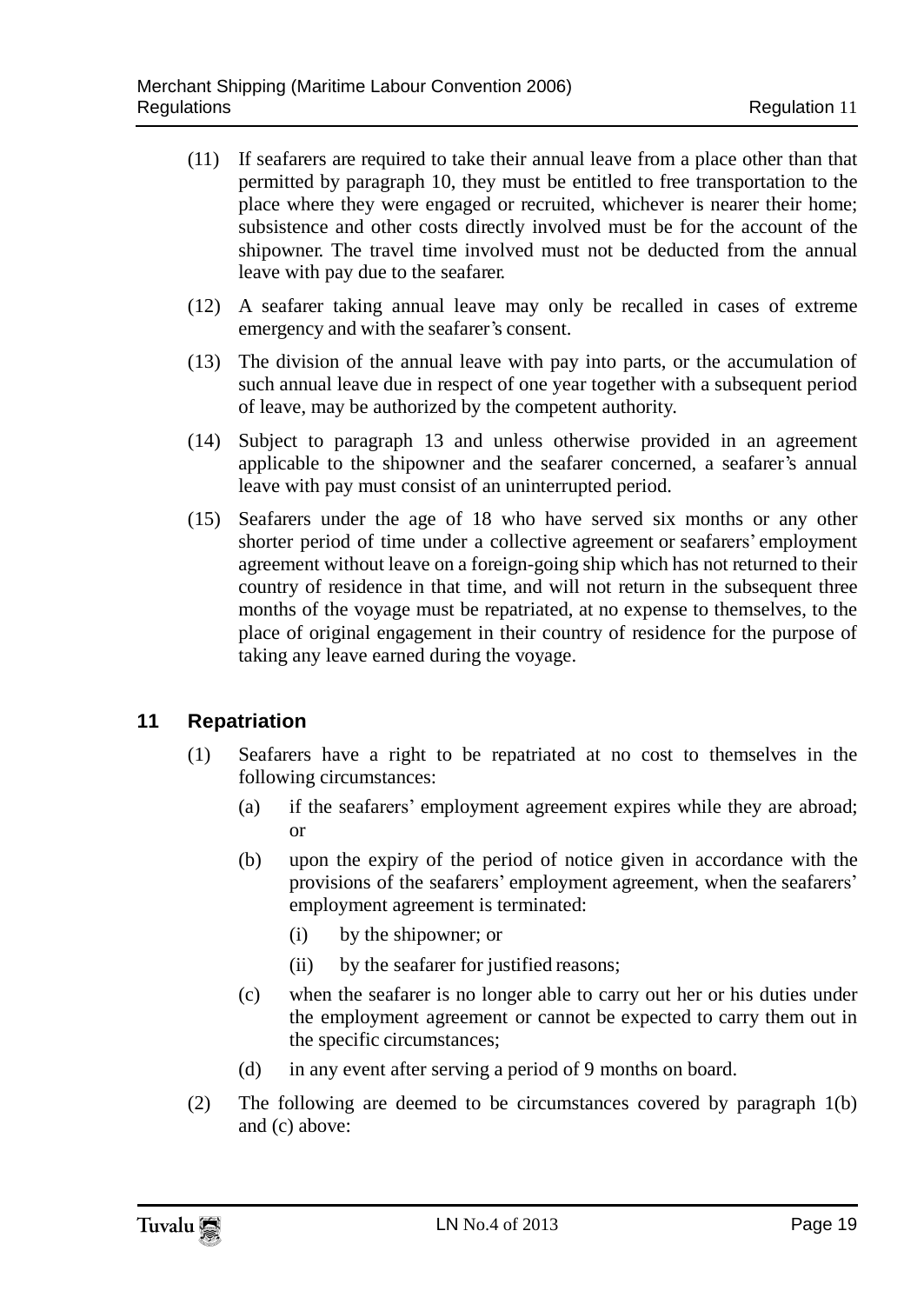- (a) illness or injury or other medical condition which requires the seafarer's repatriation when found medically fit to travel;
- (b) shipwreck;
- (c) the shipowner not being able to continue to fulfil their legal or contractual obligations as an employer of the seafarers by reason of insolvency, sale of ship, change of ship's registration or any other similar reason;
- (d) the ship being bound for a war zone to which the seafarer does not consent to go; and
- (e) termination or interruption of employment in accordance with an industrial award or collective agreement, or termination of employment for any other similar reason.
- (3) Shipowners are prohibited from requiring that seafarers make an advance payment towards the cost of repatriation at the beginning of their employment, and also from recovering the cost of repatriation from the seafarers' wages or other entitlements except where the seafarer has been found, in accordance with national laws or regulations or other measures or applicable collective bargaining agreements, to be in serious default of the seafarer's employment obligations.
- (4) All ships that fly the flag of Tuvalu must provide the competent authority with evidence of financial security to ensure that seafarers are duly repatriated.
- (5) Shipowners are responsible, as a minimum, for the following costs and seafarer's repatriation entitlements:
	- (a) passage to the destination selected for repatriation in accordance with paragraph below;
	- (b) accommodation and food from the moment the seafarers leave the ship until they reach the repatriation destination;
	- (c) pay and allowances from the moment the seafarers leave the ship until they reach the repatriation destination;
	- (d) transportation of 30 kg of the seafarers' personal luggage to the repatriation destination; and
	- (e) medical treatment when necessary until the seafarers are medically fit to travel to the repatriation destination.
- (6) If, after young seafarers under the age of 18 have served on a ship that flies the flag of Tuvalu for at least four months during their first foreign-going voyage, it becomes apparent that they are unsuited to life at sea, they must be given the opportunity of being repatriated at no expense to themselves from the first suitable port of call in which there are consular services of Tuvalu or the State of nationality or residence of the young seafarer. Notification of any such repatriation, with the reasons therefore, shall be given to the authority which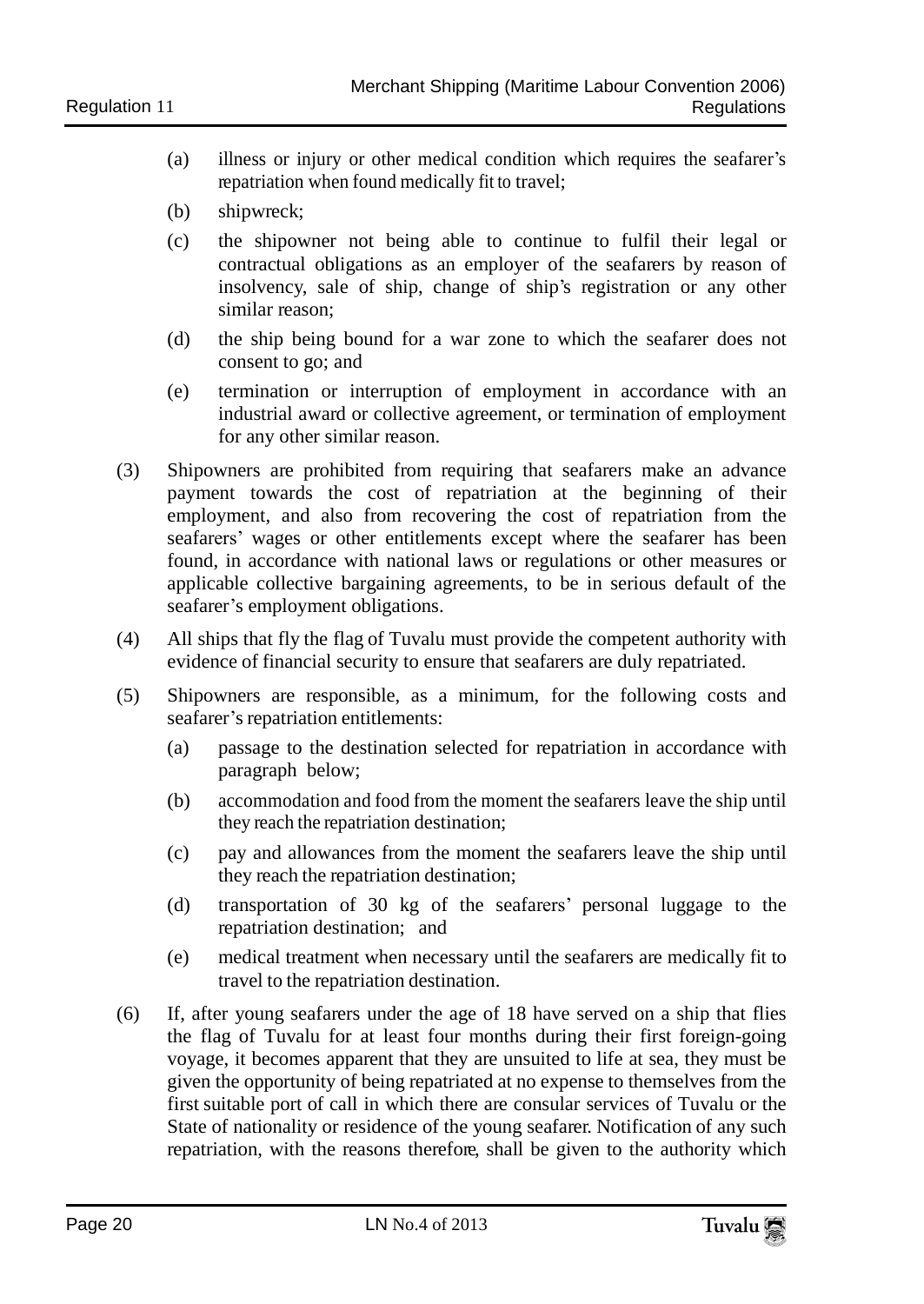issued the papers enabling the young seafarers concerned to take up seagoing employment.

- (7) The Shipowner's duty to cover the costs of repatriation continues until the seafarers concerned are landed at a destination as required under paragraph 8 below or are provided with suitable employment on board a ship proceeding to one of those destinations.
- (8) Shipowners are responsible for repatriation arrangements by appropriate and expeditious means. The normal mode of transport is by air. Seafarers have the right to be repatriated, at their choice to one of the following destinations with which the seafarers have a substantial connection:
	- (a) the place at which the seafarer agreed to enter into the engagement;
	- (b) the place stipulated by collective agreement;
	- (c) the seafarer's country of residence; or
	- (d) such other place as may be mutually agreed at the time of engagement.
- (9) The entitlement to repatriation may lapse if the seafarers concerned do not claim it within two years from the date when the seafarers were repatriated or a reasonable period of time determined by an applicable collective agreement.
- (10) The provisions in this Merchant Shipping (Maritime Labour Convention 2006) Regulations are without prejudice to any right of the shipowner to recover the cost of repatriation under third-party contractual arrangements.
- (11) If a shipowner fails to make arrangements for or to meet the cost of repatriation of seafarers:
	- (a) the competent authority will arrange for repatriation of the seafarers concerned;
	- (b) costs incurred in repatriating seafarers shall be recoverable from the shipowner concerned;
	- (c) the expenses of repatriation shall in no case be a charge upon the seafarers, except as provided above in paragraph 3;
	- (d) the ship or other ships of the shipowner concerned may be detained by the competent authority until the reimbursement has been made.
- (12) A copy of the present provisions regarding repatriation written in an appropriate language must be carried on board a ship that flies the flag of Tuvalu and must be available to seafarers.
- (13) Every possible practical assistance shall be given to a seafarer stranded in a foreign port pending repatriation and in the event of delay in the repatriation of the seafarer. Where foreign seafarers are stranded in a port of Tuvalu, the competent authority shall ensure that the consular or local representative of the flag State and the seafarer's State of nationality or State of residence, as appropriate, are informed immediately.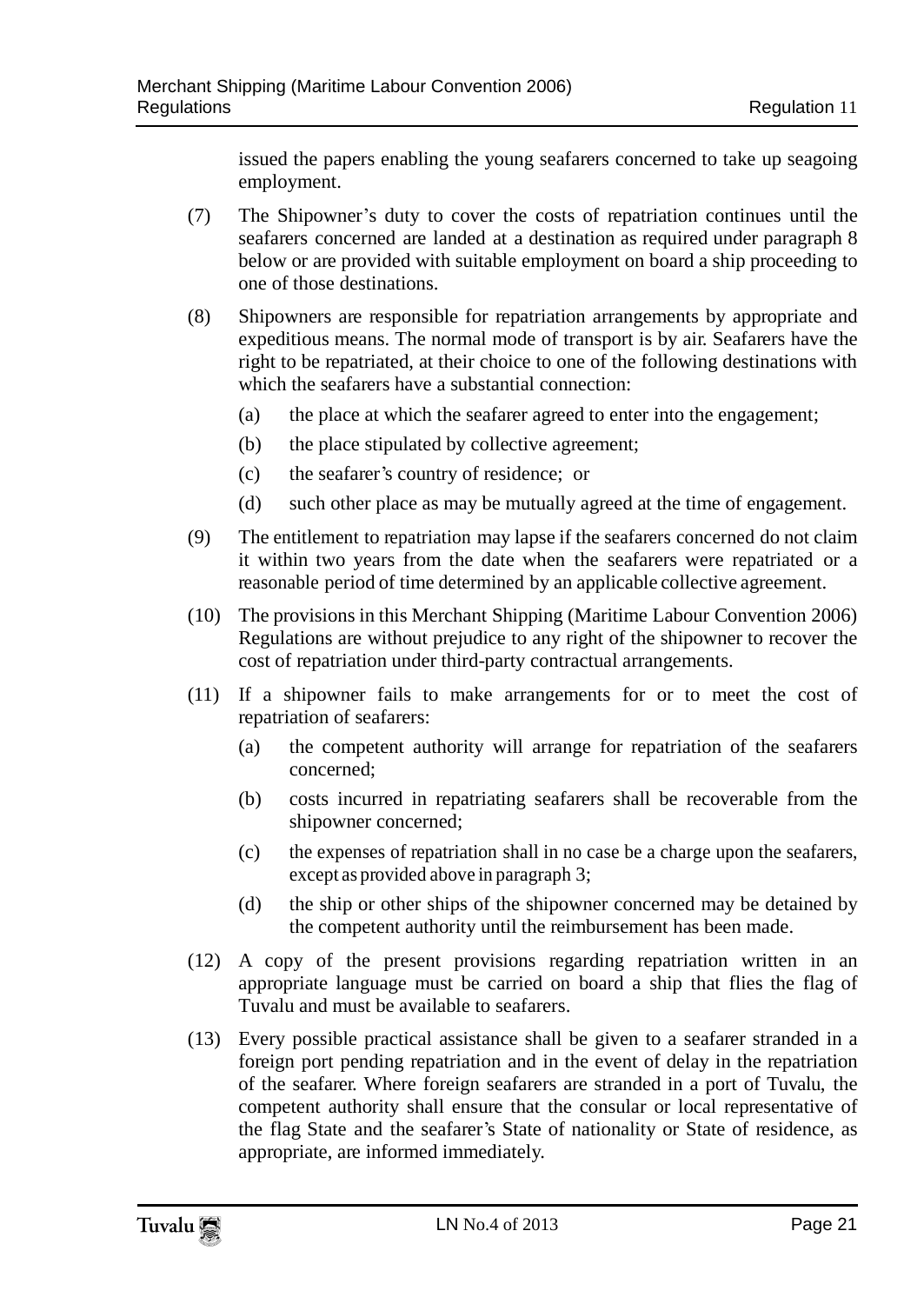#### <span id="page-21-0"></span>**12 Seafarer compensation for the ship's loss or foundering**

- (1) Shipowners must pay each seafarer employed on board an indemnity, as provided under paragraph 2 below, against unemployment resulting from the ship's loss or foundering.
- (2) The indemnity must be paid for the days during which the seafarer remains in fact unemployed at the same rate as the wages payable under the seafarers' employment agreement. The total indemnity payable to any seafarer is limited to 2 months' wages.
- (3) The requirement in paragraph 1 is without prejudice to any other rights a seafarer may also have for losses or injuries arising from a ship's loss or foundering.
- (4) Seafarers have the same legal remedies for recovering the indemnity as they have for recovering arrears of wages earned during the service.

#### <span id="page-21-1"></span>**13 Manning levels**

- (1) Ships must have a sufficient number of seafarers on board to ensure that they operated safely, efficiently and with due regard to security. Every ship shall be manned by a crew that is adequate, in terms of size and qualifications, to:
	- (a) ensure the safety and security of the ship and its personnel, under all operating conditions in accordance with a safe manning document issued or designated by the competent authority, and
	- (b) comply with the standards provided for in this Merchant Shipping (Maritime Labour Convention 2006) Regulations.
- (2) The competent authority shall determine or approve or revise manning levels taking into account the need to avoid or minimize excessive hours of work to ensure sufficient rest and to limit fatigue, the principles in applicable international instruments, especially those of the International Maritime Organization, on manning levels, and all the requirements concerning food and catering.
- (3) Complaints concerning manning levels on a ship must be investigated. The competent authority must maintain, or satisfy itself that there is maintained, efficient machinery for the investigation and settlement of such complaints and arrange for representatives of shipowners' and seafarers' organizations to participate, with or without other persons or authorities, in the operation of such machinery.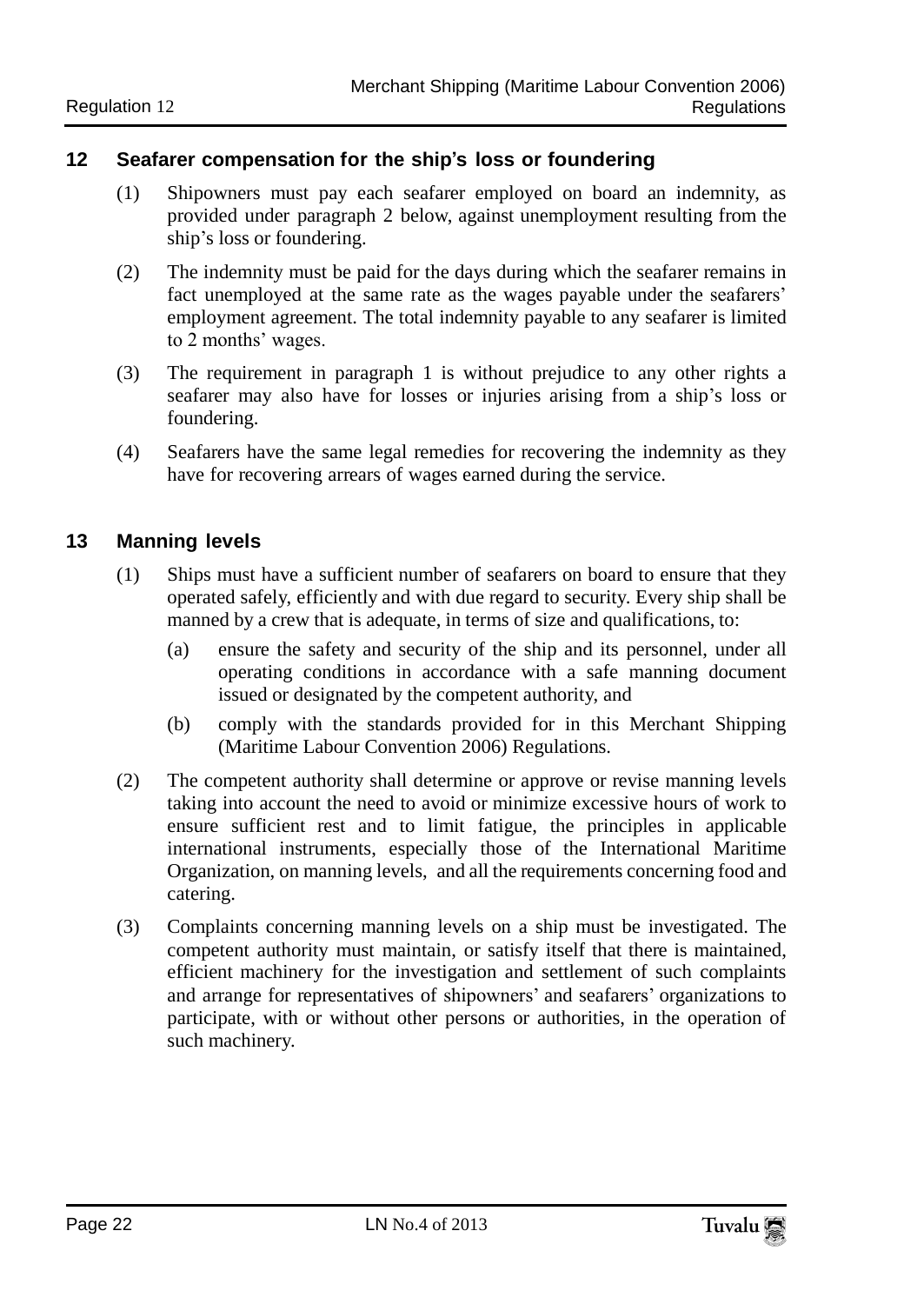#### <span id="page-22-0"></span>**14 Career and skill development and opportunities for seafarers' employment**

- (1) The competent authority shall develop national policies to promote employment in the maritime sector and to encourage career and skill development and employment opportunities for seafarers domiciled in Tuvalu, in order to provide the maritime sector with a stable and competent workforce.
- (2) The aim of these policies shall be to help seafarers strengthen their competencies, qualifications and employment opportunities.
- (3) The national policies shall be based on Regulation 13 and Standard A2.8 of the Convention, with due consideration being given to Guideline B2.8.

## <span id="page-22-1"></span>**PART IV - ACCOMMODATION, RECREATIONAL FACILITIES, FOOD AND CATERING**

#### <span id="page-22-2"></span>**15 Accommodation and recreational facilities**

- (1) Ships must provide and maintain decent accommodations and recreational facilities for seafarers working or living on board, or both, consistent with promoting the seafarers' health and well-being.
- (2) With respect to the requirements of this Merchant Shipping (Maritime Labour Convention 2006) Regulations which relate to ship construction and equipment, ships constructed before 22 February 2013 when the Convention comes into force for Tuvalu shall comply with the following requirements:
	- (a) the general requirement in paragraph 1 above;
	- (b) the requirements relating to ship construction and equipment that are set out in the Accommodation of Crews Convention (Revised), 1949 (No. 92);
	- (c) the requirements relating to ship construction and equipment that are set out in the Accommodation of Crews (Supplementary Provisions) Convention, 1970 (No. 133).
- (3) A ship shall be deemed to have been constructed on the date when its keel is laid or when it is at a similar stage of construction.
- (4) Ships must:
	- (a) meet the minimum standards for on-board accommodation and recreational facilities in this Merchant Shipping (Maritime Labour Convention 2006) Regulations, including the provisions on health and safety protection and accident prevention, to ensure that any accommodation for seafarers, working or living on board, or both, is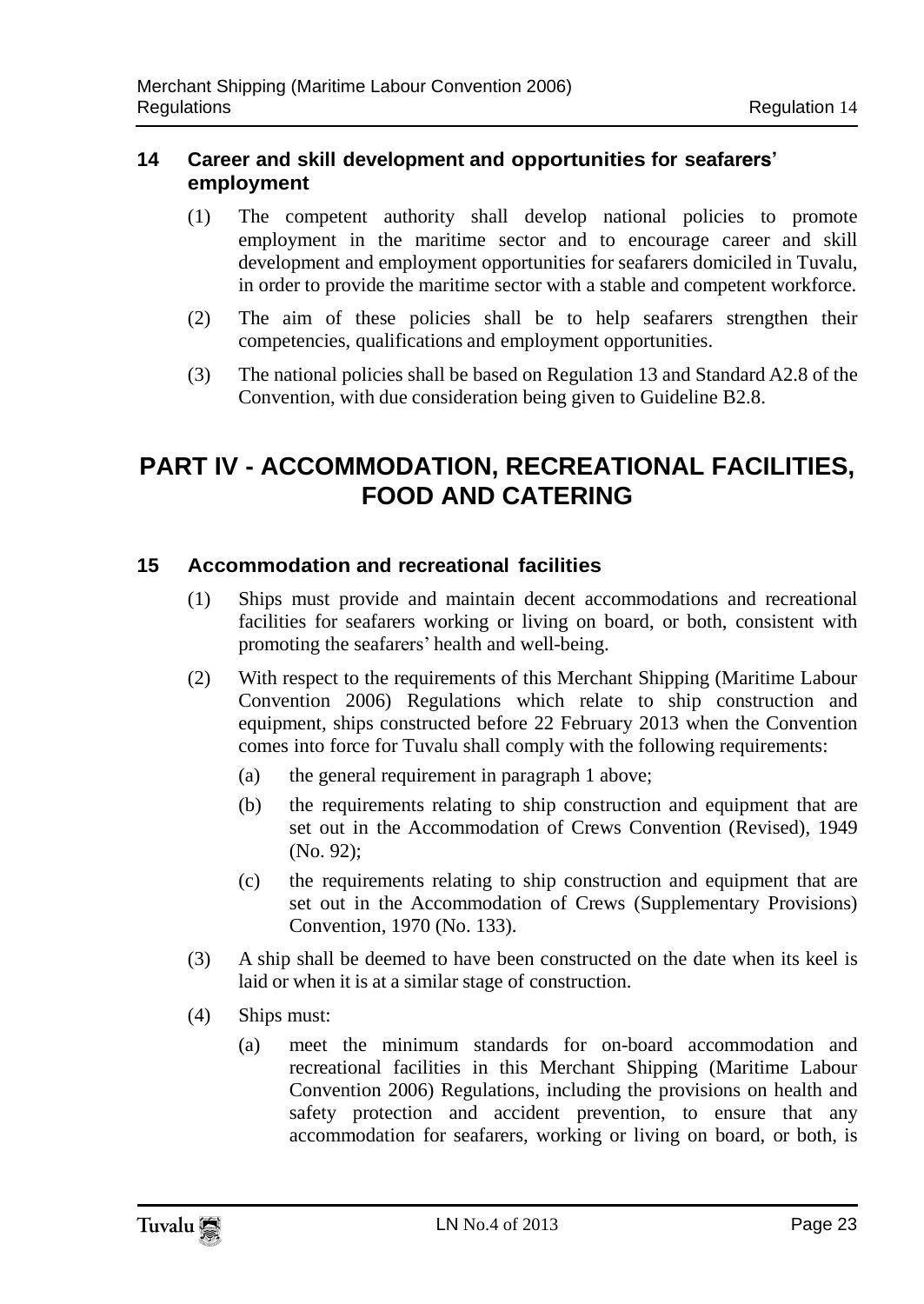safe, decent in light of the specific needs of seafarers that both live and work on board ship.

- (b) be inspected in accordance with the provisions in and paragraph 5 below to ensure initial and ongoing compliance with those standards.
- (5) Frequent inspections must be carried out on board ships by, or under the authority of, the master, to ensure that seafarer accommodation is clean, decently habitable and maintained in a good state of repair. The results of each such inspection must be recorded and be available for review.
- (6) Where there is need to take account, without discrimination, of the interests of seafarers having differing and distinctive religious and social practices, the competent authority may, after consultation with the shipowners' and seafarers' organizations, permit fairly applied variations in respect of the requirements in the Maritime Shipping (Maritime Labour Convention 2006) Regulations on condition that such variations do not result in overall facilities less favourable than those which would result from the application of those requirements.
- (7) The competent authority may, after consultation with the shipowners' and seafarers' organizations, exempt ships of less than 200 gross tonnage from certain requirements provided that all of the following conditions are met:
	- (a) the exemption must be expressly permitted below with respect to the requirement concerned;
	- (b) the exemption must be reasonable, taking account of the size of the ship and the number of persons on board;
	- (c) the exemption can be clearly justified on strong grounds due to particular circumstances; and
	- (d) the exemption is subject to the need to protect the seafarers' health and safety.
- (8) With respect to the general requirements for design and construction:
	- (a) there must be adequate headroom in all seafarer accommodation; the minimum permitted headroom where full and free movement is necessary shall be not less than 203 centimetres; the competent authority may permit some limited reduction in headroom in any space, or part of any space, in such accommodation where it is satisfied that such reduction:
		- (i) is reasonable; and
		- (ii) will not result in discomfort to the seafarers;
	- (b) the accommodation shall be adequately insulated;
	- (c) in ships other than passenger ships, as defined in Section 2(e) and (f) of the International Convention for the Safety of Life at Sea, 1974, as amended (the SOLAS Convention), sleeping rooms shall be situated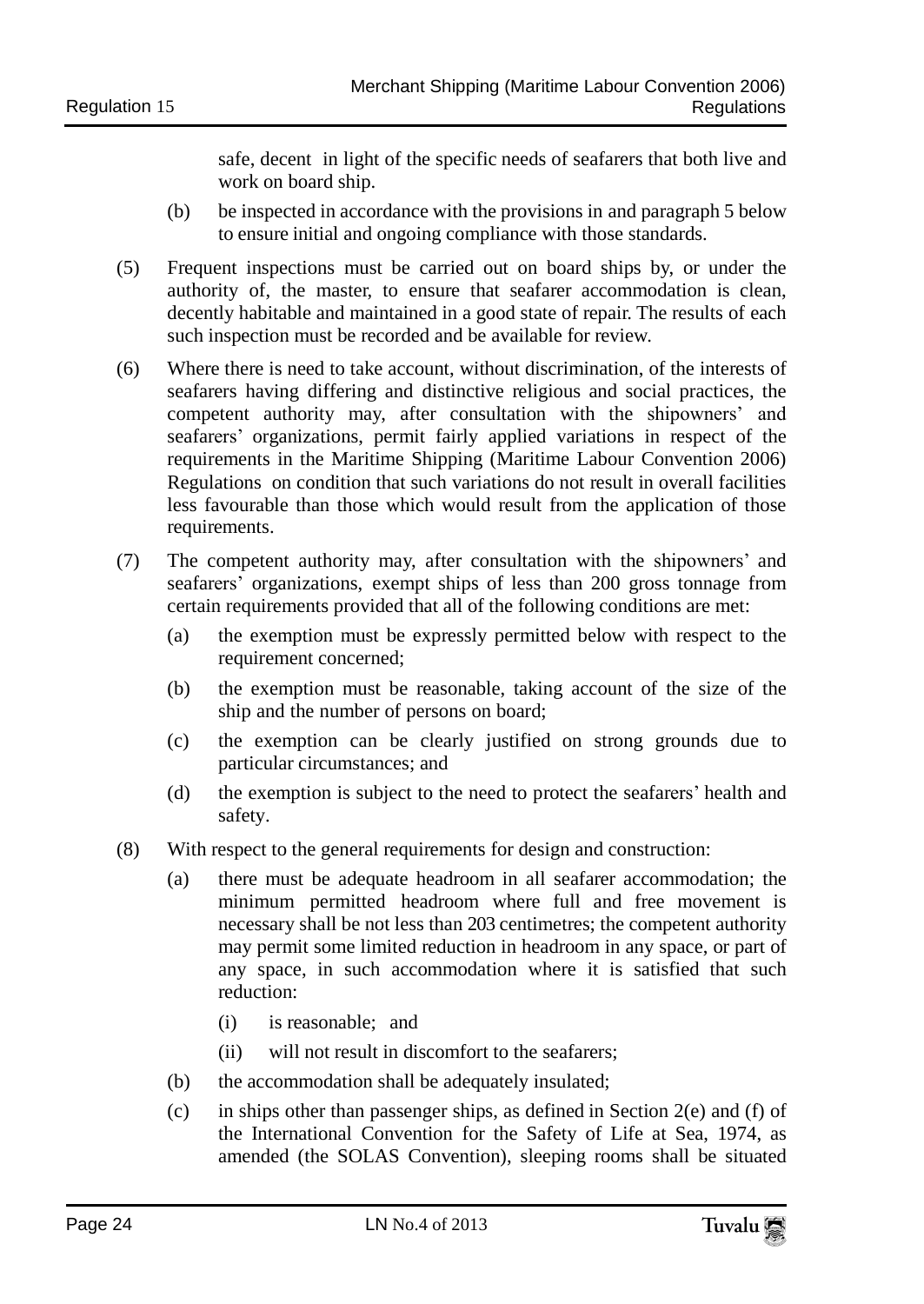above the load line amidships or aft, except that in exceptional cases, where the size, type or intended service of the ship renders any other location impracticable, sleeping rooms may be located in the fore part of the ship, but in no case forward of the collision bulkhead;

- (d) in passenger ships, and in special ships constructed in compliance with the IMO Code of Safety for Special Purpose Ships, 1983, and subsequent versions (hereinafter called "special purpose ships"), the competent authority may, on condition that satisfactory arrangements are made for lighting and ventilation, permit the location of sleeping rooms below the load line, but in no case shall they be located immediately beneath working alleyways;
- (e) there shall be no direct openings into sleeping rooms from cargo and machinery spaces or from galleys, storerooms, drying rooms or communal sanitary areas; that part of a bulkhead separating such places from sleeping rooms and external bulkheads shall be efficiently constructed of steel or other approved substance and be watertight and gas-tight;
- (f) the materials used to construct internal bulkheads, panelling and sheeting, floors and joinings must be suitable for the purpose and conducive to ensuring a healthy environment;
- (g) external bulkheads of sleeping rooms and mess rooms must be adequately insulated; all machinery casings and all boundary bulkheads of galleys and other spaces in which heat is produced must be adequately insulated where there is a possibility of resulting heat effects in adjoining accommodation or passageways; measures must also be taken to provide protection from heat effects of steam or hot-water service pipes or both;
- (h) sleeping rooms, mess rooms, recreation rooms and alleyways in the accommodation space must be adequately insulated to prevent condensation or overheating;
- (i) the bulkhead surfaces and deckheads must be of material with a surface easily kept clean; no form of construction likely to harbour vermin shall be used; the bulkhead surfaces and deckheads in sleeping rooms and mess rooms must be capable of being easily kept clean and light in colour with a durable, nontoxic finish.
- (j) the decks in all seafarer accommodation must be of approved material and construction and must provide a non-slip surface impervious to damp and easily kept clean; where the floorings are made of composite materials, the joints with the sides must be profiled to avoid crevices;
- (k) proper lighting and sufficient drainage must be provided; and
- (l) accommodation and recreational and catering facilities must meet the requirements set out below in Regulations 19, on health and safety protection and accident prevention, with respect to preventing the risk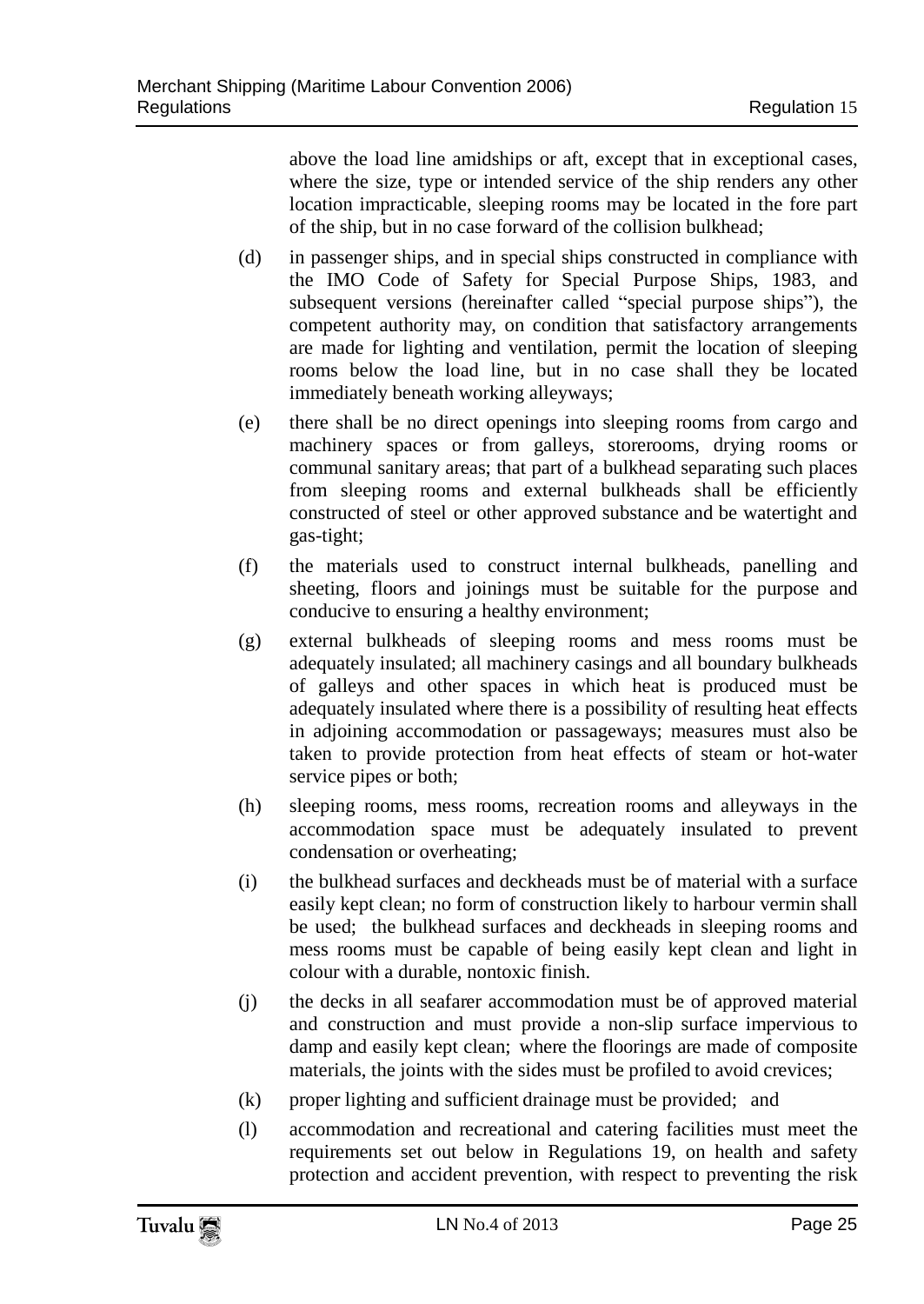of exposure to hazardous levels of noise and vibration and other ambient factors and chemicals on board ships, and to provide an acceptable occupational and on-board living environment for seafarers. In particular:

- (i) accommodation and recreational and catering facilities must be located as far as practicable from the engines, steering gear rooms, deck winches, ventilation, heating and air-conditioning equipment and other noisy machinery and apparatus;
- (ii) acoustic insulation or other appropriate sound-absorbing materials must be used in the construction and finishing of bulkheads, deckheads and decks within the sound-producing spaces as well as self-closing noise-isolating doors for machinery spaces;
- (iii) engine rooms and other machinery spaces must be provided, wherever practicable, with soundproof centralized control rooms for engine-room personnel; working spaces, such as the machine shop, must be insulated, as far as practicable, from the general engine-room noise and measures must be taken to reduce noise in the operation of machinery.
- (iv) the limits for noise levels for working and living spaces must be in conformity with the ILO international guidelines on exposure levels, including those in the ILO code of practice entitled "Ambient factors in the workplace, 2001", and, where applicable, the specific protection recommended by the International Maritime Organization, and with any subsequent amending and supplementary instruments for accept- able noise levels on board ships; a copy of the applicable instruments in English or the working language of the ship should be carried on board and should be accessible to seafarers;
- (v) accommodation or recreational or catering facilities must not be exposed to excessive vibration;
- (vi) ships regularly trading to mosquito-infested ports must be fitted with appropriate devices.
- (9) With respect to requirements for ventilation and heating:
	- (a) sleeping rooms and mess rooms must be adequately ventilated; the system of ventilation for sleeping rooms and mess rooms must be controlled so as to maintain the air in a satisfactory condition and to ensure a sufficiency of air movement in all conditions of weather and climate;
	- (b) ships, except those regularly engaged in trade where temperate climatic conditions do not require this, must be equipped with air conditioning for seafarer accommodation, for any separate radio room and for any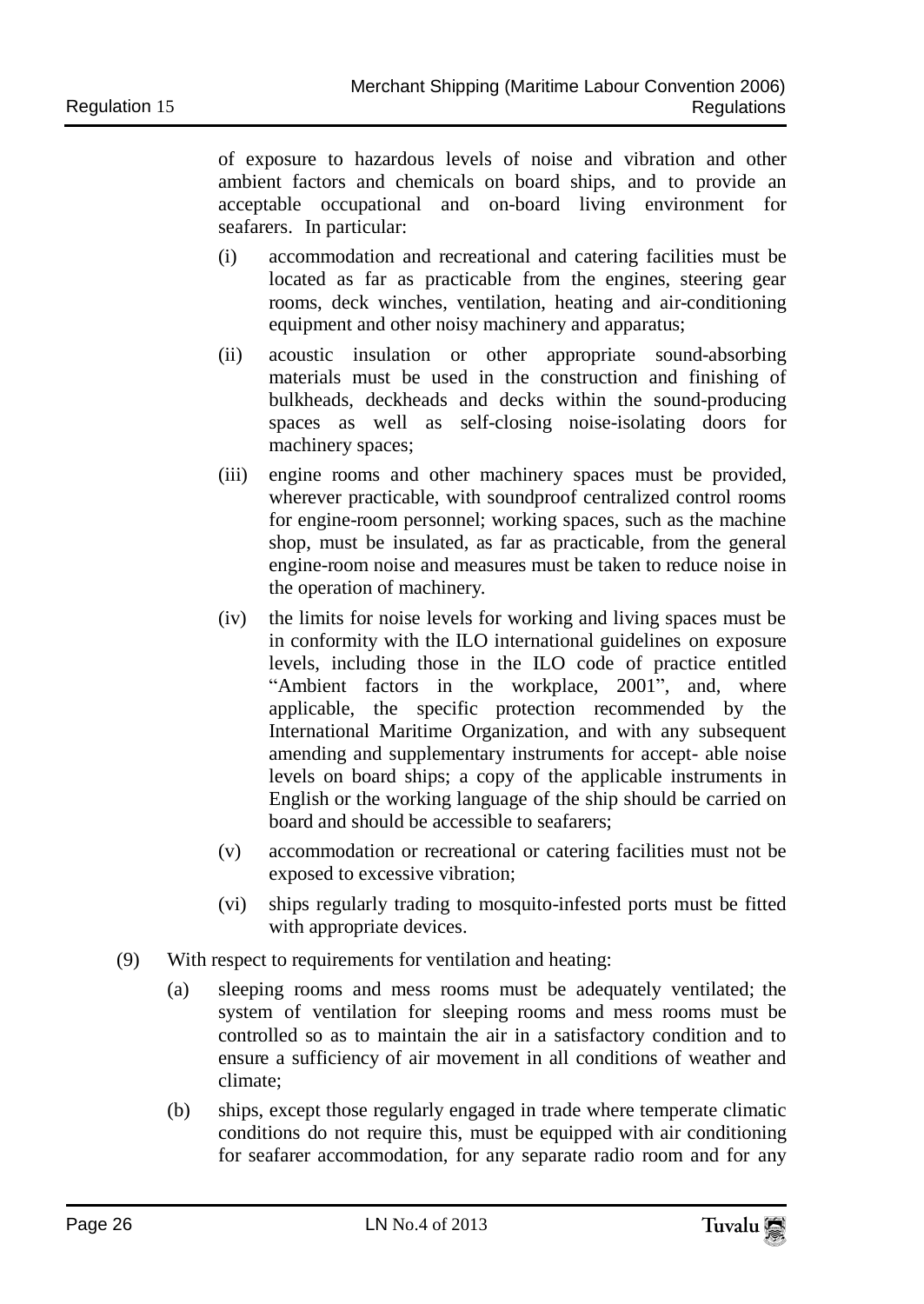centralized machinery control room; in particular, air-conditioning systems, whether of a centralized or individual unit type, must be designed to:

- (i) maintain the air at a satisfactory temperature and relative humidity as compared to outside air conditions, ensure a sufficiency of air changes in all air-conditioned spaces, take account of the particular characteristics of operations at sea and not produce excessive noises or vibrations; and
- (ii) facilitate easy cleaning and disinfection to prevent or control the spread of disease.
- (c) all sanitary spaces must have ventilation to the open air, independently of any other part of the accommodation;
- (d) adequate heat through an appropriate heating system must be provided, except in ships exclusively on voyages in tropical climates; furthermore:
	- (i) the system of heating the seafarer accommodation must be in operation at all times when seafarers are living or working on board and conditions require its use;
	- (ii) in all ships in which a heating system is required, the heating must be by means of hot water, warm air, electricity, steam or equivalent except that within the accommodation area, steam must not be used as a medium for heat transmission;
	- (iii) the heating system must be capable of maintaining the temperature in seafarer accommodation at a satisfactory level under normal conditions of weather and climate likely to be met within the trade in which the ship is engaged;
	- (iv) radiators and other heating apparatus must be placed and, where necessary, shielded so as to avoid risk of fire or danger or discomfort to the occupants; and
- (e) power for the operation of the air conditioning and other aids to ventilation required by the preceding subparagraphs must be available at all times when seafarers are living or working on board and conditions so require; however, this power need not be provided from an emergency source.
- (10) Ships of less than 200 gross tonnage may, subject to the conditions set out in paragraph 7 above, be exempted from the requirement in paragraph 9 (b).
- (11) With respect to requirements for lighting, subject to such special arrangements as may be permitted by the competent authority for passenger ships, sleeping rooms and mess rooms must be lit by natural light and provided with adequate artificial light. In particular:
	- (a) electric light must be provided in seafarers' accommodation;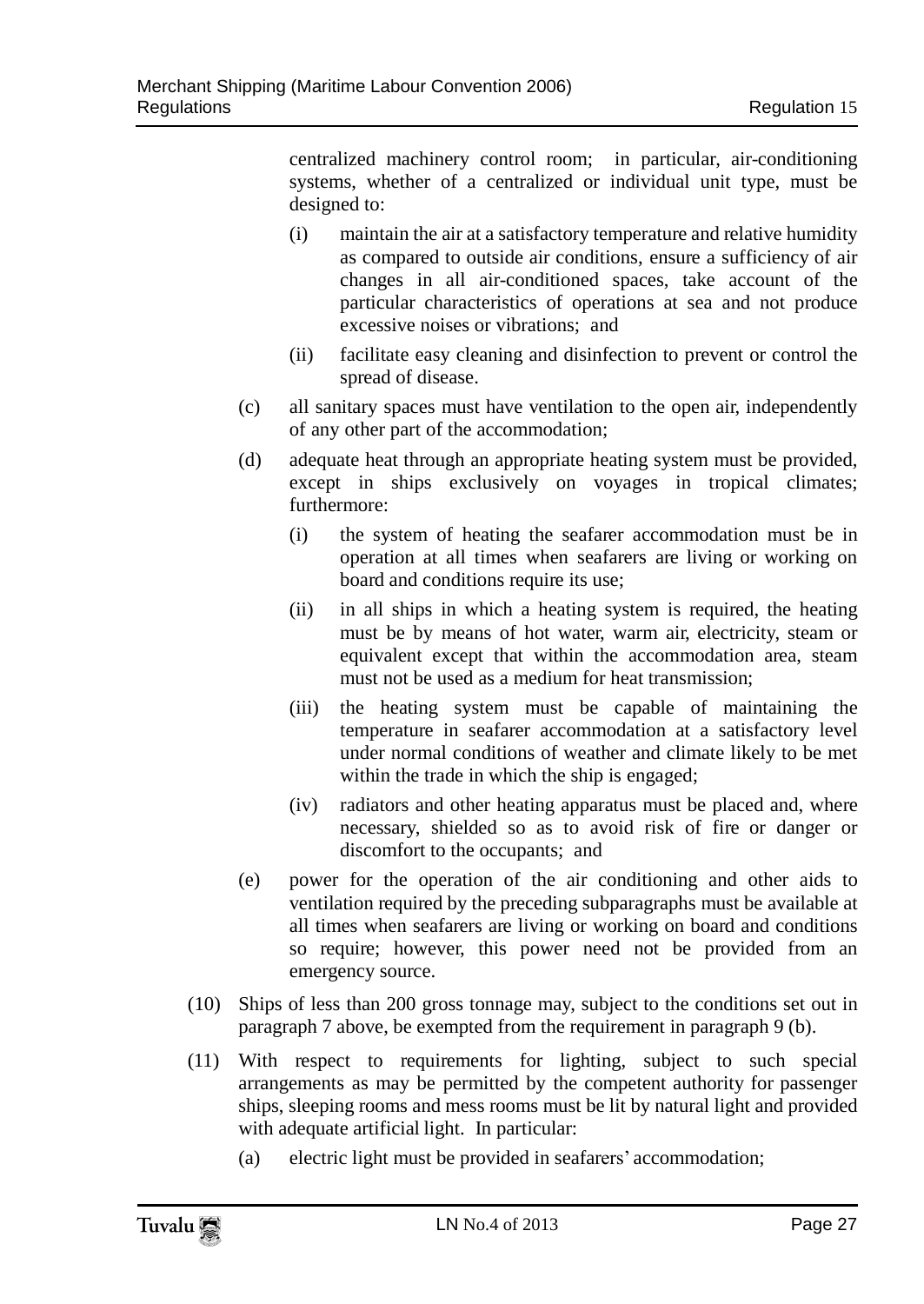- (b) if there are not two independent sources of electricity for lighting, additional lighting must be provided by properly constructed lamps or lighting apparatus for emergency use;
- (c) in seafarers' sleeping rooms an electric reading lamp must be installed at the head of each berth;
- (d) all seafarer accommodation must comply with the standards of natural and artificial lighting established by the International Association of Classification Societies (IACS).
- (12) When sleeping accommodation on board ships is required, the following requirements forsleeping rooms apply:
	- (a) in ships other than passenger ships, an individual sleeping room must be provided for each seafarer; in the case of ships of less than 3,000 gross tonnage or special purpose ships, exemptions from this requirement may be granted by the competent authority after consultation with the shipowners' and seafarers' organizations;
	- (b) Subject to the minimum floor area requirements set out below in paragraph 13:
		- (i) on ships of less than 3,000 gross tonnage other than passenger ships and special purpose ships, sleeping rooms may be occupied by a maximum of two seafarers;
		- (ii) on passenger ships, sleeping rooms may be occupied by a maximum of four seafarers not carrying out the duties of ships' officers; in the case of seafarers performing the duty of petty officers, there must be no more than two persons per sleeping room;
		- (iii) on special purpose ships sleeping rooms may accommodate more than four persons;
	- (c) separate sleeping rooms must be provided for men and for women;
	- (d) as far as practicable, sleeping rooms of seafarers must be so arranged that watches are separated and that no seafarers working during the day share a room with watch keepers;
	- (e) sleeping rooms must be of adequate size and properly equipped so as to ensure reasonable comfort and to facilitate tidiness; accordingly:
		- (i) where the size of the ship, the activity in which it is to be engaged and its layout make it reasonable and practicable, sleeping rooms must be planned and equipped with a private bathroom, including a toilet, so as to provide reasonable comfort for the occupants and to facilitate tidiness;
		- (ii) for each occupant, the furniture, which must be of smooth, hard material not liable to warp or corrode, must include a clothes locker of ample space (minimum 475 litres) and a drawer or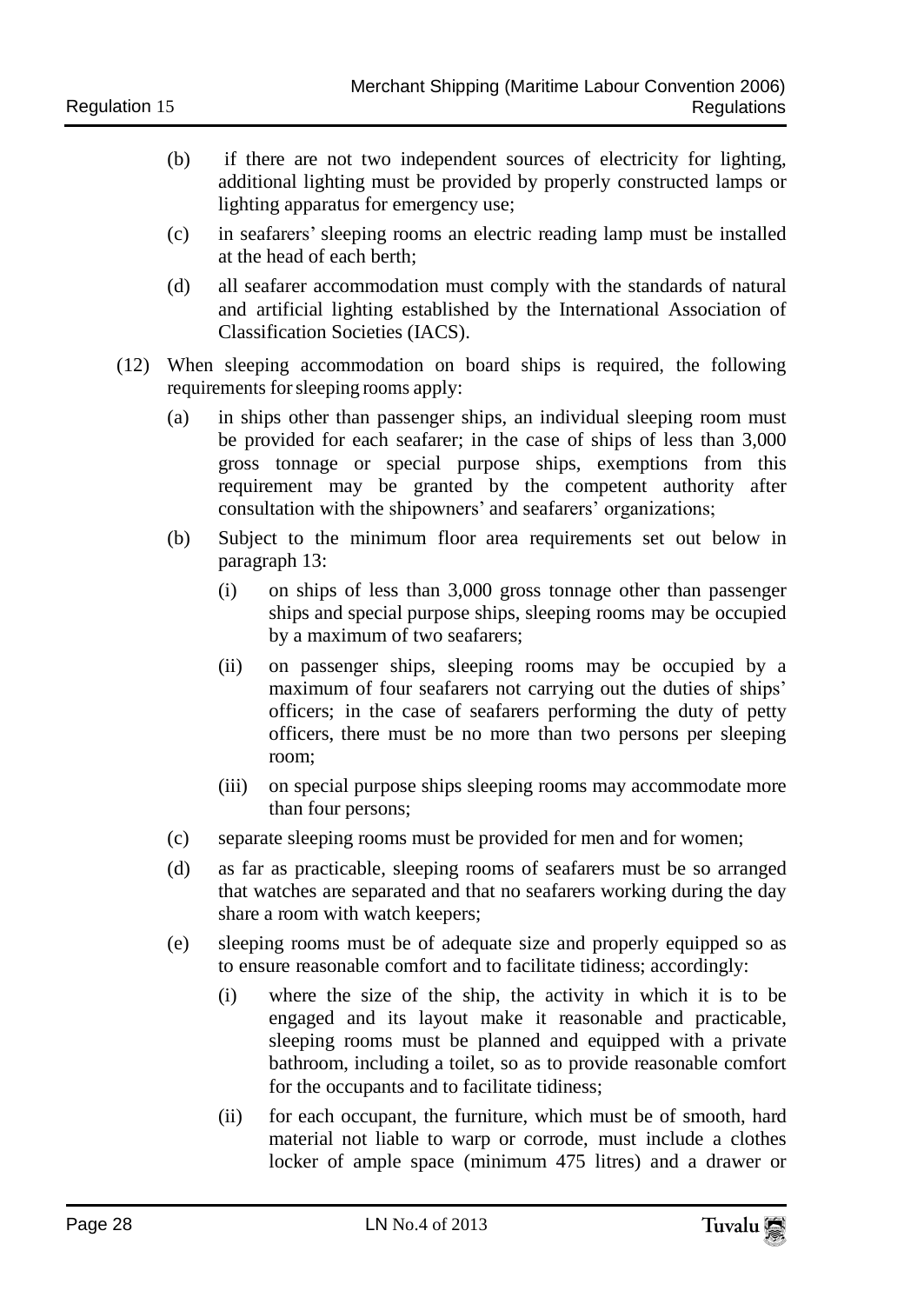equivalent space of not less than 56 litres; if the drawer is incorporated in the clothes locker then the combined minimum volume of the clothes locker must be 500 litres; it must be fitted with a shelf and be able to be locked by the occupant so as to ensure privacy;

- (iii) each sleeping room must be provided with a table or desk, which may be of the fixed, drop-leaf or slide-out type, and with comfortable seating accommodation as necessary;
- (iv) sleeping rooms must be fitted with curtains or equivalent for the sidelights, as well as a mirror, small cabinets for toilet requisites, a book rack and a sufficient number of coat hooks;
- (f) berths must meet the following standards:
	- (i) a separate berth for each seafarer must in all circumstances be provided;
	- (ii) the minimum inside dimensions of a berth must be at least 198 centimetres by 80 centimetres;
	- (iii) there must be adequate berth arrangements on board, making it as comfortable as possible for the sea- farer and any partner who may accompany the seafarer;
	- (iv) berths must not be arranged in tiers of more than two; in the case of berths placed along the ship's side, there must be only a single tier where a sidelight is situated above a berth;
	- (v) the lower berth in a double tier must be not less than 30 centimetres above the floor; the upper berth must be placed approximately midway between the bottom of the lower berth and the lower side of the deckhead beams;
	- (vi) the framework and the lee-board, if any, of a berth must be of approved material, hard, smooth, and not likely to corrode or to harbour vermin;
	- (vii) if tubular frames are used for the construction of berths, they must be completely sealed and without perforations which would give access to vermin;
	- (viii) each berth must be fitted with a comfortable mattress with cushioning bottom or a combined cushioning mattress, including a spring bottom or a spring mattress; the mattress and cushioning material used must be made of approved material.
	- (ix) stuffing of material likely to harbour vermin must not be used;
	- (x) when one berth is placed over another, a dust-proof bottom must be fitted beneath the bottom mattress or spring bottom of the upper berth;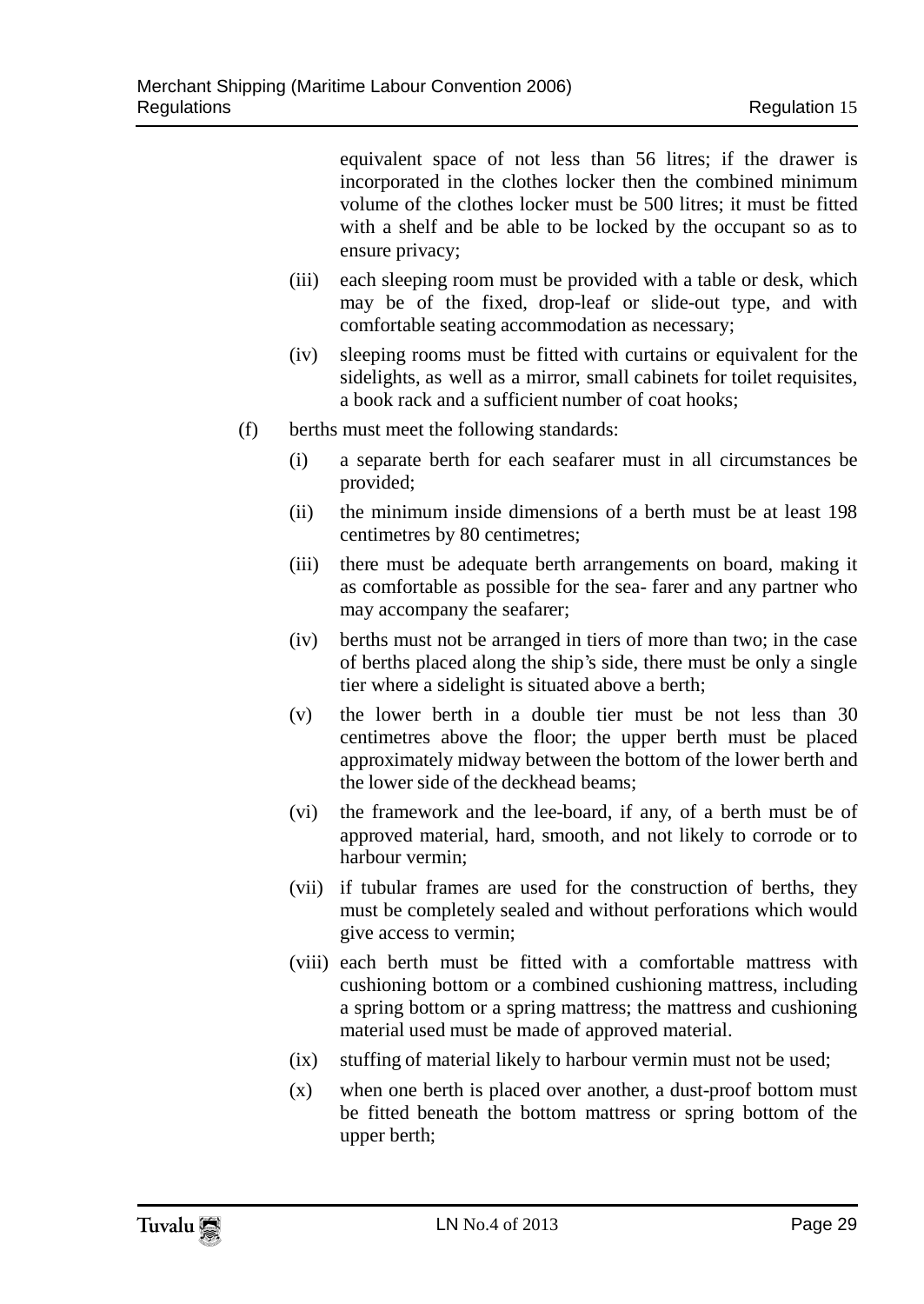- (xi) clean good quality bedding must be supplied by the shipowner to all seafarers for use on board during service on the ship, and such seafarers must be responsible for their return at times specified by the master and on completion of service in the ship.
- (13) Unless otherwise provided, sleeping rooms must have the minimum floor areas set out below:
	- (a) in single berth seafarers' sleeping rooms the floor area must not be less than:
		- (i) 4.5 square metres in ships of less than 3,000 gross tonnage;
		- (ii) 5.5 square metres in ships of 3,000 gross tonnage or over but less than 10,000 gross tonnage;
		- (iii) 7 square metres in ships of 10,000 gross tonnage or over;
	- (b) in order to provide single berth sleeping rooms on ships of less than 3,000 gross tonnage, passenger ships and special purpose ships, the competent authority may allow a reduced floor area;
	- (c) in ships of less than 3,000 gross tonnage other than passenger ships and special purpose ships, where sleeping rooms are occupied by two seafarers, the floor area of such sleeping rooms must not be less than7 square metres;
	- (d) on passenger ships and special purpose ships the floor area of sleeping rooms for seafarers not performing the duties of ships' officers must not be less than:
		- (i) 7.5 square metres in rooms accommodating two persons;
		- (ii) 11.5 square metres in rooms accommodating three persons;
		- (iii) 14.5 square metres in rooms accommodating four persons;
	- (e) on special purpose ships sleeping rooms where more than four seafarers are accommodated, the floor area must not be less than 3.6 square metres per person;
	- (f) on ships other than passenger ships and special purpose ships, for seafarers who perform the duties of ships 'officers where no private sitting room or day room is provided, the floor area per person must not be less than:
		- (i) 7.5 square metres in ships of less than 3,000 gross tonnage;
		- (ii) 8.5 square metres in ships of 3,000 gross tonnage or over but less than 10,000 gross tonnage;
		- (iii) 10 square metres in ships of 10,000 gross tonnage or over;
	- (g) on passenger ships and special purpose ships, the floor area for seafarers performing the duties of ships' officers where no private sitting room or day room is provided, the floor area per person for junior officers must not be less than 7.5 square metres and for senior officers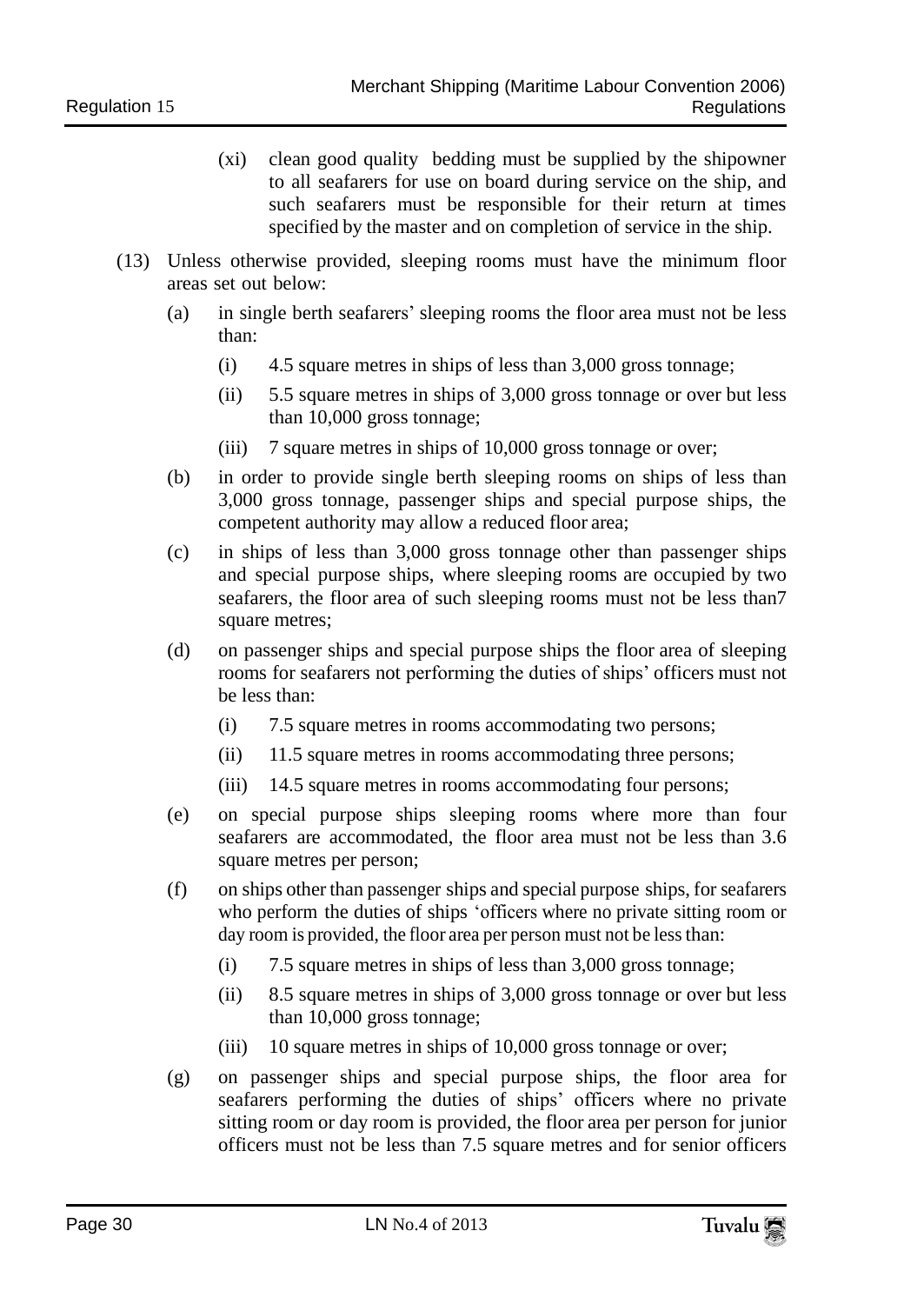not less than 8.5 square metres; junior officers are understood to be at the operational level, and senior officers at the management level;

- (h) the master, the chief engineer and the chief navigating officer, and where practicable the second engineer officer, must have, in addition to their sleeping rooms, an adjoining sitting room, day room or equivalent additional space; ships of less than 3,000 gross tonnage may be exempted by the competent authority from this requirement after consultation with the shipowners' and seafarers' organizations;
- (14) Ships of less than 200 gross tonnage may, subject to the conditions set out in paragraph 7 above, be exempted from the requirements in subparagraphs (a) and (c) to of paragraph 13 in so far as those subparagraphs relate to floor area.
- (15) Mess rooms must comply with the following standards:
	- (a) they must be located apart from the sleeping rooms and as close as practicable to the galley; ships of less than 3,000 gross tonnage may be exempted by the competent authority from this requirement after consultation with the shipowners' and seafarers' organizations;
	- (b) they must be of adequate size and comfort and properly furnished and equipped including ongoing facilities for refreshment, taking account of the number of seafarers likely to use them at any one time;
	- (c) provision must be made for separate or common mess room facilities as appropriate: the decision in this respect must be taken after consultation with seafarers' and shipowners' representatives and subject to the approval of the competent authority; account should be taken of factors such as the size of the ship and the distinctive cultural, religious and social needs of the seafarers;
	- (d) where separate mess room facilities are to be provided to seafarers, then separate mess rooms must be provided for the master and officers and for petty officers and other seafarers;
	- (e) on ships other than passenger ships, the floor area of mess rooms for seafarers must be not less than 1.5 square metres per person of the planned seating capacity;
	- (f) in all ships, mess rooms must be equipped with tables and appropriate seats, fixed or movable, sufficient to accommodate the greatest number of seafarers likely to use them at any one time;
	- (g) the tops of tables and seats must be of damp-resistant material;
	- (h) there must be available at all times when seafarers are on board:
		- (i) a refrigerator, which must be conveniently situated and of sufficient capacity for the number of persons using the mess room or mess rooms;
		- (ii) facilities for hot beverages and cool water;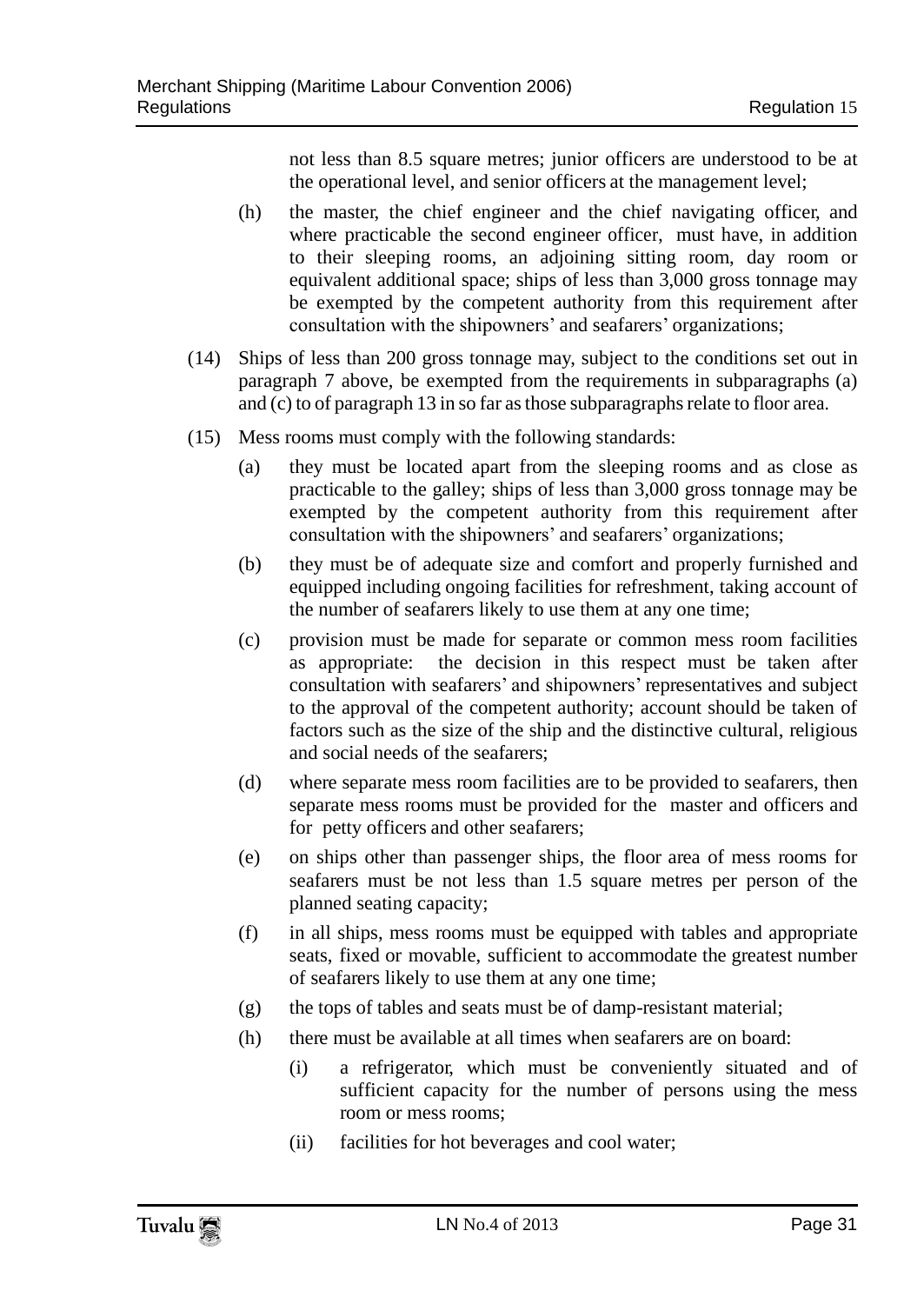- (iii) where available pantries are not accessible to mess rooms, adequate lockers for mess utensils and proper facilities for washing utensils must be provided;
- (iv) mess utensils, including plates, cups and other mess utensils, of approved material which can be easily cleaned, must be supplied by the shipowner to all seafarers for use on board during service on the ship, and such seafarers must be responsible for their return at times specified by the master and on completion of service in the ship.
- (16) With respect to requirements for sanitary facilities:
	- (a) all seafarers must have convenient access on the ship to sanitary facilities meeting minimum standards of health and hygiene and reasonable standards of comfort, with separate sanitary facilities being provided for men and for women;
	- (b) there must be sanitary facilities within easy access of the navigating bridge and the machinery space or near the engine room control centre; ships of less than 3,000 gross tonnage may be exempted by the competent authority from this requirement after consultation with the shipowners' and seafarers' organizations;
	- (c) in all ships a minimum of one toilet, one wash basin and one tub or shower or both for every six persons or less who do not have personal facilities must be provided at a convenient location;
	- (d) with the exception of passenger ships, each sleeping room must be provided with a washbasin having hot and cold running fresh water, except where such a washbasin is situated in the private bathroom provided; ships of less than 200 gross tonnage may, subject to the conditions set out in paragraph 7 above, be exempted from this requirement;
	- (e) where separate facilities for engine department personnel to change their clothes are provided, they must be located outside the machinery space but with easy access to it; and must be fitted with individual clothes lockers as well as with tubs or showers or both and washbasins having hot and cold running fresh water;
	- (f) in passenger ships normally engaged on voyages of not more than four hours' duration, the competent authority may approve special arrangements or a reduction in the number of facilities required;
	- (g) hot and cold running fresh water must be available in all wash places;
	- (h) washbasins and tub baths must be of adequate size and constructed of approved material with a smooth surface not liable to crack, flake or corrode;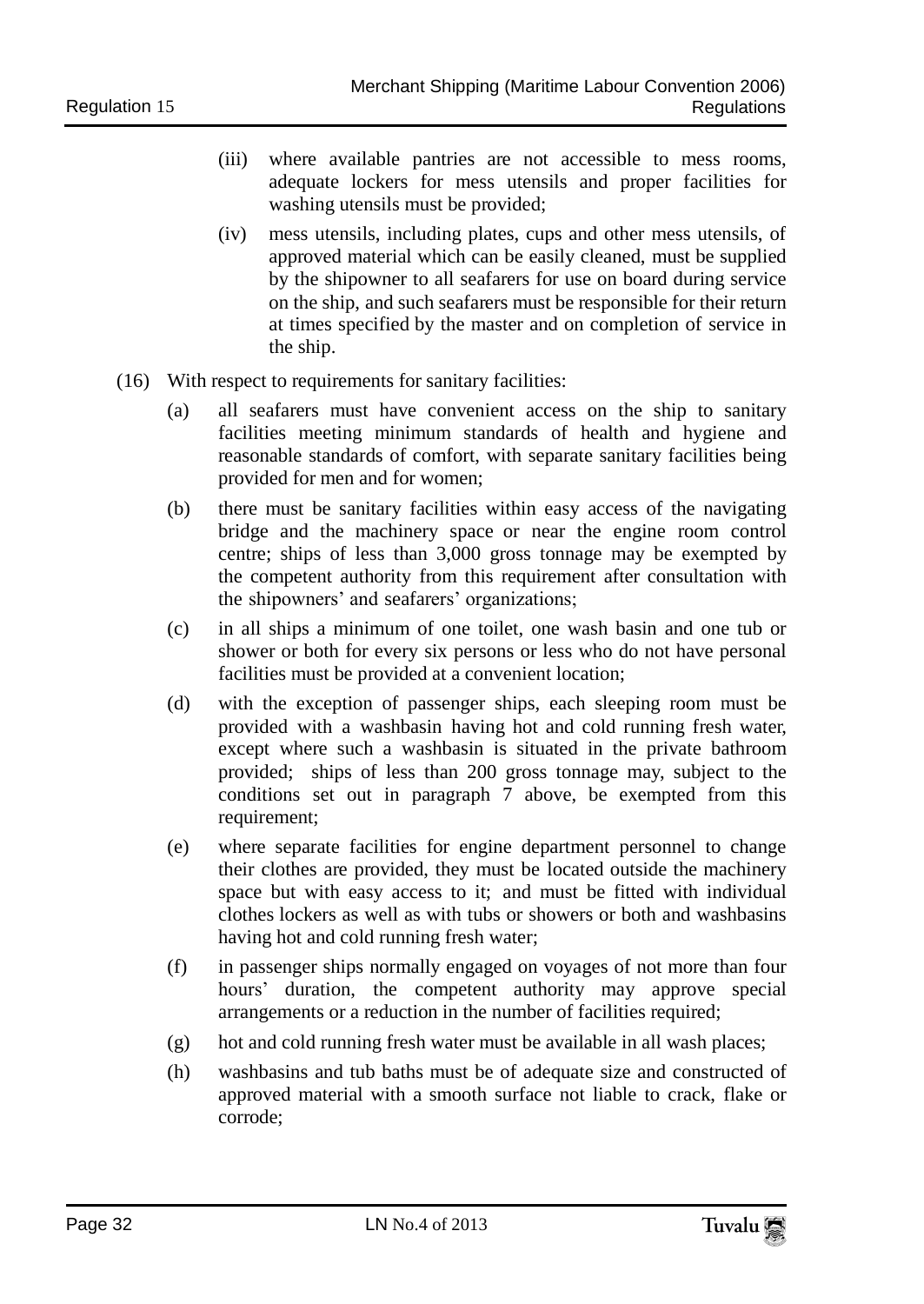- (i) all toilets must be of an approved pattern and provided with an ample flush of water or with some other suitable flushing means, such as air, which are available at all times and independently controllable;
- (j) sanitary accommodation intended for the use of more than one person must comply with the following:
	- (i) floors must be of approved durable material, impervious to damp, and must be properly drained;
	- (ii) bulkheads must be of steel or other approved material and must be watertight up to at least 23 centimetres above the level of the deck;
	- (iii) the accommodation must be sufficiently lit, heated and ventilated;
	- (iv) toilets must be situated convenient to, but separate from, sleeping rooms and wash rooms, without direct access from the sleeping rooms or from a passage between sleeping rooms and toilets to which there is no other access; this requirement does not apply where a toilet is located in a compartment between two sleeping rooms having a total of not more than four seafarers;
	- (v) where there is more than one toilet in a compartment, they must be sufficiently screened to ensure privacy;
	- (vi) towels, soap and toilet paper for all seafarers must be provided by the shipowner.
- (17) Ships carrying 15 or more seafarers and engaged in a voyage of more than three days' duration must provide separate hospital accommodation to be used exclusively for medical purposes and complying with the following requirements:
	- (a) hospital accommodation must, in all weathers, be easy of access, provide comfortable housing for the occupants and be conducive to their receiving prompt and proper attention; in particular:
		- (i) it must be designed so as to facilitate consultation and the giving of medical first aid and to help prevent the spread of infectious diseases;
		- (ii) the arrangement of the entrance, berths, lighting, ventilation, heating and water supply must be designed to ensure the comfort and facilitate the treatment of the occupants;
		- (iii) the number of hospital berths required will be prescribed by the competent authority;
	- (b) sanitary accommodation must be provided for the exclusive use of the occupants of the hospital accommodation, either as part of the accommodation or in close proximity thereto; such sanitary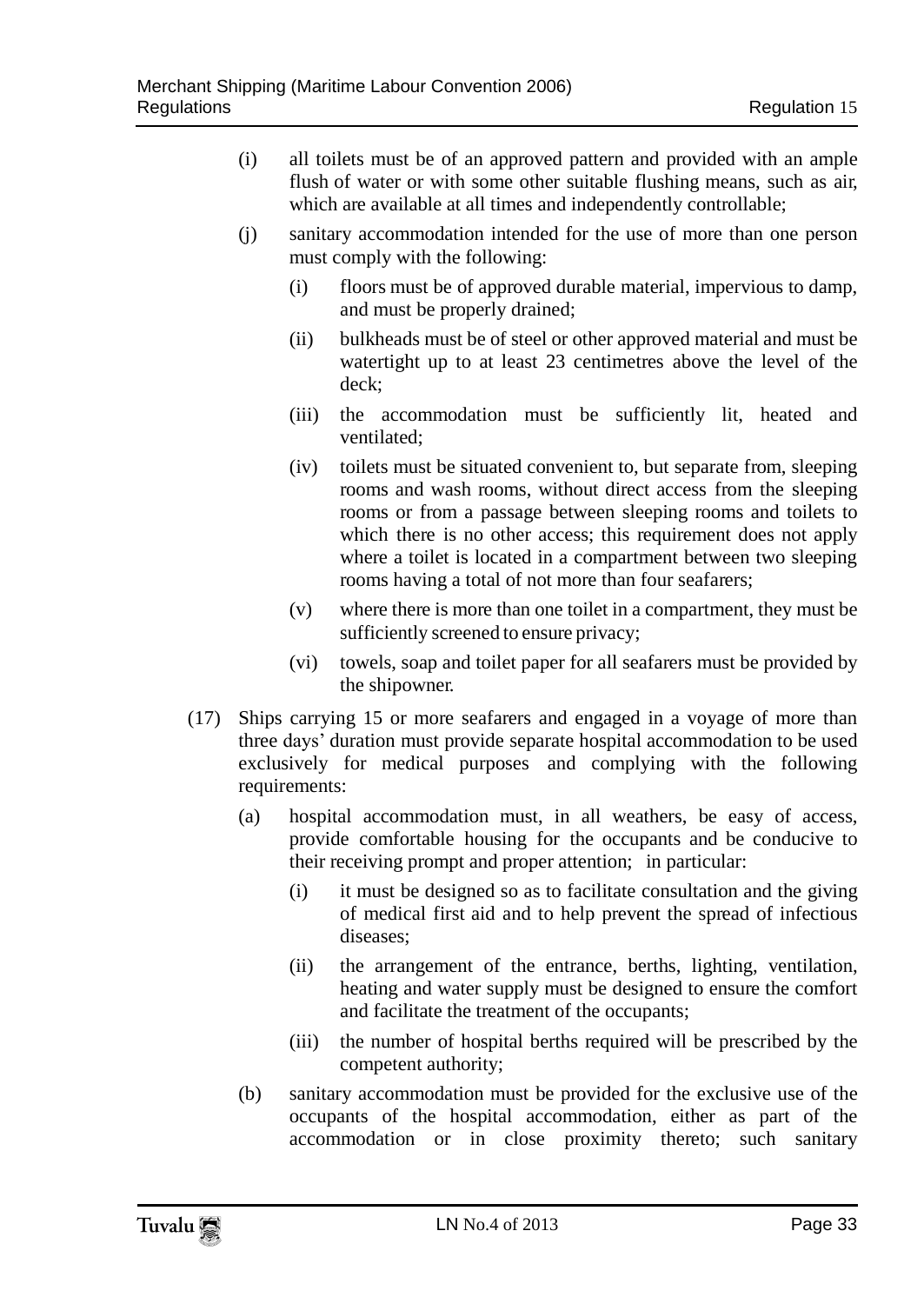accommodation must comprise a minimum of one toilet, one washbasin and one tub or shower.

- (18) Appropriately situated and furnished laundry facilities must be available. The laundry facilities must include:
	- (a) washing machines;
	- (b) drying machines or adequately heated and ventilated drying rooms; and
	- (c) irons and ironing boards or their equivalent.
- (19) Ships of less than 200 gross tonnage may, subject to the conditions set out in paragraph 7 above, be exempted from the requirement in paragraph 18.
- (20) Appropriate seafarers' recreational facilities, amenities and services, as adapted to meet the special needs of seafarers who must live and work on ships, must be provided on board for the benefit of all seafarers, taking into account the provisions on health and safety protection and accident prevention in Regulations 19 of the Merchant Shipping (Maritime Labour Convention 2006) Regulations. Recreational facilities and services must be reviewed frequently to ensure that they are appropriate in the light of changes in the needs of seafarers resulting from technical, operational and other developments in the shipping industry. In particular, ships must:
	- (a) have a space or spaces on open deck to which the seafarers can have access when off duty, which are of adequate area having regard to the size of the ship and the number of seafarers on board;
	- (b) be provided with separate offices or a common ship's office for use by deck and engine departments; ships of less than 3,000 gross tonnage may be exempted by the competent authority from this requirement after consultation with the shipowners' and seafarers' organizations concerned;
	- (c) provide furnishings for recreational facilities that as a minimum include a bookcase and facilities for reading, writing and, where practicable, games, and where appropriate, a canteen;
	- (d) include the following facilities at no cost to the seafarer, where practicable:
		- (i) a smoking room;
		- (ii) television viewing and the reception of radio broadcasts;
		- (iii) showing of films, the stock of which must be adequate for the duration of the voyage and, where necessary, changed at reasonable intervals;
		- (iv) sports equipment including exercise equipment, table games and deck games;
		- (v) facilities for swimming;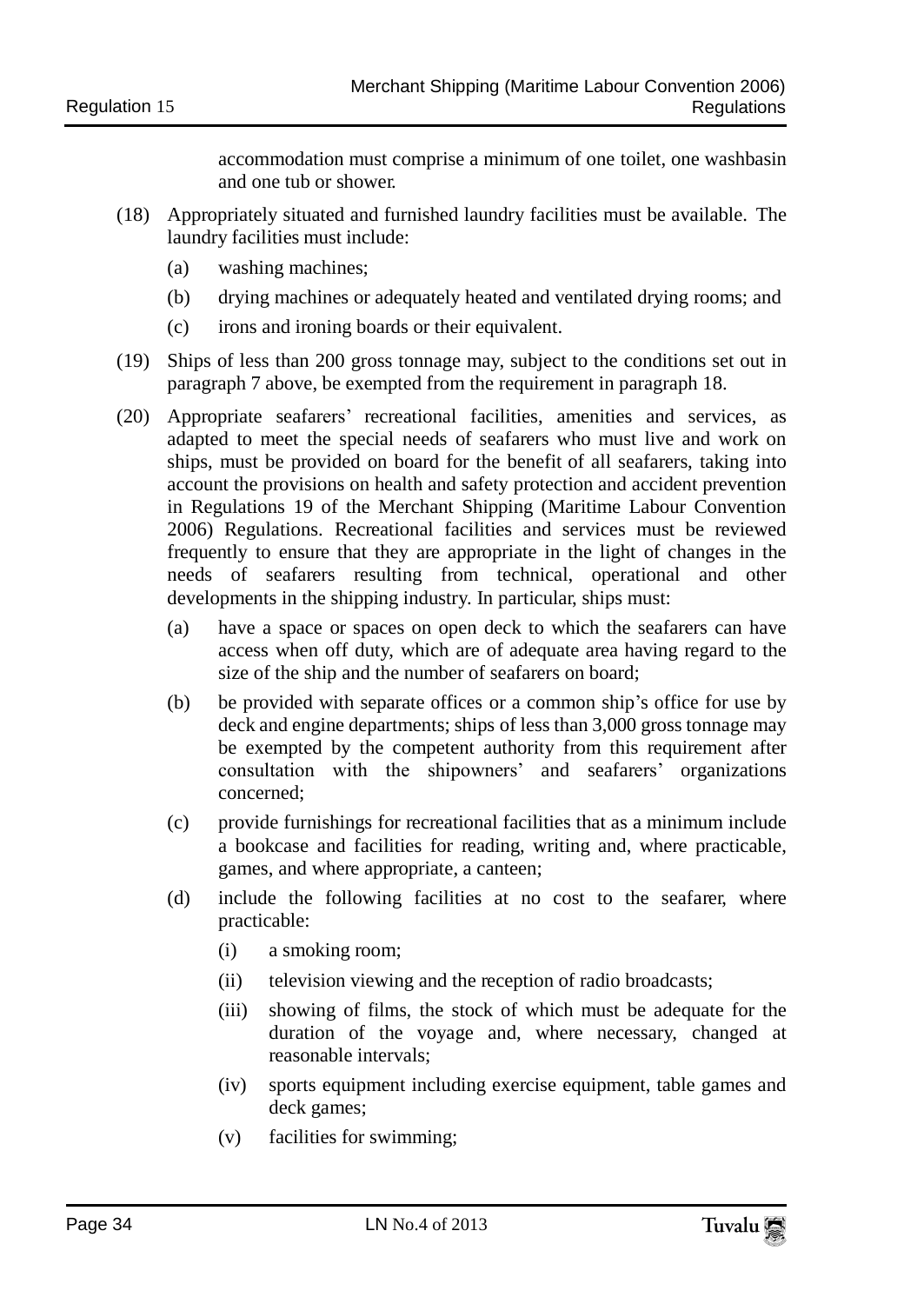- (vi) a library containing vocational and other books, the stock of which must be adequate for the duration of the voyage and changed at reasonable intervals;
- (vii) facilities for recreational handicrafts;
- (viii) electronic equipment such as a radio, television, video recorders, DVD/CD player, personal computer and software and cassette recorder/player;
- (ix) where appropriate, the provision of bars on board for seafarers unless these are contrary to national, religious or social customs; and
- (x) reasonable access to ship-to-shore telephone communications, and email and Internet facilities, where available, with any charges for the use of these services being reasonable in amount;
- (e) ensure that the forwarding of seafarers' mail is as reliable and expeditious as possible; efforts should also be considered for avoiding seafarers being required to pay additional postage when mail has to be readdressed owing to circumstances beyond their control;
- (f) whenever possible and reasonable, expeditiously grant seafarers permission to have their partners, relatives and friends as visitors on board their ship when in port; such measures must meet any concerns for security clearances;
- (g) allow seafarers to be accompanied by their partners on occasional voyages where this is practicable and reasonable; such partners must carry adequate insurance cover against accident and illness; the shipowners must give every assistance to the seafarer to effect such insurance.

#### <span id="page-34-0"></span>**16 Food and catering**

- (1) Ships must, in accordance with paragraphs 2 and 3 below, carry on board and serve food and drinking water that is of appropriate quality, nutritional value and quantity and adequately covers the requirements of the ship.
- (2) Seafarers on board a ship must be provided with food free of charge during the period of engagement.
- (3) The following minimum standards for food and catering apply:
	- (a) food and drinking water supplies, having regard to the number of seafarers on board, their religious requirements and cultural practices as they pertain to food, and the duration and nature of the voyage, must be suitable in respect of quantity, nutritional value, quality and variety;

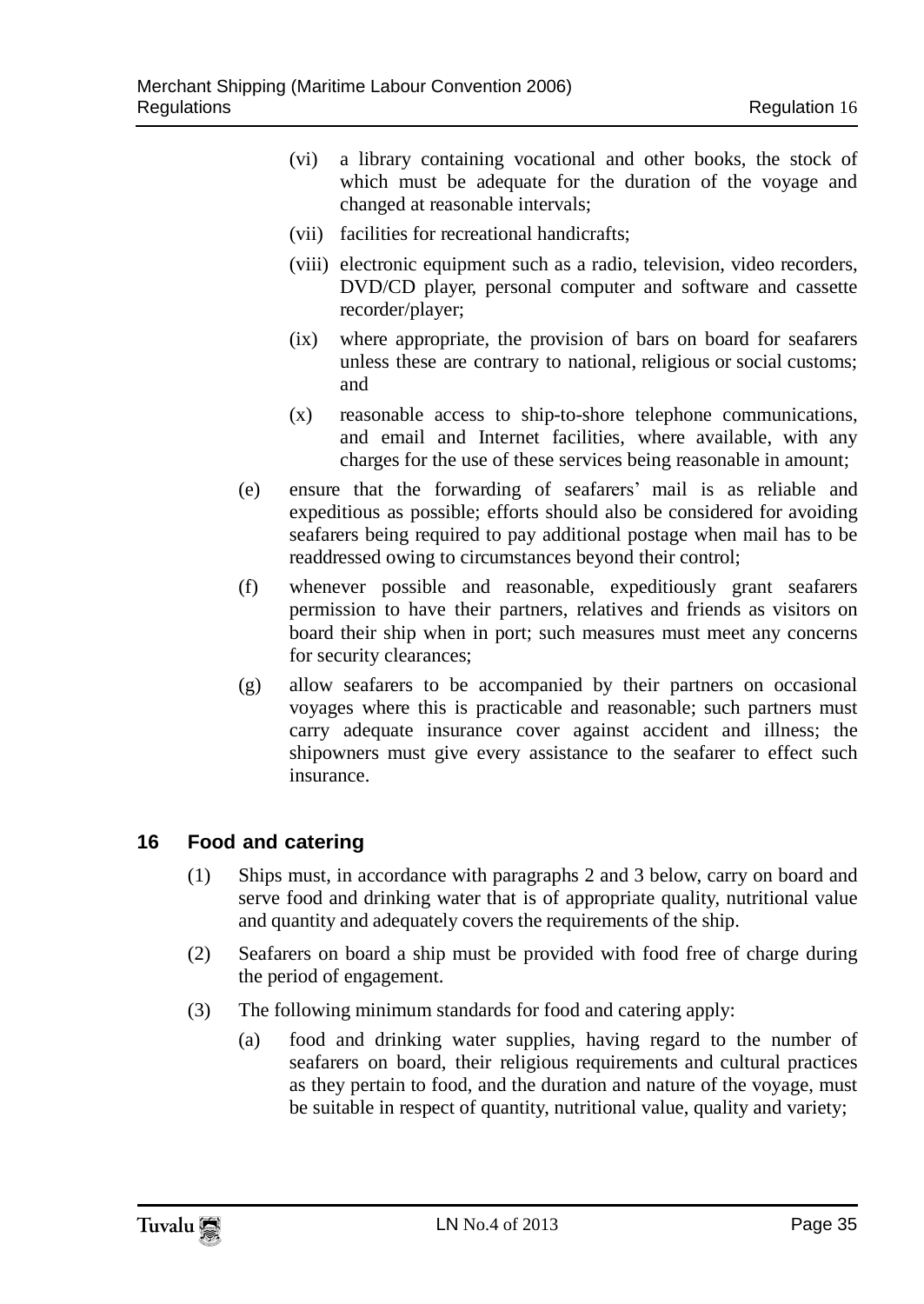- (b) the organization and equipment of the catering department must be such as to permit the provision to the seafarers of adequate, varied and nutritious meals prepared and served in hygienic conditions;
- (c) catering staff must be properly trained or instructed for their positions, and any seafarers engaged as ships' cooks must have completed a training course approved or recognized by the competent authority, which covers practical cookery, food and personal hygiene, food storage, stock control, and environ- mental protection and catering health and safety.
- (4) Seafarers shall only be qualified as ships' cooks if they:
	- (a) have served at sea for a minimum period to be prescribed by the competent authority, which could be varied to take into account existing relevant qualifications or experience;
	- (b) have passed an examination prescribed by the competent authority or passed an equivalent examination at an approved training course for cooks or hold a certificate of qualification as ships' cook issued by countries which have ratified the Maritime Labour Convention, 2006, or the Certification of Ships' Cooks Convention,1946 (No. 69), or other approved body.
- (5) On ships operating with a prescribed manning of less than ten which, by virtue of the size of the crew or the trading pattern, may not be required by the competent authority to carry a fully qualified cook, anyone processing food in the galley must be trained or instructed in areas including food and personal hygiene as well as handling and storage of food on board ship.
- (6) In circumstances of exceptional necessity, the competent authority may issue a dispensation permitting a non- fully qualified cook to serve in a specified ship for a specified limited period, until the next convenient port of call or for a period not exceeding one month, provided that the person to whom the dispensation is issued is trained or instructed in areas including food and personal hygiene as well as handling and storage of food on board ship.
- (7) Frequent documented inspections must be carried out on board ships, by or under the authority of the master, with respect to:
	- (a) supplies of food and drinking water;
	- (b) all spaces and equipment used for the storage and handling of food and drinking water;
	- (c) galley and other equipment for the preparation and service of meals.
- (8) The competent authority shall:
	- (a) in cooperation with other relevant agencies and organizations, collect up-to-date information on nutrition and on methods of purchasing, storing, preserving, cooking and serving food, with special reference to the requirements of catering on board a ship; this information shall be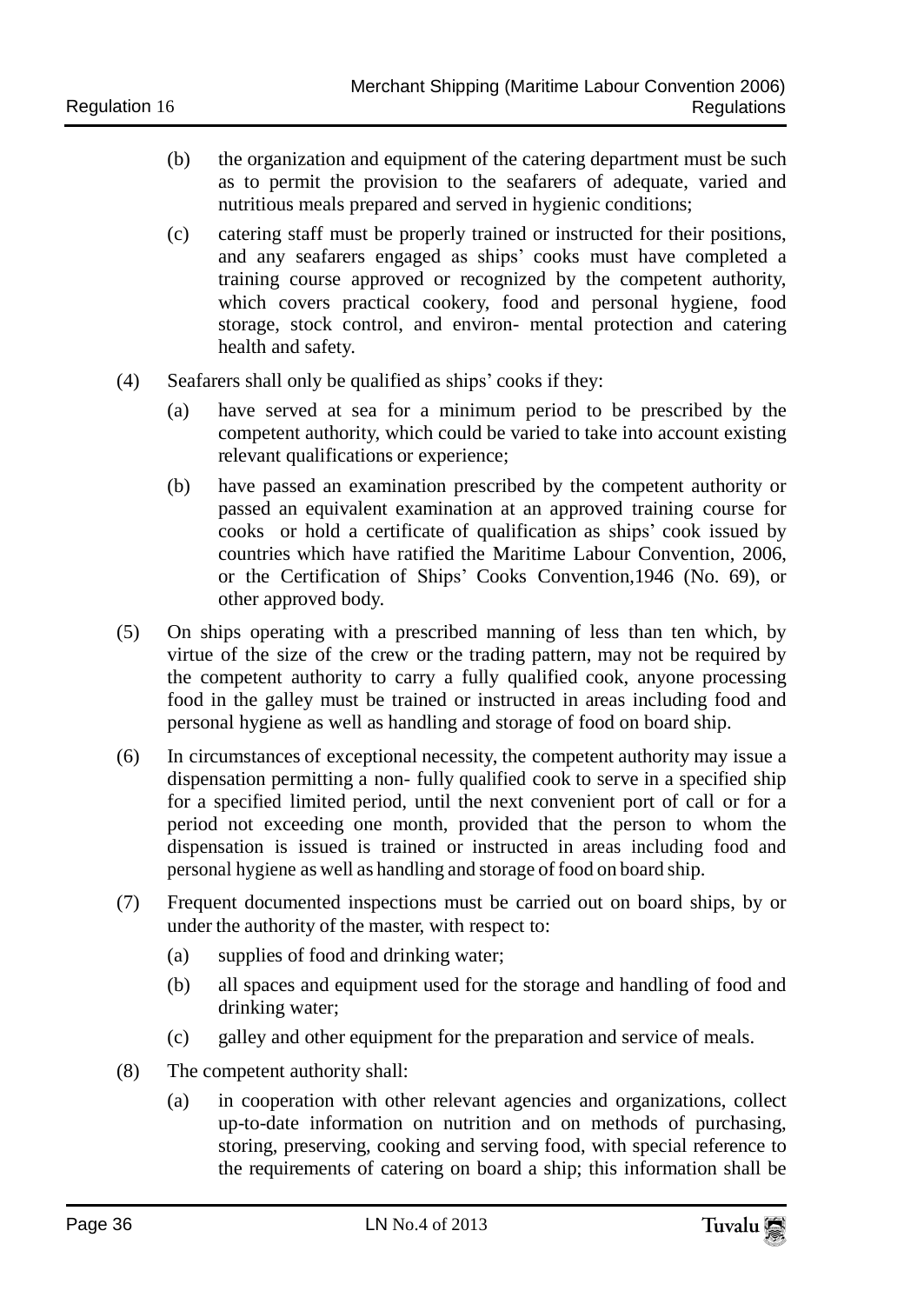made available, free of charge or at reasonable cost, to manufacturers of and traders in ships' food supplies and equipment, masters, stewards and cooks, and to shipowners<sup>7</sup> and seafarers<sup>7</sup> organizations concerned; appropriate forms of publicity, such as manuals, brochures, posters, charts or advertisements in trade journals should be used for this purpose;

- (b) issue recommendations to avoid wastage of food, facilitate the maintenance of a proper standard of hygiene, and ensure the maximum practicable convenience in working arrangements;
- (c) work with relevant agencies and organizations to develop educational materials and on-board information concerning methods of ensuring proper food supply and catering services;
- (d) work in close cooperation with the shipowners' and seafarers' organizations and with other national or local authorities dealing with questions of food and health; it may where necessary utilize the services of such authorities.

# **PART V - HEALTH PROTECTION, MEDICAL CARE, WELFARE AND SOCIAL SECURITY PROTECTION**

## **17 Medical care on board ship and ashore**

- (1) All seafarers working on board a ship must be covered by adequate measures for the protection of their health and must have access to prompt and adequate medical care that is as comparable as possible to that which is generally available to workers ashore in Tuvalu.
- (2) The protection and care under paragraph1 must, in principle, be provided at no cost to the seafarers.
- (3) Shipowners must adopt measures to provide for health protection and medical care, including essential dental care, for seafarers working on board. These measures must:
	- (a) ensure the application to seafarers of any general provisions on occupational health protection and medical care relevant to their duties, as well as of special provisions specific to work on board ship;
	- (b) ensure that seafarers are given health protection and medical care as comparable as possible to that which is generally available to workers ashore, including prompt access to the necessary medicines, medical equipment and facilities for diagnosis and treatment and to medical information and expertise;
	- (c) give seafarers the right to visit a qualified medical doctor or dentist without delay in ports of call, where practicable;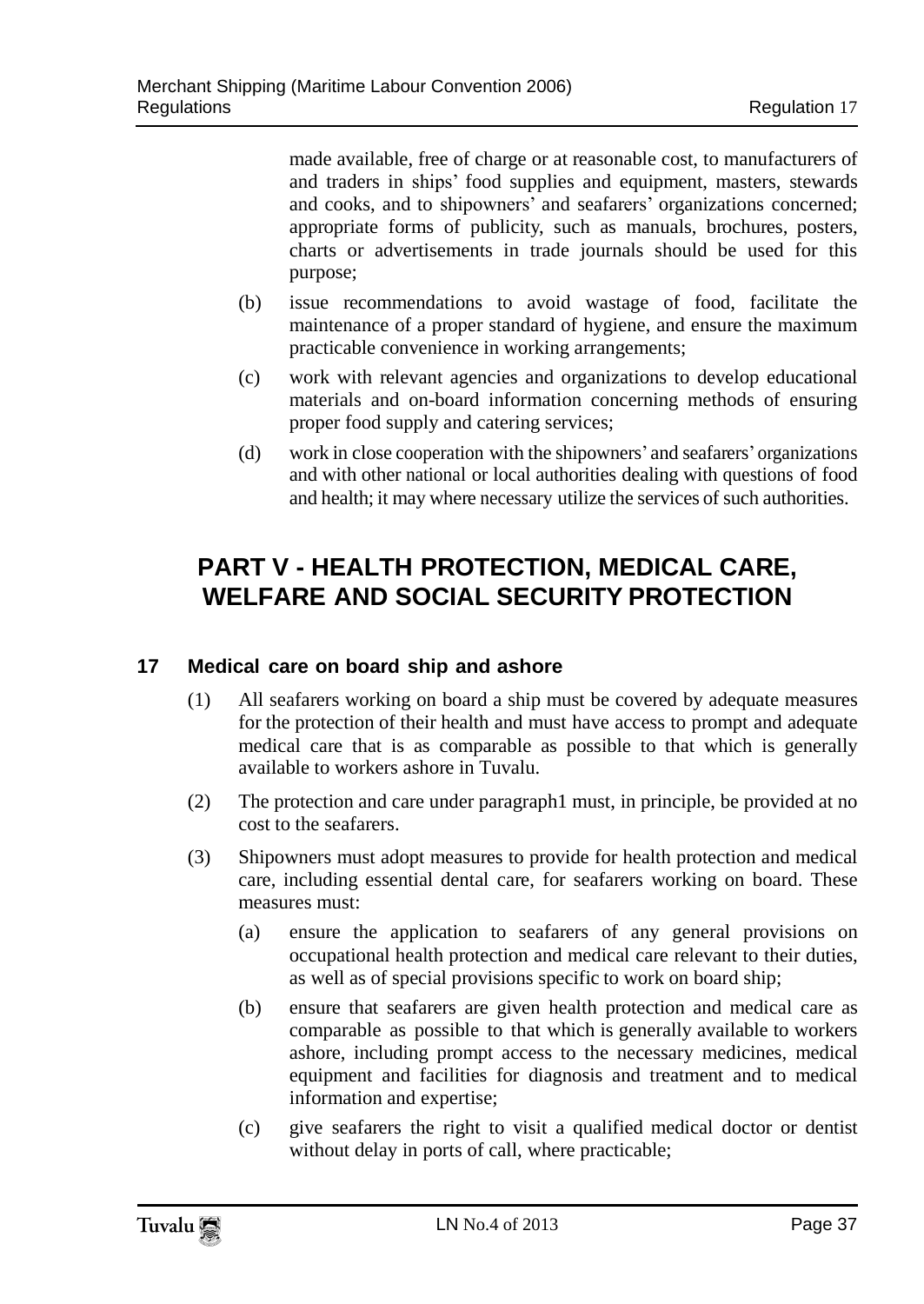- (d) ensure that, to the extent consistent with national law and practice, medical care and health protection services while a seafarer is on board ship or landed in a foreign port are provided free of charge to seafarers; and
- (e) not be limited to treatment of sick or injured seafarers but include measures of a preventive character such as health promotion and health education programmes.
- (4) A standard medical report form, adopted by the competent authority, in order to facilitate the exchange of medical and related information concerning individual seafarers between ship and shore in cases of illness or injury , must be used by ships' masters and relevant onshore and on-board medical personnel. When completed, the form and its contents must be kept confidential and must only be used to facilitate the treatment of seafarers.
- (5) The following minimum requirements for on-board hospital and medical care facilities and equipment and training on ships apply:
	- (a) all ships must carry a medicine chest, medical equipment and a medical guide, the specifics of which shall be prescribed and subject to regular inspection by the competent authority, taking into account the type of ship, the number of persons on board and the nature, destination and duration of voyages and relevant national and international recommended medical standards. In particular:
		- (i) the medicine chest and its contents, as well as the medical equipment and medical guide carried on board, must be properly maintained and inspected at intervals, not exceeding 12 months, by responsible persons designated by the competent authority, who must ensure that the labelling, expiry dates and conditions of storage of all medicines and directions for their use are checked and all equipment functioning as required;
		- (ii) as a minimum the approved medical guides that must be kept on board are the most recent edition of the International Medical Guide for Ships, the Medical First Aid Guide for Use in Accidents Involving Dangerous Goods, the Document for Guidance – An International Maritime Training Guide, and the medical Regulation of the International Code of Signals; where a cargo, which is classified dangerous, has not been included in the most recent edition of the Medical First Aid Guide for Use in Accidents Involving Dangerous Goods, the necessary information on the nature of the substances, the risks involved, the necessary personal protective devices, the relevant medical procedures and specific antidotes must be made available to the seafarers; the antidotes and personal protective devices must be on board whenever dangerous goods are carried; this information must be integrated with the ship's policies and programmes on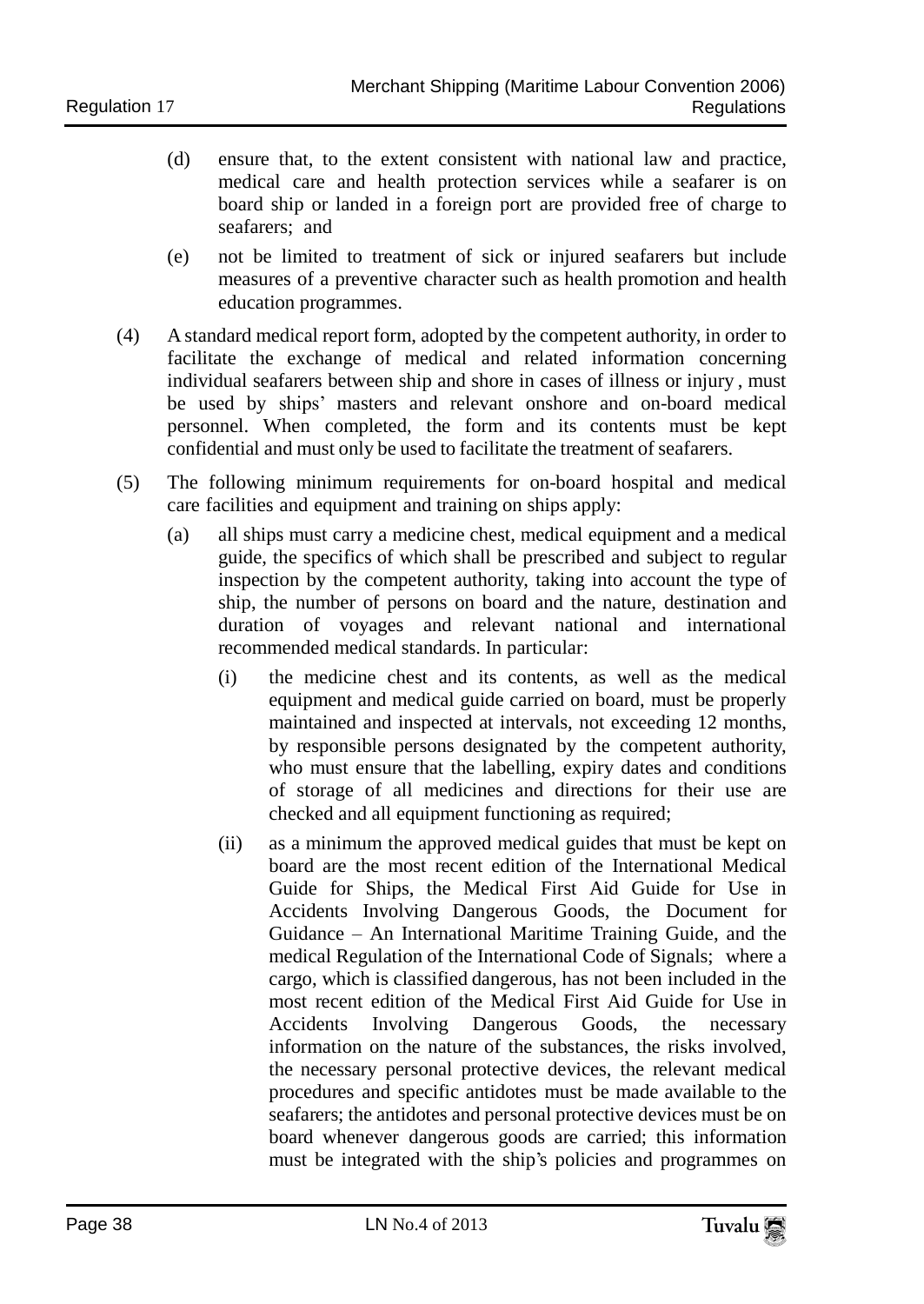occupational safety and health as set out in Regulations 19 of the Merchant Shipping (Maritime Labour Convention 2006 ) Regulations;

- (b) ships carrying 100 or more persons and ordinarily engaged on international voyages of more than three days' duration must carry a qualified medical doctor who is responsible for providing medical care; the competent authority may require that other ships carry a medical doctor, taking into account, inter alia, such factors as the duration, nature and conditions of the voyage and the number of seafarers on board;
- (c) ships which do not carry a medical doctor must have either at least one seafarer on board who is in charge of medical care and administering medicine as part of their regular duties or at least one seafarer on board competent to provide medical first aid; persons in charge of medical care on board who are not medical doctors must have satisfactorily completed training in medical care that meets the requirements of the STCW Convention; seafarers designated to provide medical first aid must have satisfactorily completed training in medical first aid that meets the requirements of the STCW Convention; without prejudice to any further standards that may be adopted by the competent authority taking into account, inter alia, such factors as the duration, nature and conditions of the voyage and the number of seafarers on board:
	- (i) ships which ordinarily are capable of reaching qualified medical care and medical facilities within eight hours must have at least one designated seafarer with the approved medical first-aid training required by the STCW Convention which will enable such persons to take immediate, effective action in case of accidents or illnesses likely to occur on board a ship and to make use of medical advice by radio or satellite communication; and
	- (ii) all other ships must have at least one designated seafarer with approved training in medical care required by the STCW Convention, including practical training and training in lifesaving techniques such as intravenous therapy, which will enable the persons concerned to participate effectively in coordinated schemes for medical assistance to ships at sea, and to provide the sick or injured with a satisfactory standard of medical care during the period they are likely to remain on board;
- (d) the medical training referred to in subparagraph (c) above must be based on the contents of the most recent editions of the medical guides referred to in subparagraph (a)(ii) above;
- (e) persons referred to in subparagraph (c)(i) and (ii) above and such other seafarers as may be required by the competent authority must undergo, at approximately five-year intervals, refresher courses to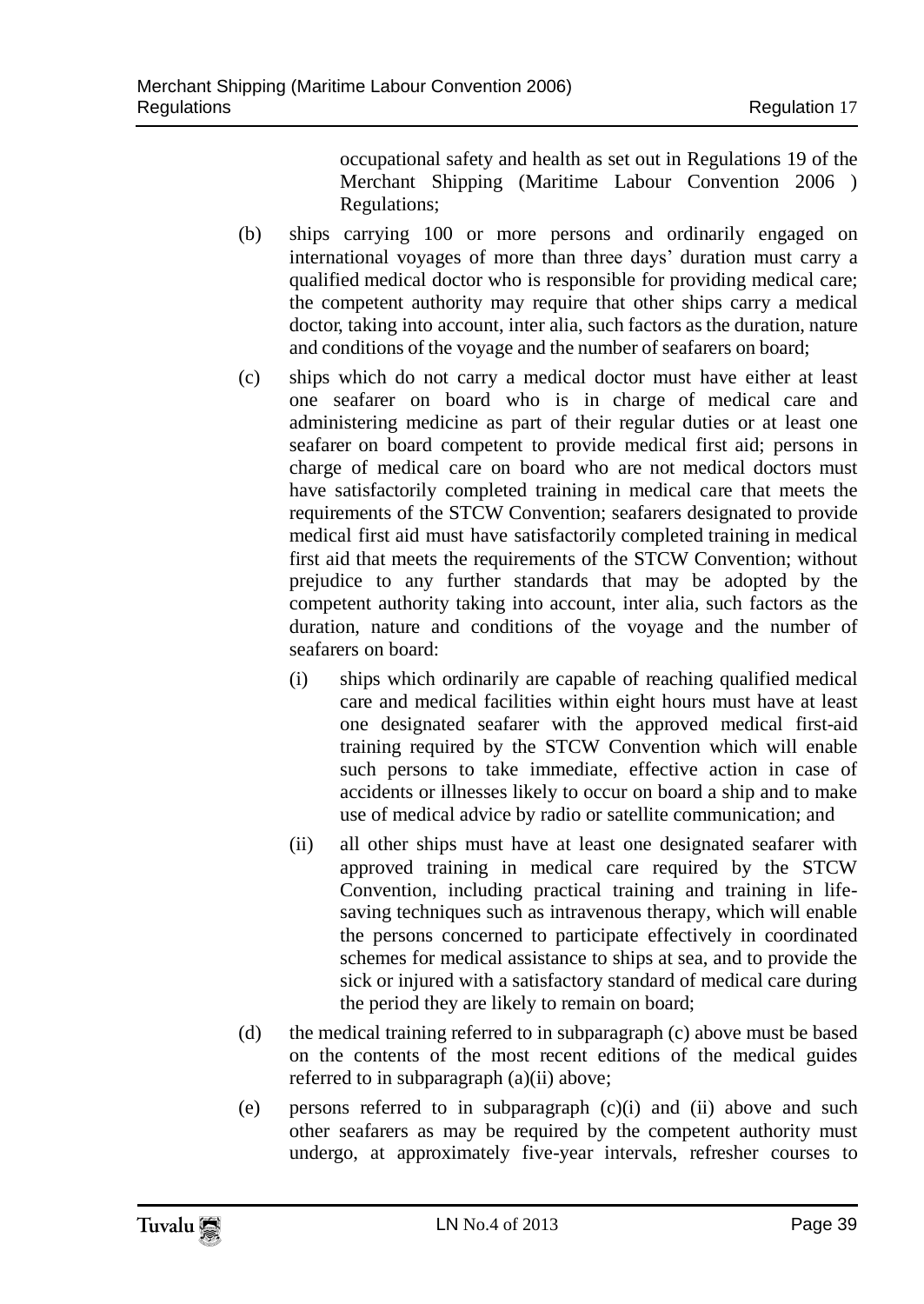enable them to maintain and increase their knowledge and skills and to keep up-to-date with new developments;

- (f) the competent authority must ensure by a prearranged system that medical advice by radio or satellite communication to ships at sea, including specialist advice, is available 24 hours a day; medical advice, including the onward transmission of medical messages by radio or satellite communication between a ship and those ashore giving the advice, is be available free of charge to all ships irrespective of the flag that they fly. In addition:
	- (i) all ships must carry a complete and up-to-date list of radio stations through which medical advice can be obtained and, if equipped with a system of satellite communication, carry an upto-date and complete list of coast earth stations through which medical advice can be obtained;
	- (ii) seafarers with responsibility for medical care or medical first aid on board must be instructed in the use of the ship's medical guide and the medical Regulation of the most recent edition of the International Code of Signals so as to enable them to understand the type of information needed by the advising doctor as well as the advice received.
- (7) Seafarers on board foreign ships in the territory of Tuvalu who are in need of immediate medical care will be given access to medical facilities on shore including:
	- (a) outpatient treatment for sickness and injury;
	- (b) hospitalization when necessary;
	- (c) facilities for dental treatment, especially in cases of emergency.

## **18 Shipowners' liability**

- (1) Seafarers working on board a ship have a right to material assistance and support from the shipowner with respect to the financial consequences of sickness, injury or death occurring while they are serving under a seafarers' employment agreement or arising from their employment under such agreement.
- (2) The right under paragraph 1 does not affect any other legal remedies that a seafarer may seek.
- (3) Shipowners must provide financial security to assure compensation in the event of the death or long-term disability of seafarers due to an occupational injury, illness or hazard, as set out in the seafarers' employment agreement or any applicable collective agreement;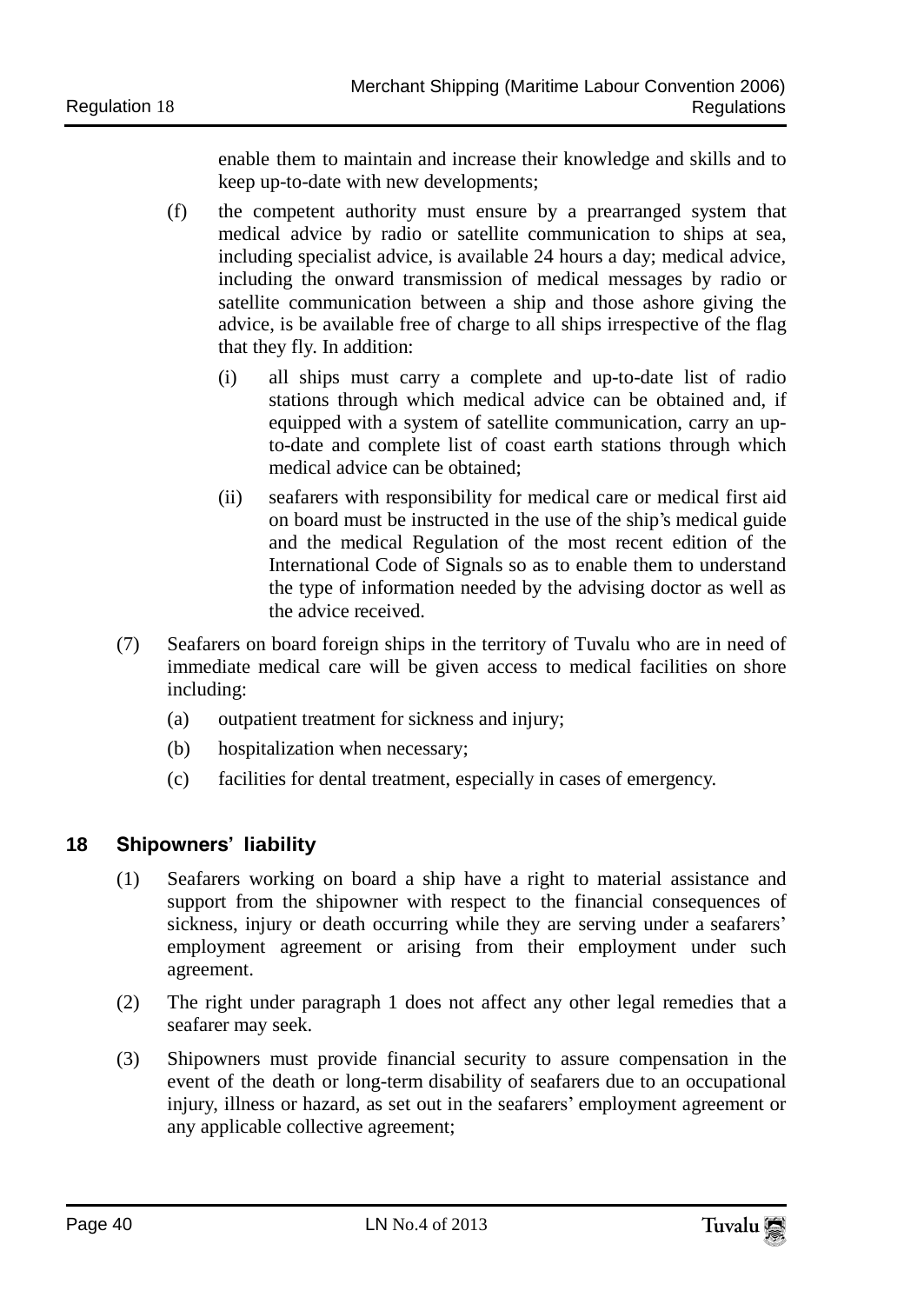- (4) Shipowners are responsible for health protection and medical care of all seafarers working on board and are liable for the costs for all seafarers working on their ships in respect of sickness and injury of the seafarers occurring between the date of commencing duty and the date upon which they are deemed duly repatriated, or arising from their employment between those dates to the extent provided below:
	- (a) shipowners must defray the expense of medical care, including medical treatment and the supply of the necessary medicines and therapeutic appliances, and board and lodging away from home until the sick or injured seafarer has recovered, or until the sickness or incapacity has been declared of a permanent character;
	- (b) shipowners must pay the cost of burial expenses in the case of death occurring on board or ashore during the period of engagement; these expenses may be reimbursed by an insurance institution in cases in which funeral benefit is payable in respect of the deceased seafarer under laws or regulations relating to social insurance or workers' compensation;
	- (c) where the sickness or injury results in incapacity for work, shipowners must:
		- (i) pay full wages (exclusive of bonuses) as long as the sick or injured seafarers remain on board or until the seafarers have been repatriated in accordance with Regulations 11 above of this Merchant Shipping (Maritime Labour Convention 2006 ) Regulations;
		- (ii) pay wages in whole or in part as provided for in collective agreements from the time when the seafarers are repatriated or landed until their recovery or if earlier, until they are entitled to cash benefits under the applicable social security legislation.
- (5) The liability of the shipowner under paragraph 4 (a) is limited to 16 weeks from the day of the injury or the commencement of the sickness and shall cease from the time at which the seafarer can claim medical benefits under a scheme of compulsory sickness insurance, compulsory accident insurance or workers' compensation for accidents.
- (6) The liability of the shipowner to pay wages in whole or in part in respect of a seafarer no longer on board is limited to 16 weeks from the day of the injury or the commencement of the sickness and shall cease from the time at which the seafarer can claim medical benefits under a scheme of compulsory sickness insurance, compulsory accident insurance or workers' compensation for accidents.
- (7) Shipowners are not liable in respect of:
	- (a) injury incurred otherwise than in the service of the ship;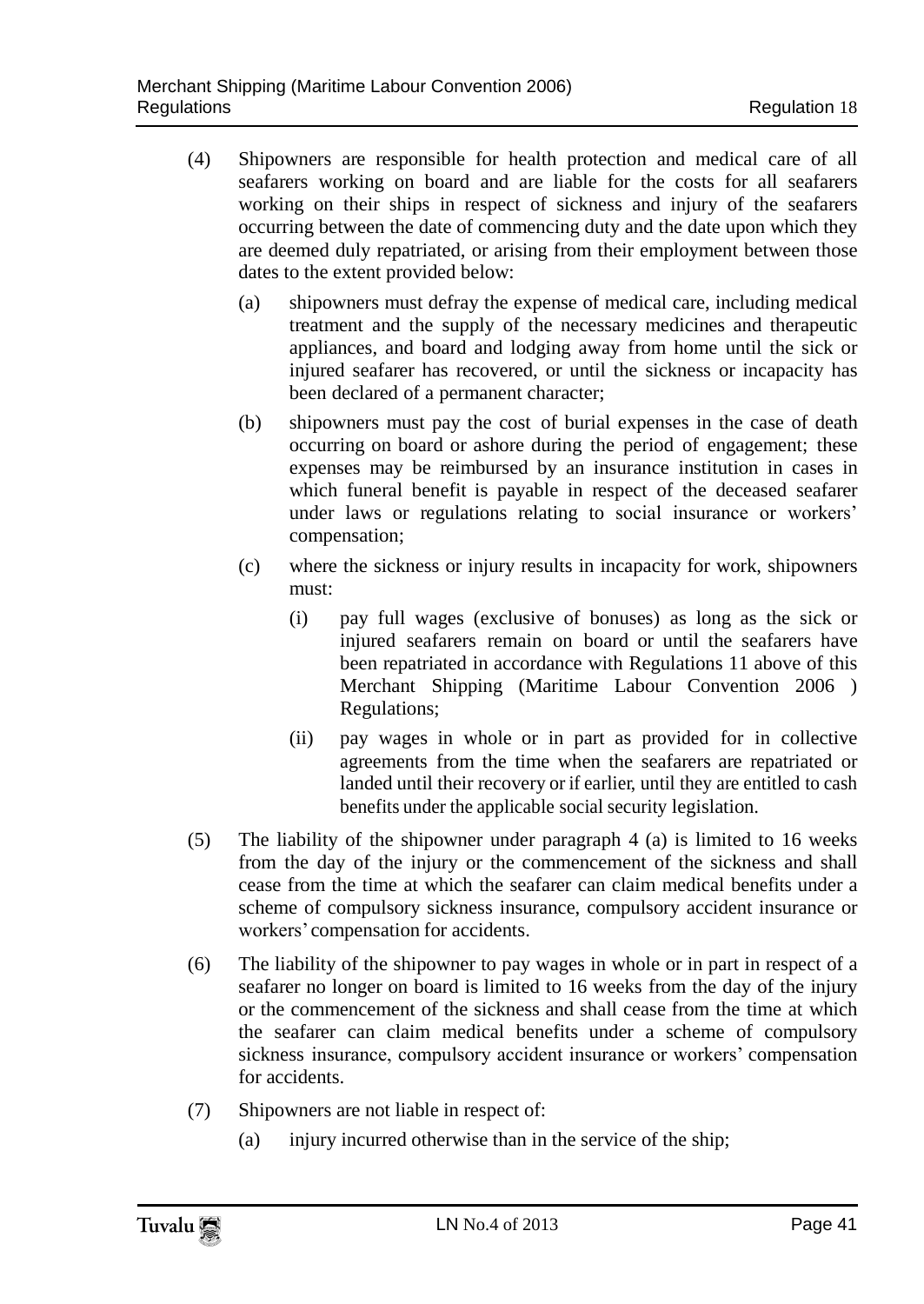- (b) injury or sickness due to the wilful misconduct of the sick, injured or deceased seafarer;
- (c) sickness or infirmity intentionally concealed when the engagement is entered into.
- (8) Shipowners or their representatives must take measures for safeguarding property left on board by sick, injured or deceased seafarers and for returning it to them or to their next of kin.

### **19 Health and safety protection and accident prevention**

- (1) Seafarers must be provided with occupational health protection consistent with their right to live, work and train on board ship in a safe and hygienic environment.
- (2) After consultation with the seafarers' and shipowners' organizations, the competent authority shall – in accordance with the national occupational safety and health policy referred to in paragraph 3 below and keeping in mind the requirements of this Regulations  $19 - set$  and maintain standards for occupational safety and health protection and accident prevention to be observed on-board ship.
- (3) The competent authority shall, after consultation with the seafarers' and shipowners' organizations, adopt and keep under continuous review guidelines for the management of seafarer occupational safety and health on board. Relevant provisions or recommendations adopted by the appropriate national authorities or organizations or international organizations should be taken into account by those preparing texts of occupational safety and health protection and accident prevention measures or recommended practices. In formulating occupational safety and health protection and accident prevention programmes, the competent authority should have due regard to any code of practice concerning the safety and health of seafarers which may have been published by the International Labour Organization.
- (4) The guidelines under paragraph 3 shall take account of Guidelines B4.3.2 to B4.3.10 of the Convention as well as the ILO code of practice entitled Accident prevention on board ship at sea and in port, 1996, and subsequent versions and other related ILO and other international standards and guidelines and codes of practice regarding occupational safety and health protection, including any exposure levels that they may identify. The guidelines shall give priority to the following matters, in particular:
	- (a) structural features of the ship, including means of access and asbestosrelated risks;
	- (b) machinery;
	- (c) the effects of the extremely low or high temperature of any surfaces with which seafarers may be in contact;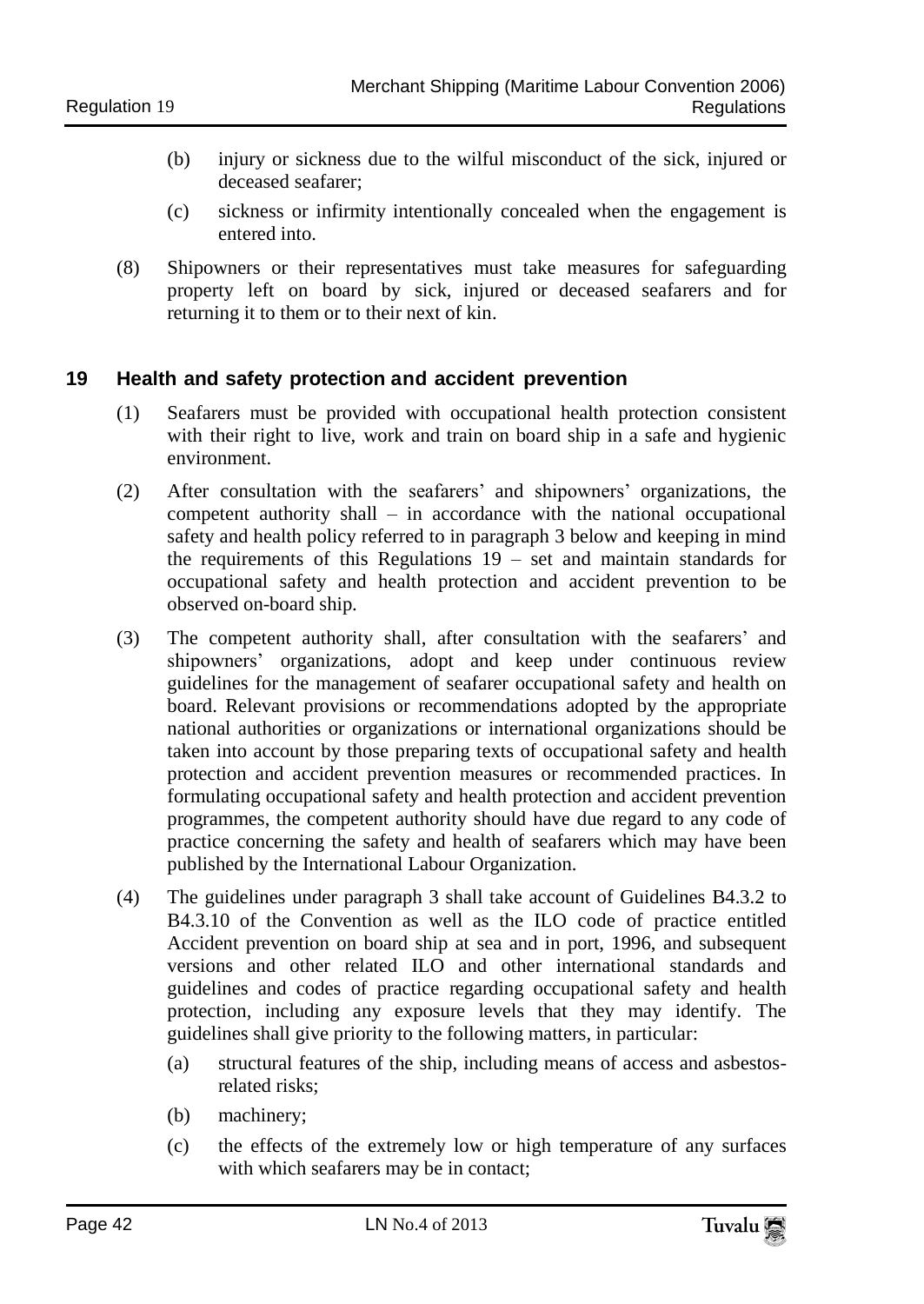- (d) the effects of noise in the workplace and in shipboard accommodation;
- (e) the effects of vibration in the workplace and in shipboard accommodation;
- (f) the effects of ambient factors, other than those referred to in subparagraphs (d) and (e), in the workplace and in shipboard accommodation, including tobacco smoke;
- (g) special safety measures on and below deck;
- (h) loading and unloading equipment;
- (i) fire prevention and fire-fighting;
- (j) anchors, chains and lines;
- (k) dangerous cargo and ballast;
- (l) personal protective equipment for seafarers;
- (m) work in enclosed spaces;
- (n) physical and mental effects of fatigue;
- (o) the effects of drug and alcohol dependency;
- (p) HIV/AIDS protection and prevention; and
- (q) emergency and accident response.
- (5) The assessment of risks and reduction of exposure on the matters referred to in paragraph 4 above shall take account of the physical occupational health effects, including manual handling of loads, noise and vibration, the chemical and biological occupational health effects, the mental occupational health effects, the physical and mental health effects of fatigue, and occupational accidents. The necessary measures shall take due account of the preventive principle according to which, among other things, combating risk at the source, adapting work to the individual, especially as regards the design of workplaces, and replacing the dangerous by the non-dangerous or the less dangerous, have precedence over personal protective equipment for seafarers.
- (6) In addition, the competent authority shall ensure that the implications for health and safety are taken into account, particularly in the following areas:
	- (a) emergency and accident response;
	- (b) the effects of drug and alcohol dependency; and
	- (c) HIV/AIDS protection and prevention.
- (7) Compliance with the requirements of applicable international instruments on the acceptable levels of exposure to workplace hazards on board ships and on the development and implementation of ships' occupational safety and health policies and programmes will be considered as meeting the requirements.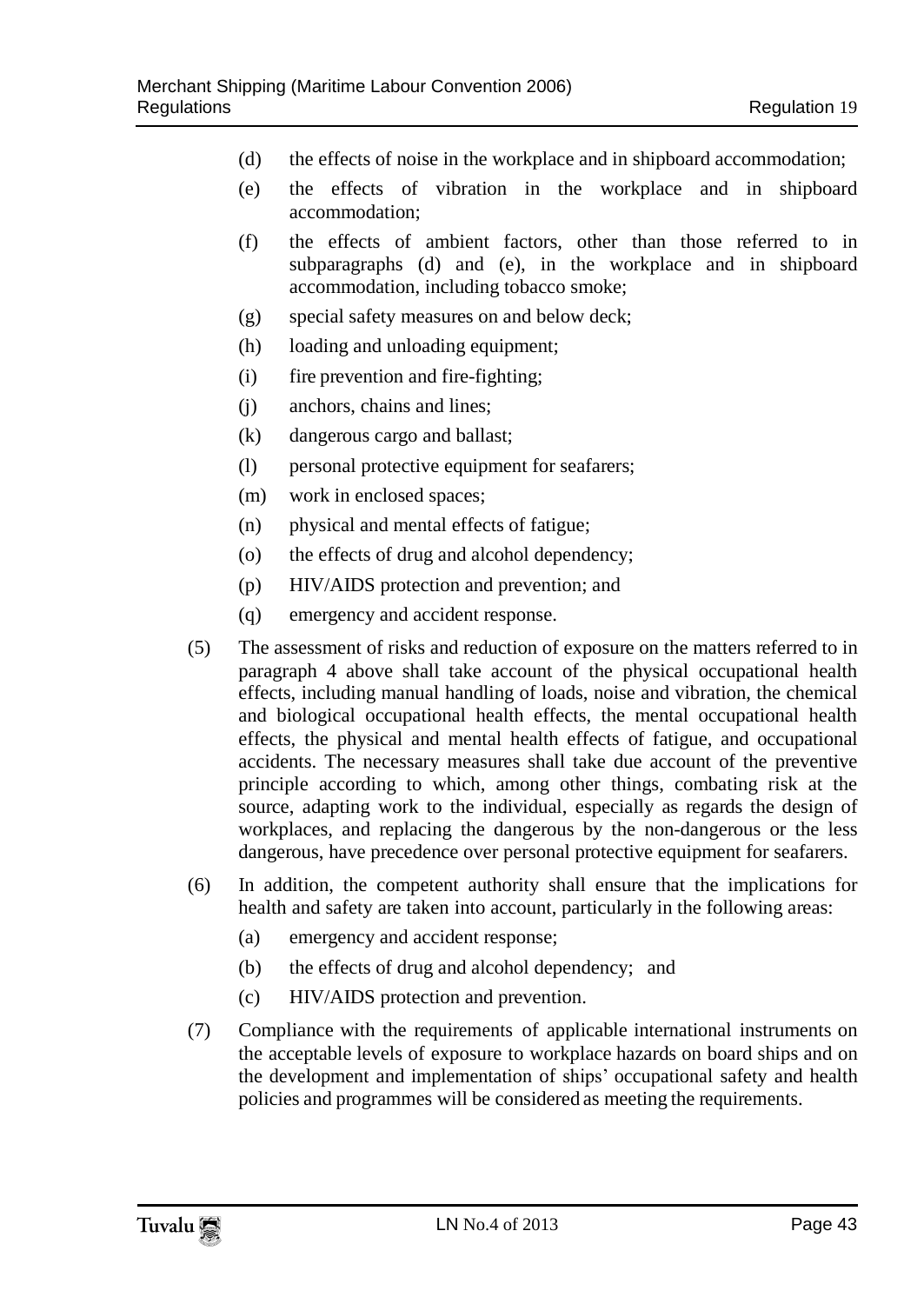- (8) Shipowners must adopt and promote on-board occupational safety and health management policies and programmes, consistent with the guidelines referred to in paragraph 3 above, that:
	- (a) include reasonable precautions to prevent occupational accidents, injuries and diseases on board ship, including measures to reduce and prevent the risk of exposure to harmful levels of ambient factors and chemicals as well asthe risk of injury or disease that may arise from the use of equipment and machinery on board ships;
	- (b) include training and instruction of seafarers and other on-board programmes for the prevention of occupational accidents, injuries and diseases and for continuous improvement in occupational safety and health protection, that involve seafarers' representatives and all other persons concerned in their implementation, taking account of preventive measures, including engineering and design control, substitution of processes and procedures for collective and individual tasks, and the use of personal protective equipment; the curriculum for the training must be reviewed periodically and brought up to date in the light of development in types and sizes of ships and in their equipment, as well as changes in manning practices, nationality, language and the organization of work on board ships;
	- (c) require the inspection, reporting and correcting of unsafe conditions and provide for the investigation and reporting of on-board occupational accidents and occupational injuries and diseases; all such events must be reported so that they can be investigated and comprehensive statistics can be kept, analysed and published, taking account of protection of the personal data of the seafarers concerned; reports must not be limited to fatalities or to accidents involving the ship; due regard should be had to any international system or model for recording accidents to seafarers which may have been established by the International Labour Organization;
	- (d) provide special attention to the safety and health of seafarers under the age of 18;
	- (e) specify the duties of the master or a person designated by the master, or both, to take specific responsibility for the implementation of and compliance with the ship's occupational safety and health policy and programme;
	- (f) specify the authority of the ship's seafarers appointed or elected as safety representatives to participate in meetings of the ship's safety committee; such a committee must be established on board a ship on which there are five or more seafarers.
	- (g) include risk evaluation in relation to management of occupational safety and health that refer to appropriate statistical information from their ships and from general statistics provided by the competent authority.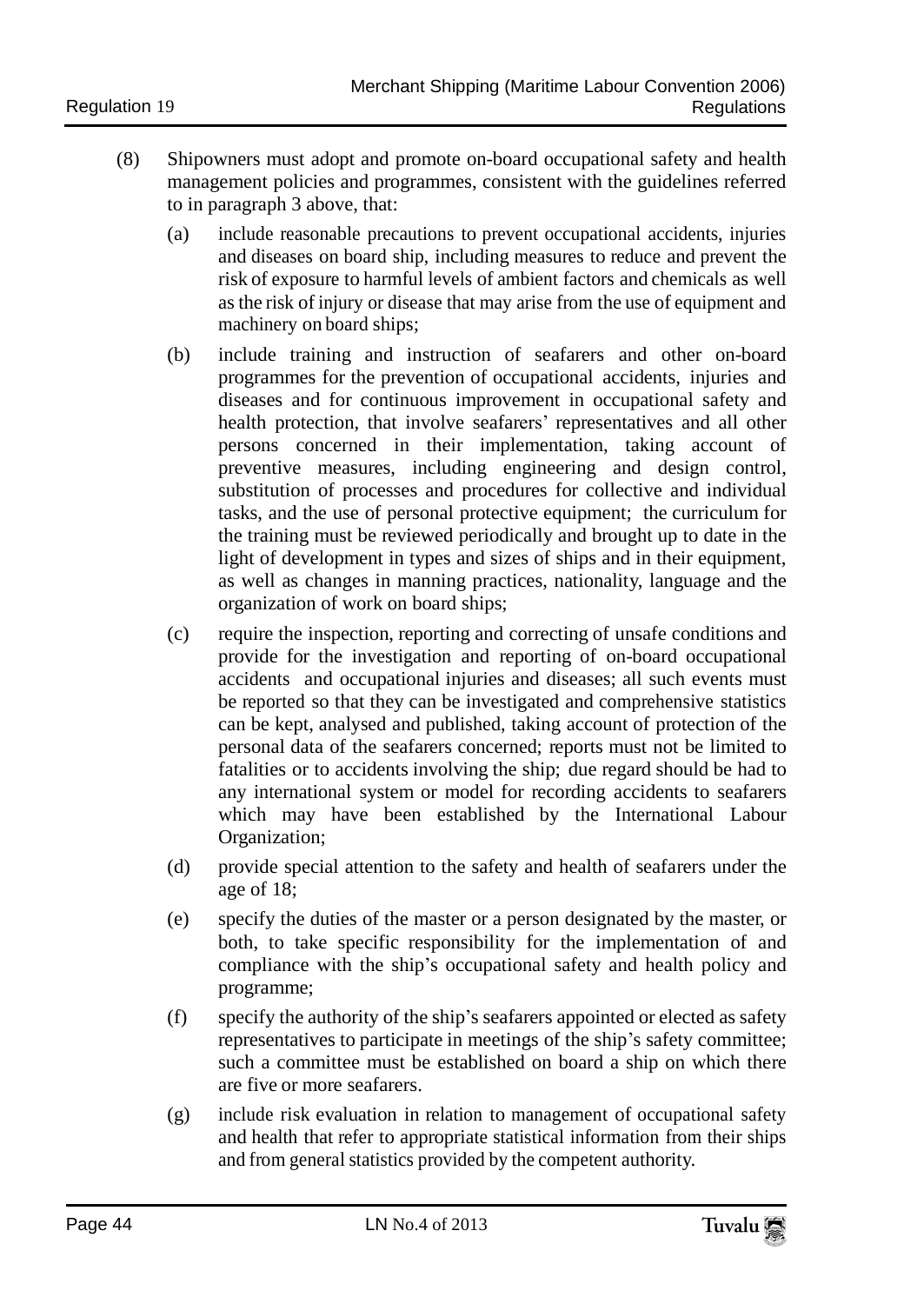- (9) With respect to young seafarers referred to under paragraph 8(d), except where they are recognized as fully qualified in a pertinent skill by the competent authority, the standards set in accordance with paragraph 2 must specify restrictions on young seafarers undertaking, without appropriate supervision and instruction, certain types of work presenting special risk of accident or of detrimental effect on their health or physical development, or requiring a particular degree of maturity, experience or skill. In determining the types of work to be restricted by the regulations, the competent authority might consider in particular work involving:
	- (a) the lifting, moving or carrying of heavy loads or objects;
	- (b) entry into boilers, tanks and cofferdams;
	- (c) exposure to harmful noise and vibration levels;
	- (d) operating hoisting and other power machinery and tools, or acting as signallers to operators of such equipment;
	- (e) handling mooring or tow lines or anchoring equipment;
	- (f) rigging;
	- (g) work aloft or on deck in heavy weather;
	- (h) nightwatch duties;
	- (i) servicing of electrical equipment;
	- (j) exposure to potentially harmful materials, or harmful physical agents such as dangerous or toxic substances and ionizing radiations;
	- (k) the cleaning of catering machinery; and
	- (l) the handling or taking charge of ships' boats.

#### **20 Access to shore-based welfare facilities**

- (1) The competent authority shall promote the development of welfare facilities in appropriate ports of Tuvalu to be determined, after consultation with the shipowners' and seafarers' organizations to ensure that adequate welfare facilities and services are provided, that take into account the special needs of seafarers, especially when in foreign countries and when entering war zones, in respect of their safety, health and spare-time activities; including:
	- (a) meeting and recreation rooms as required;
	- (b) facilities for sports and outdoor facilities, including competitions;
	- (c) educational facilities;
	- (d) where appropriate, facilities for religious observances and for personal counselling.

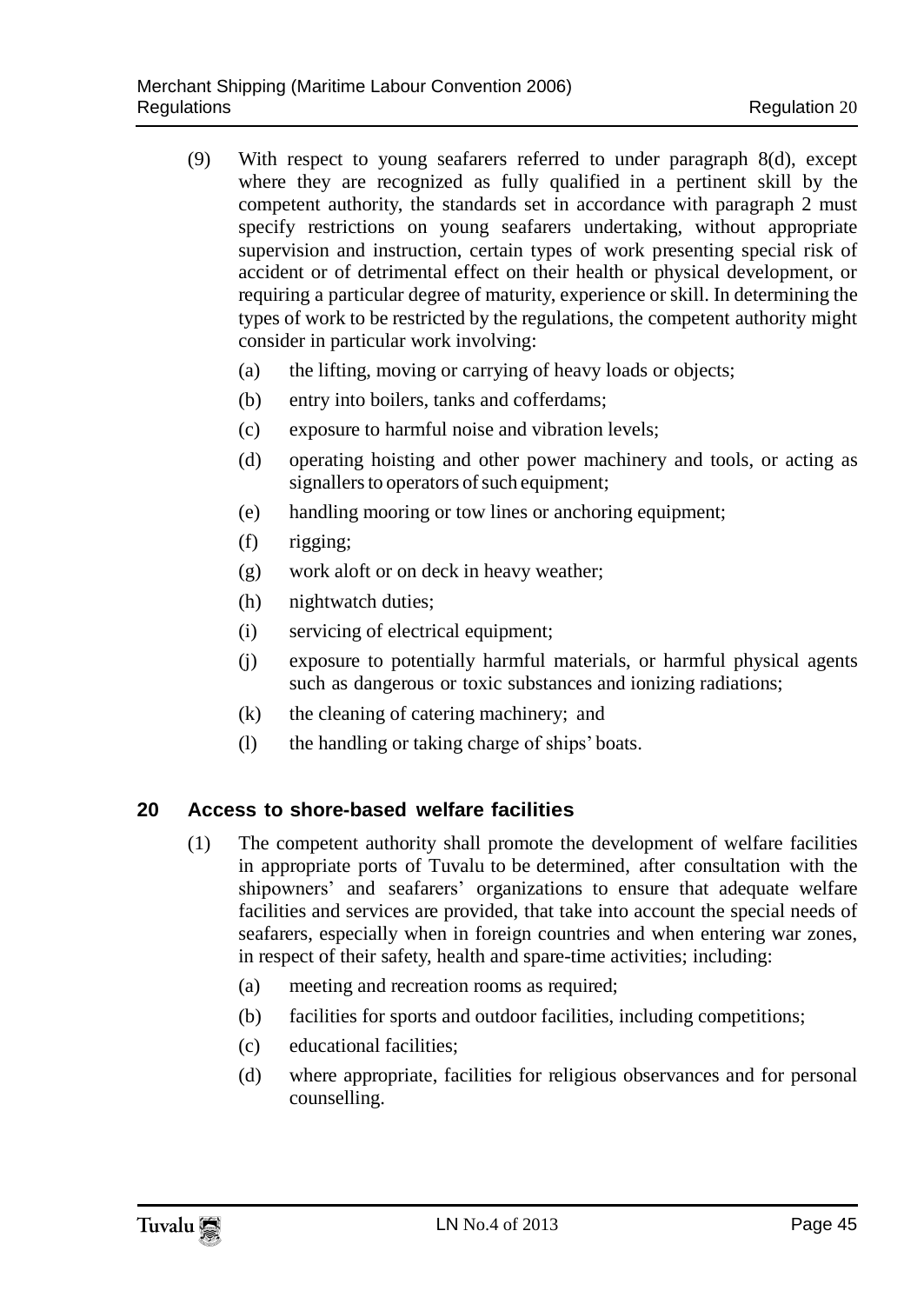- (2) The welfare facilities and services under paragraph 1 shall be provided, in accordance with national conditions and practice, by one or more of the following:
	- (a) public authorities;
	- (b) shipowners' and seafarers' organizations concerned under collective agreements or other agreed arrangements; and
	- (c) voluntary organizations.
- (3) These facilities under paragraph 1 may be provided by making available to seafarers in accordance with their needs facilities designed for more general use.
- (4) Seafarers' welfare facilities must be available for the use of all seafarers, irrespective of nationality, race, colour, sex, religion, political opinion or social origin and irrespective of the flag State of the ship on which they are employed or engaged or work. Without in any way infringing this principle, it may be necessary in certain ports to permit several types of facilities, comparable in standard but adapted to the customs and needs of different groups of seafarers.
- (5) The competent authority shall take the necessary measures to encourage the establishment of welfare boards which shall regularly review welfare facilities and services to ensure that they are appropriate in the light of changes in the needs of seafarers resulting from technical, operational and other developments in the shipping industry.
- (6) The welfare boards should be established, at the port, regional and national levels, as appropriate, with supervisory functions including the participation of shipowners' and seafarers 'organizations. Their functions should include:
	- (a) keeping under review the adequacy of existing welfare facilities and monitoring the need for the provision of additional facilities or the withdrawal of underutilized facilities; and
	- (b) assisting and advising those responsible for providing welfare facilities and ensuring coordination between them.
- (7) Welfare boards should, in particular, be responsible for ensuring that:
	- (a) information is disseminated among seafarers concerning facilities open to the general public in ports of call, particularly transport, welfare, entertainment and educational facilities and places of worship, as well as facilities provided specifically for seafarers;
	- (b) shipowners and seafarers entering port are aware of any special laws and customs, the contravention of which may jeopardize their freedom;
	- (c) adequate means of transport at moderate prices are available at any reasonable time in order to enable seafarers to reach urban areas from convenient locations in the port;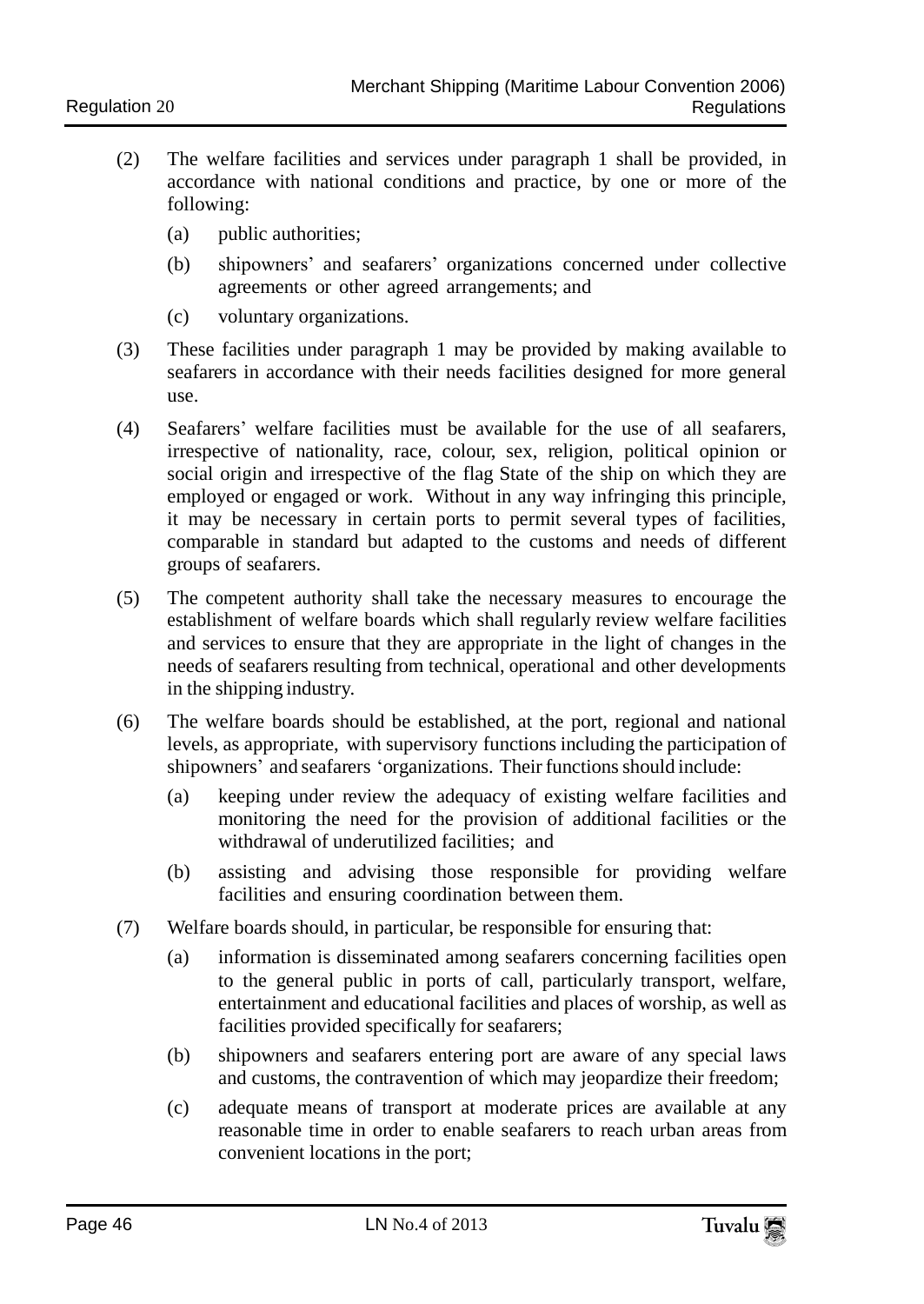- (d) port areas and access roads have adequate lighting and signposting and regular patrols for the protection of seafarers;
- (e) hotels or hostels suitable for seafarers are available where there is need for them with facilities equal to those found in a good-class hotel; they should, wherever possible be located in good surroundings away from the immediate vicinity of the docks, be properly supervised and reasonably priced; where necessary and possible, provision should be made for accommodating seafarers'families;
- (f) measures are taken to expedite a free circulation among ships, central supply agencies and welfare establishments of welfare materials such as films, books, newspapers and sports equipment for use by seafarers on board their ships and in welfare centres ashore;
- (g) technically competent persons are, as necessary, employed full time in the operation of seafarers' welfare facilities and services, in addition to any voluntary workers.
- (8) As appropriate, consuls of maritime States and local representatives of foreign welfare organizations may be associated with the work of welfare boards.
- (9) For the protection of foreign seafarers in ports of Tuvalu, the competent authority shall take measures to facilitate:
	- (a) access to consuls of their State of nationality or State of residence; and
	- (b) effective cooperation between consuls and the local or national authorities.
- (10) Foreign seafarers who are detained in a port must be dealt with promptly under due process of law and with appropriate consular protection.
- (11) Whenever a foreign seafarer is detained for any reason the competent authority must, if the seafarer so requests, immediately inform the flag State and the State of nationality of the seafarer. The competent authority must promptly inform the seafarer of the right to make such a request. The competent authority must allow consular officers of these States immediate access to the seafarer and regular visits thereafter so long as the seafarer is detained.
- (12) The competent authority shall take measures, whenever necessary, to ensure the safety of foreign seafarers from aggression and other unlawful acts while ships are in this country's territorial waters and especially in approaches to ports.
- (13) The competent authority shall ensure that every effort is made by those responsible in port and on board a ship to facilitate shore leave for seafarers as soon as possible after a ship's arrival in port.
- (14) The competent authority should cooperate with other countries in promoting the welfare of seafarers at sea and in port. Such cooperation may include the following: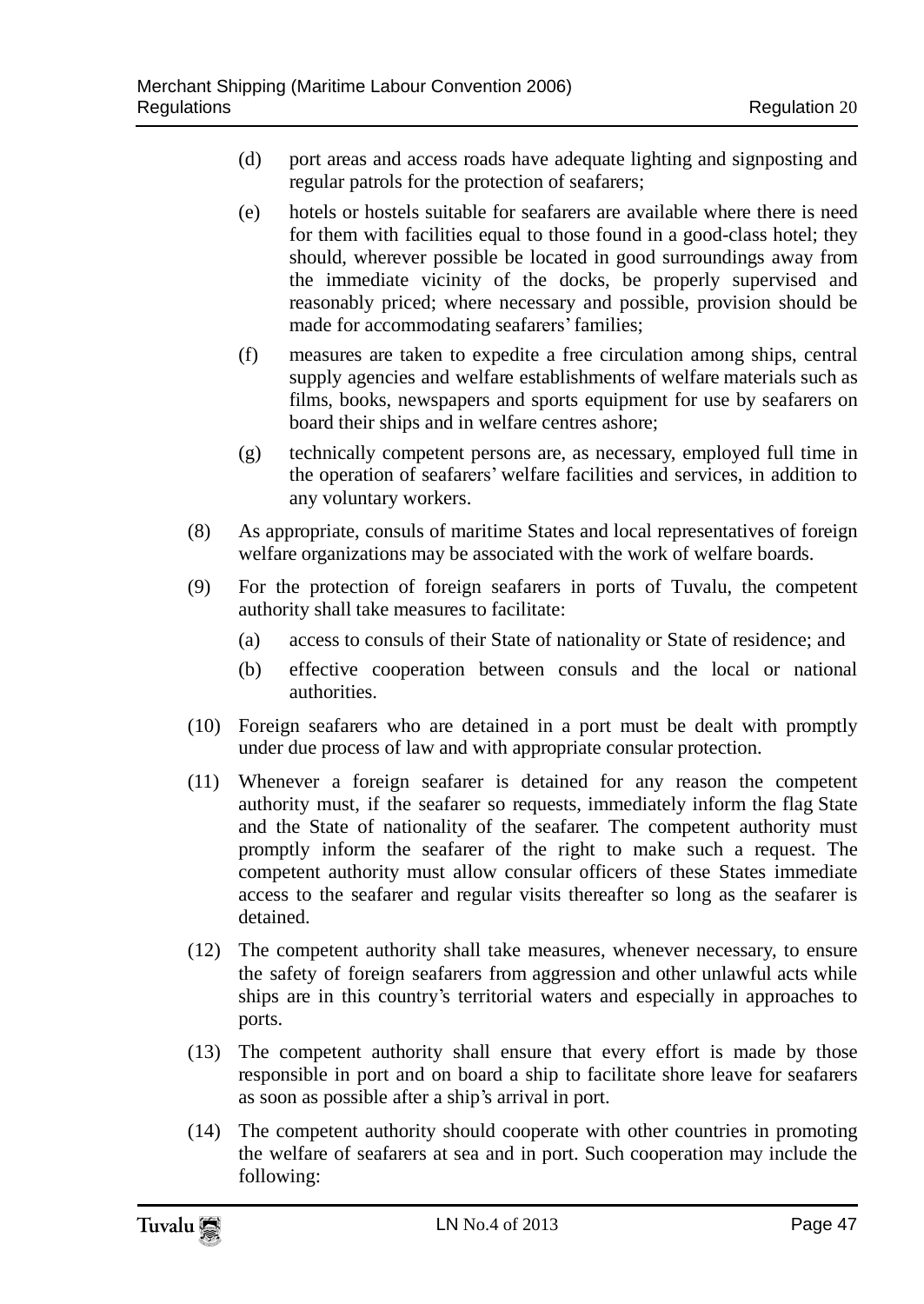- (a) consultations among competent authorities aimed at the provision and improvement of seafarers' welfare facilities and services, both in port and on board ships;
- (b) agreements on the pooling of resources and the joint provision of welfare facilities in major ports so as to avoid unnecessary duplication;
- (c) organization of international sports competitions and encouragement of the participation of seafarers in sports activities;
- (d) organization of international seminars on the subject of welfare of seafarers at sea and in port.

# **21 Social security**

- (1) Seafarers and their dependants are covered by the social security scheme set out in the below paragraphs, with this coverage being progressively extended and increased from time to time, by decisions of the competent authority, until comprehensive social security protection is achieved.
- (2) This scheme consists of three of the following branches of social security protection, which complement the protection provided for under Regulations 17 and 18 of the Merchant Shipping (Maritime Labour Convention 2006 ) Regulations
	- (a) medical care,
	- (b) sickness benefit,
	- (c) unemployment benefit,
	- (d) old-age benefit,
	- (e) employment injury benefit,
	- (f) family benefit,
	- (g) maternity benefit,
	- (h) invalidity benefit,
	- (i) survivors' benefit.
- (3) As from the entry into force of this Merchant Shipping (Maritime Labour Convention 2006) Regulations:
	- (a) all seafarers who are ordinarily resident in Tuvalu shall enjoy the protection of social security specified in paragraph 2 as (a) medical care, (b) sickness benefit and (c) unemployment injury benefit according to the branches covered in the country at the time of entry into force of the instrument;
	- (b) seafarers shall also enjoy any social security benefits that are inherent in the general obligations of Tuvalu under international law as determined by the competent authority;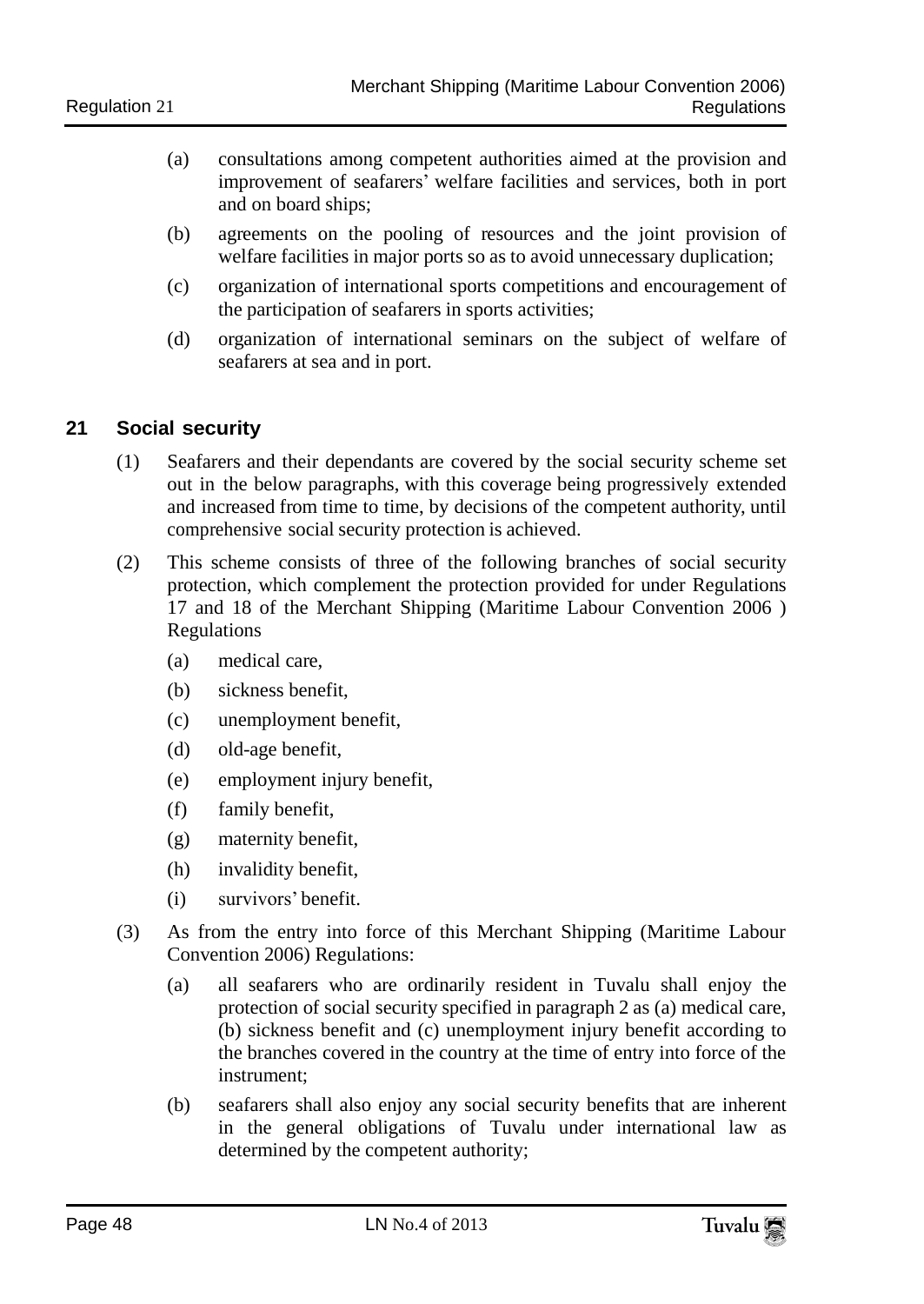- (c) seafarers under (a) and (b) shall also enjoy any more favourable conditions to which seafarers in their situation were entitled under the law of Tuvalu prior to the entry into force of this Merchant Shipping (Maritime Labour Convention 2006) Regulations;
- (d) the dependants of the seafarers referred to in this paragraph will also be covered by the social security protection enjoyed by the seafarers concerned, to the extent provided for in the law of Tuvalu as determined by the competent authority.
- (4) In order to achieve progressively comprehensive social security protection for all seafarers under the jurisdiction of Tuvalu, the competent authority shall periodically review the social security protection available to seafarers in accordance with paragraph 3, giving consideration to any subsequent improvement in the national circumstances as well as to the prospects for making use, where possible and appropriate, of bilateral or multilateral agreements, contribution-based systems, insurance or other effective means for increasing or extending the protection or providing comparable benefits to seafarers in the absence of adequate coverage.
- (5) The competent authority shall cooperate, through bilateral or multilateral agreements or other arrangements, to ensure the maintenance of social security rights, provided through contributory or non-contributory schemes, which have been acquired, or are in the course of acquisition, by all seafarers regardless of residence. Where seafarers are subject to more than one national legislation covering social security, the competent authority shall cooperate in order to determine by mutual agreement which legislation is to apply, taking into account such factors as the type and level of protection under the respective legislations which is more favourable to the seafarer concerned as well as the seafarer's preference.
- (6) The competent authority shall establish fair and effective procedures for the settlement of disputes to cover all disputes relevant to the claims of the seafarers concerned, irrespective of the manner in which the coverage is provided.

# **PART VI - COMPLIANCE AND ENFORCEMENT**

#### **22 Flag State responsibilities**

## **22.1 General principles**

(1) The competent authority shall establish an effective system for the inspection and certification of maritime labour conditions, in accordance

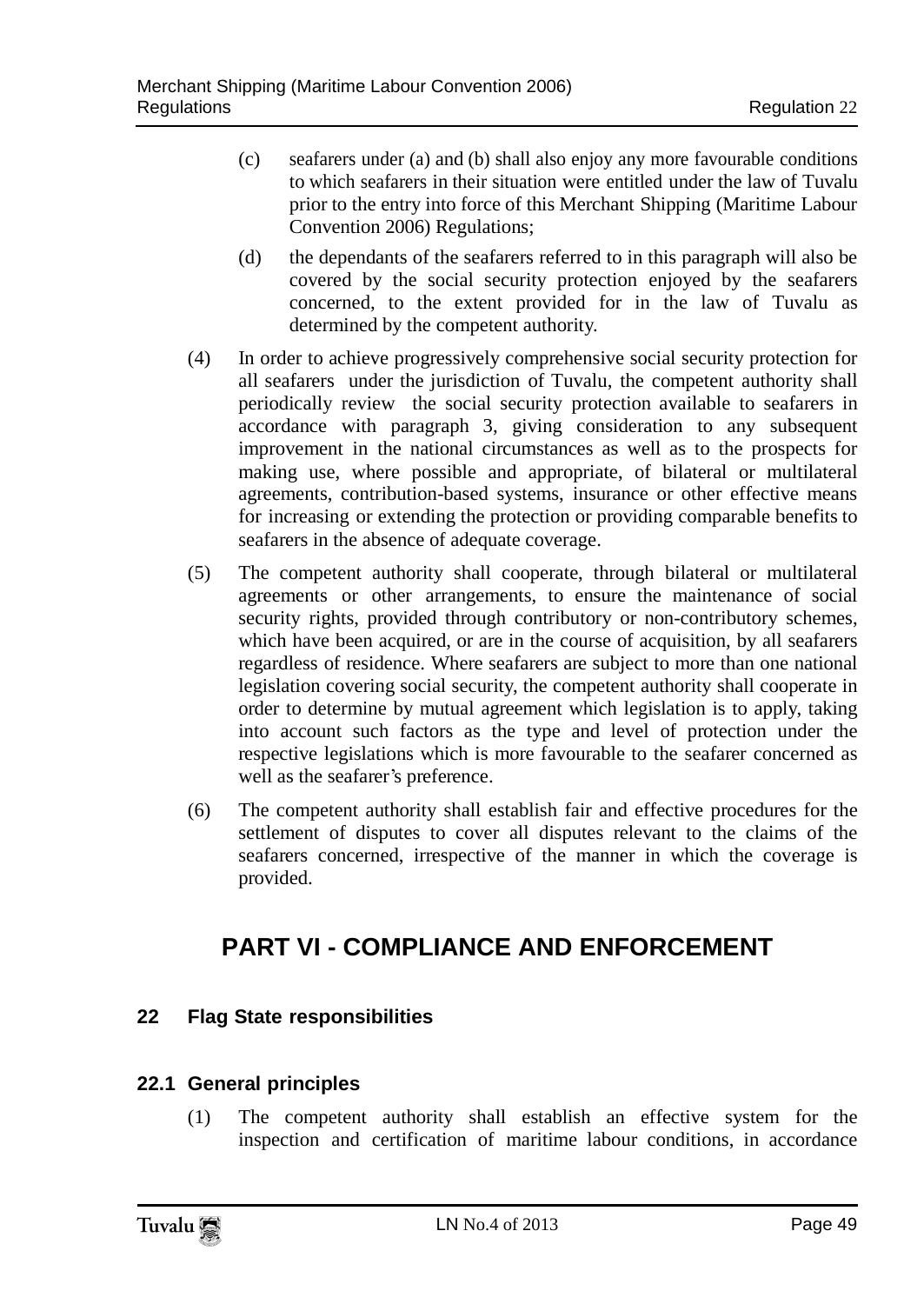with Regulations 22.3 and 22.4 of these Merchant Shipping (Maritime Labour Convention 2006) Regulations on ships that fly the flag of Tuvalu.

- (2) The competent authority may, where appropriate in accordance with Regulations 22.2 below, authorize public institutions or other organizations which it recognizes as competent and independent to carry out inspections or to issue certificates or to do both.
- (3) The competent authority shall establish clear objectives and standards covering the administration of the inspection and certification system referred to paragraph 1 above, as well as adequate overall procedures for its assessment of the extent to which those objectives and standards are being attained.
- (4) Ships must have a copy of the Convention available on board.

## **22.2 Authorization of recognized organizations**

- (1) The competent authority may recognize public institutions or other organizations as competent and independent, for the purpose of carrying out inspections or certification of ships to determine compliance with the provisions of this Merchant Shipping (Maritime Labour Convention 2006) Regulations.
- (2) Before recognizing an organization under paragraph 1 above , the competent authority shall review the competency and independence of the organization concerned and determine whether the organization has demonstrated, to the extent necessary for carrying out the activities covered by the authorization conferred on it, that the organization:
	- (a) has the necessary knowledge of the requirements of the Convention as well as of applicable national laws and regulations and relevant international instruments; and has the necessary expertise in the relevant aspects of the Convention and an appropriate knowledge of ship operations, including the minimum requirements for seafarers to work on a ship, conditions of employment, accommodation, recreational facilities, food and catering, accident prevention, health protection, medical care, welfare and social security protection;
	- (b) is of the appropriate size, structure, experience and capability commensurate with the type and degree of authorization; organization seeking recognition must demonstrate the technical, administrative and managerial competence and capacity to ensure the provision of timely service of satisfactory quality; in this respect, the competent authority must determine whether the organization:
		- (i) has adequate technical, managerial and support staff;
		- (ii) has sufficient qualified professional staff to provide the required service, representing an adequate geographical coverage;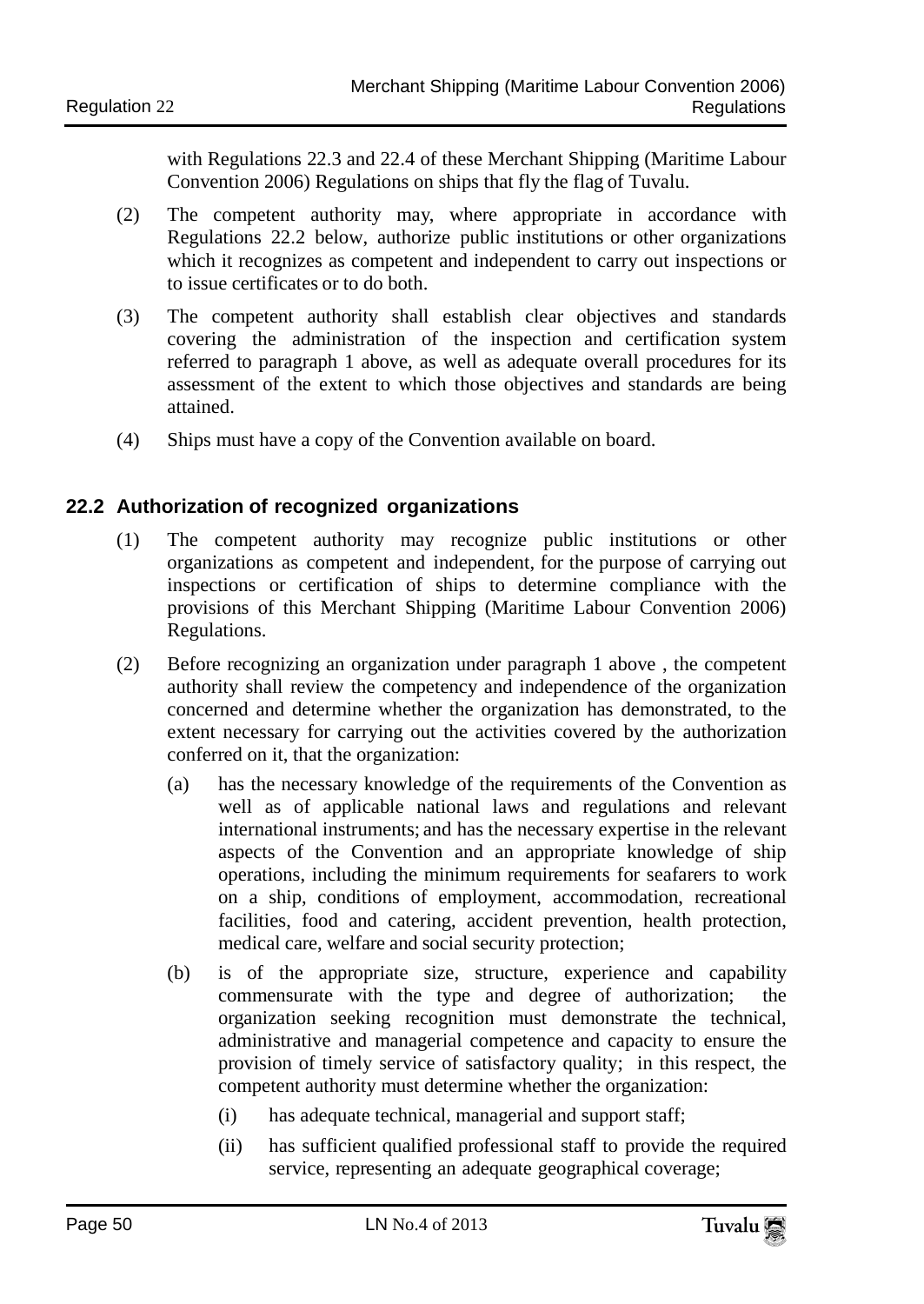- (iii) has proven ability to provide a timely service of satisfactory quality;
- (iv) is independent and accountable in its operations;
- (c) has the ability to maintain and update the expertise of its personnel; recognized organizations must develop a system for the qualification of staff employed by them as inspectors to ensure the timely updating of their knowledge and expertise.
- (3) The competent authority shall conclude a written agreement with any organization that it recognizes for purposes of an authorization. The agreement shall include the following elements:
	- (a) scope of application;
	- (b) purpose;
	- (c) general conditions;
	- (d) the execution of functions under authorization;
	- (e) legal basis of the functions under authorization;
	- (f) reporting to the competent authority;
	- (g) specification of the authorization from the competent authority to the recognized organization; and
	- (h) the competent authority's supervision of activities delegated to the recognized organization.
- (4) Any authorizations granted with respect to inspections must, as a minimum, empower the recognized organization to require the rectification of deficiencies that it identifies in seafarers' working and living conditions and to carry out inspections in this regard at the request of a port State.
- (5) Recognized organizations must maintain records of the services performed by them such that they are able to demonstrate achievement of the required standards in the items covered by the services.
- (6) The competent authority shall establish:
	- (a) a system to ensure the adequacy of work performed by recognized organizations, which includes information on all applicable national laws and regulations and relevant international instruments; and
	- (b) procedures for communication with and oversight of such organizations that take into account the Guidelines for the Authorization of Organizations Acting on Behalf of the Administration, adopted in the framework of the International Maritime Organization.
- (7) The competent authority shall make appropriate arrangements to promote effective cooperation between public institutions and other organizations concerned with seafarers'shipboard working and living conditions.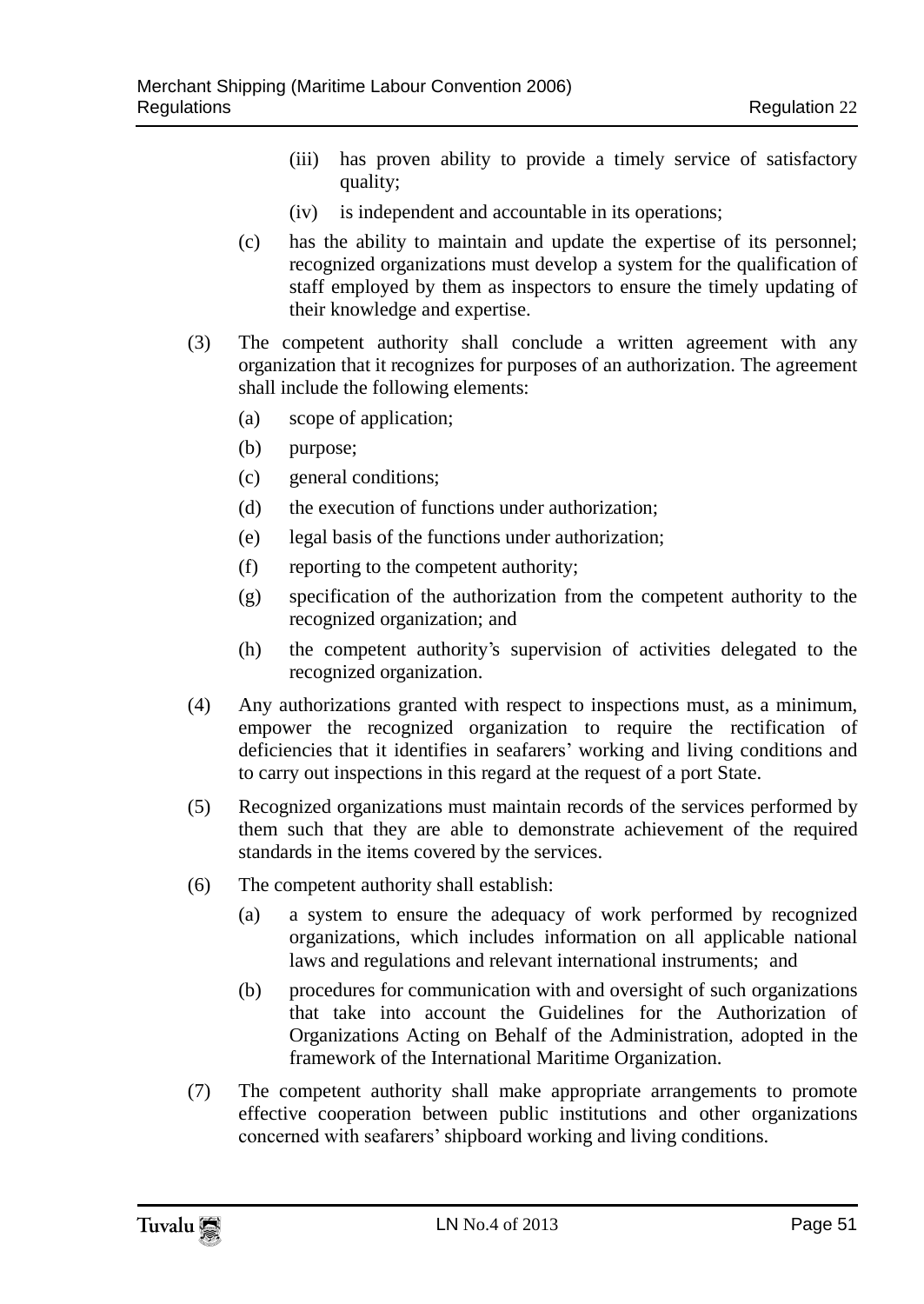(8) The competent authority shall provide the International Labour Office with a current list of any recognized organizations authorized to act on its behalf and shall keep the list up to date. The list shall specify the functions that the recognized organizations have been authorized to carry out.

### **22.3 Maritime labour certificate and declaration of maritime labour compliance**

- (1) This Regulation applies to every ship that flies the flag of Tuvalu and is:
	- (a) 500 gross tonnage or over and engaged in international voyages;
	- (b) 500 gross tonnage or over and operates from a port, or between ports, in a country other than Tuvalu;
	- (c) For the purpose of these paragraphs, **"international voyage"** means a voyage from a country to a port outside such a country.
- (2) This Regulation also applies to a ship not covered by paragraphs 1(a) or (b) above, at the request of the shipowner to the competent authority.
- (3) Every ship to which this Regulation applies must carry and maintain a current valid maritime labour certificate issued to the ship by the competent authority, or by a recognized organization duly authorized for this purpose, which shall complete the form for this certificate that is contained in Schedule I below, and affix to the form their signature and the seal or stamp of the issuing authority.
- (4) A declaration of maritime labour compliance must be attached to the maritime labour certificate. The declaration consists of two parts:
	- (a) Part I summarizes, in accordance with Standard A5.1.3, paragraph 10(a) of the Convention, the requirements of Tuvalu laws or regulations or other measures implementing the requirements of the Convention regarding the working and living conditions of seafarers on ships; it is drawn up by the competent authority using the form contained in Schedule II below;
	- (b) Part II identifies the measures adopted by the shipowner to ensure ongoing compliance on the ship with the national requirements and the measures proposed to ensure that there is continuous improvement; it must be drawn up by the shipowner based on the form contained in Schedule III below and certified by the competent authority or recognized organization duly authorized for this purpose; the following requirements apply:
		- (i) the measures drawn up by the shipowner, must, in particular, indicate the occasions on which ongoing compliance with particular national requirements will be verified, the persons responsible for verification, the records to be taken, as well as the procedures to be followed where non-compliance is noted;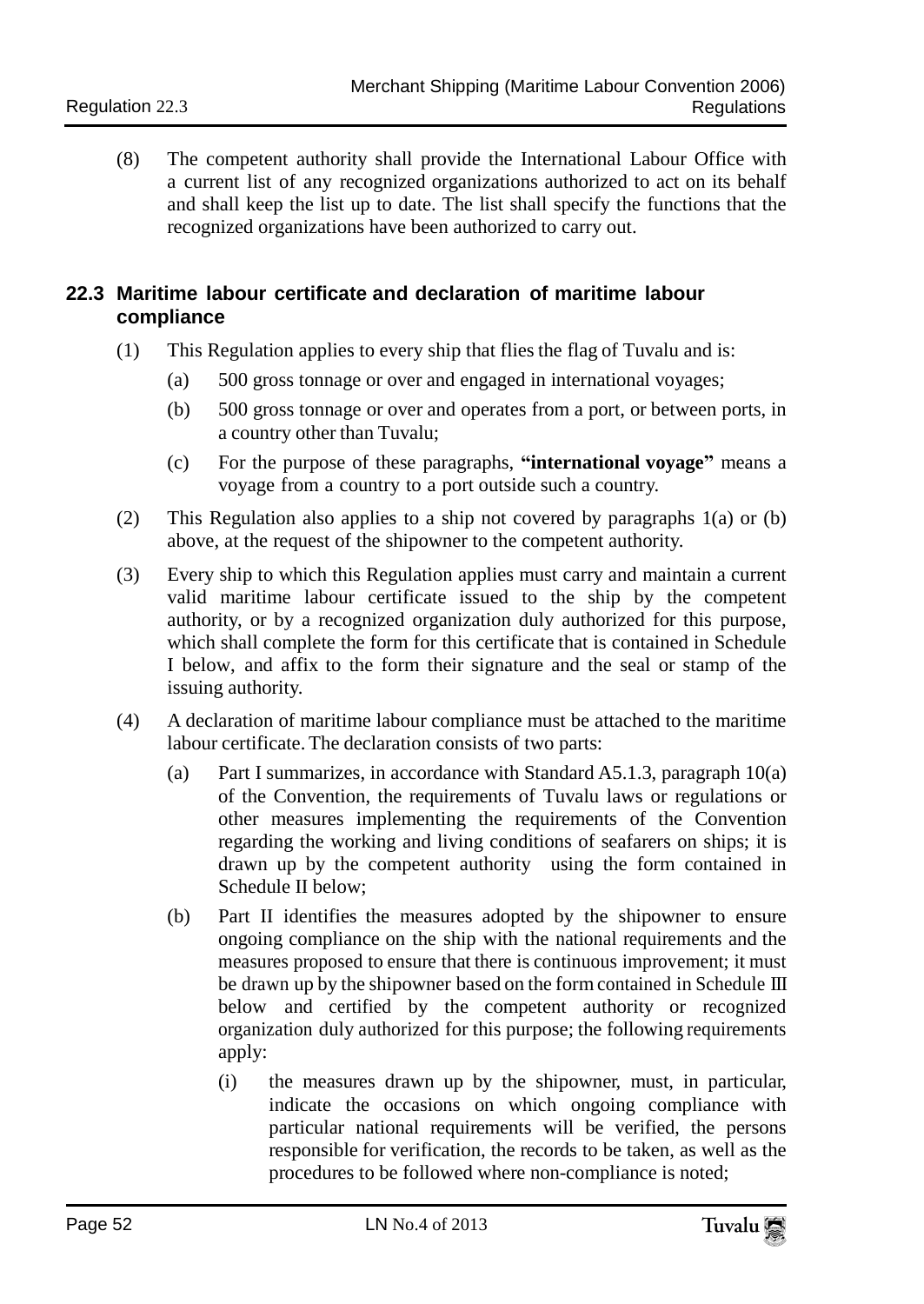- (ii) Part II may take a number of forms and may make reference to other more comprehensive documentation covering policies and procedures relating to other aspects of the maritime sector, for example documents required by the International Safety Management (ISM) Code or the information required by Regulation 4 of the SOLAS Convention, Chapter XI-1 relating to the ship's Continuous Synopsis Record;
- (iii) the measures to ensure ongoing compliance must include general international requirements for the ship owner and master to keep themselves informed of the latest advances in technology and scientific findings concerning workplace design, taking into account the inherent dangers of seafarers' work, and to inform the seafarers' representatives accordingly.
- (5) A maritime labour certificate, complemented by a declaration of maritime labour compliance, constitutes prima facie evidence that the ship has been duly inspected and that the requirements of the Convention relating to working and living conditions of the seafarers have been met to the extent so certified.
- (6) The maritime labour certificate may be issued only where the competent authority or a recognized organization duly authorized for this purpose has ascertained through inspection, as provided for in Regulation 22.4 below, that the ship concerned meets the standards of this Merchant Shipping (Maritime Labour Convention 2006) Regulations.
- (7) The maritime labour certificate is issued for a period of five years or any shorter period that may be considered appropriate by the competent authority or recognized organization in a particular case.
- (8) The validity of the maritime labour certificate is subject to an intermediate inspection by the competent authority, or by a recognized organization duly authorized for this purpose, to ensure continuing compliance. If only one intermediate inspection is carried out and the period of validity of the certificate is five years, it must take place between the second and third anniversary dates of the certificate. Anniversary date means the day and month of each year which will correspond to the date of expiry of the maritime labour certificate. The scope and depth of the intermediate inspection must be equal to an inspection for renewal of the certificate. A certificate must be endorsed following satisfactory intermediate inspection.
- (9) The maritime labour certificate may be renewed subject to a new inspection in accordance with paragraph 6 above to ascertain that the ship concerned continues to meet the standards of this Merchant Shipping (Maritime Labour Convention 2006) Regulations. When the renewal inspection has been completed within three months before the expiry of the existing maritime labour certificate, the new maritime labour certificate is valid from the date of completion of the renewal inspection for a period not exceeding five years from the date of expiry of the existing certificate. When the renewal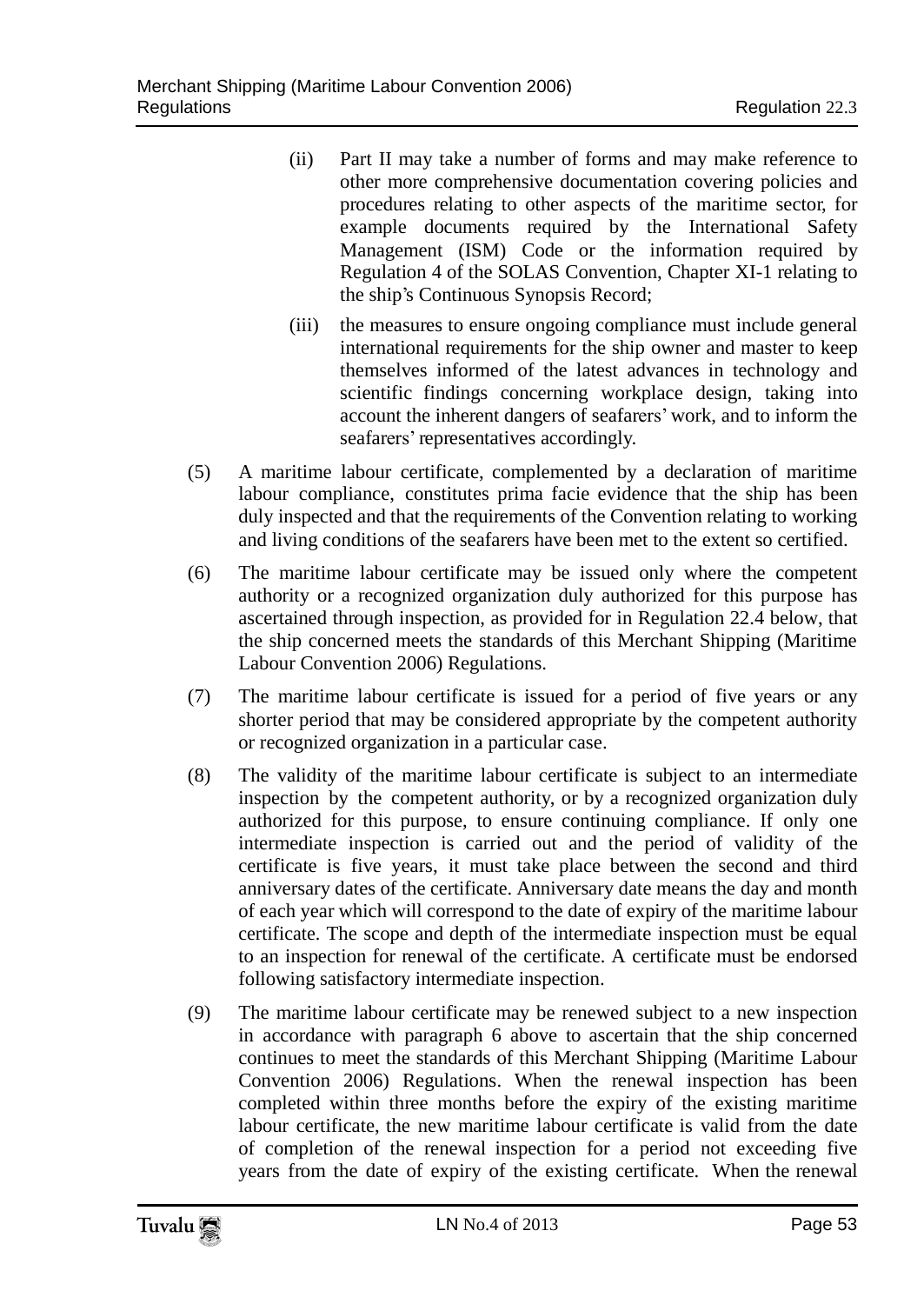inspection is completed more than three months before the expiry date of the existing maritime labour certificate, the new maritime labour certificate is valid for a period not exceeding five years starting from the date of completion of the renewal inspection.

- (10) A maritime labour certificate may be issued on an interim basis:
	- (a) to new ships on delivery;
	- (b) when a ship changes flag;
	- (c) when a shipowner assumes responsibility for the operation of a ship which is new to that shipowner.
- (11) An interim maritime labour certificate may be issued for a period not exceeding six months by the competent authority or a recognized organization duly authorized for this purpose following verification that:
	- (a) the ship has been inspected, as far as reasonable and practicable, for the matters covered by the 14 items listed in the declaration of maritime labour compliance, taking into account verification of items under subparagraphs (b), (c) and (d) of this paragraph;
	- (b) the shipowner has demonstrated to the competent authority or recognized organization that the ship has adequate procedures to comply with the standards of this Merchant Shipping (Maritime Labour Convention 2006) Regulations;
	- (c) the master is familiar with the requirements of this Merchant Shipping (Maritime Labour Convention 2006) Regulations and the responsibilities for implementation; and
	- (d) relevant information has been submitted to the competent authority or recognized organization to produce a declaration of maritime labour compliance.
- (12) An inspection in accordance with paragraph 6 above shall be carried out prior to expiry of the interim certificate to enable issue of the full-term maritime labour certificate. No further interim certificate may be issued following the initial six months. A declaration of maritime labour compliance need not be issued for the period of validity of the interim certificate.
- (13) The results of all subsequent inspections or other verifications carried out with respect to the ship concerned and any significant deficiencies found during any such verification must be recorded, together with the date when the deficiencies were found to have been remedied. This record, accompanied by an English language translation where it is not in English, must appended to the declaration of maritime labour compliance or made available in some other way to seafarers, flag State inspectors, authorized officers in port States and shipowners' and seafarers' representatives.
- (14) A current valid maritime labour certificate and declaration of maritime labour compliance, accompanied by an English language translation where it is not in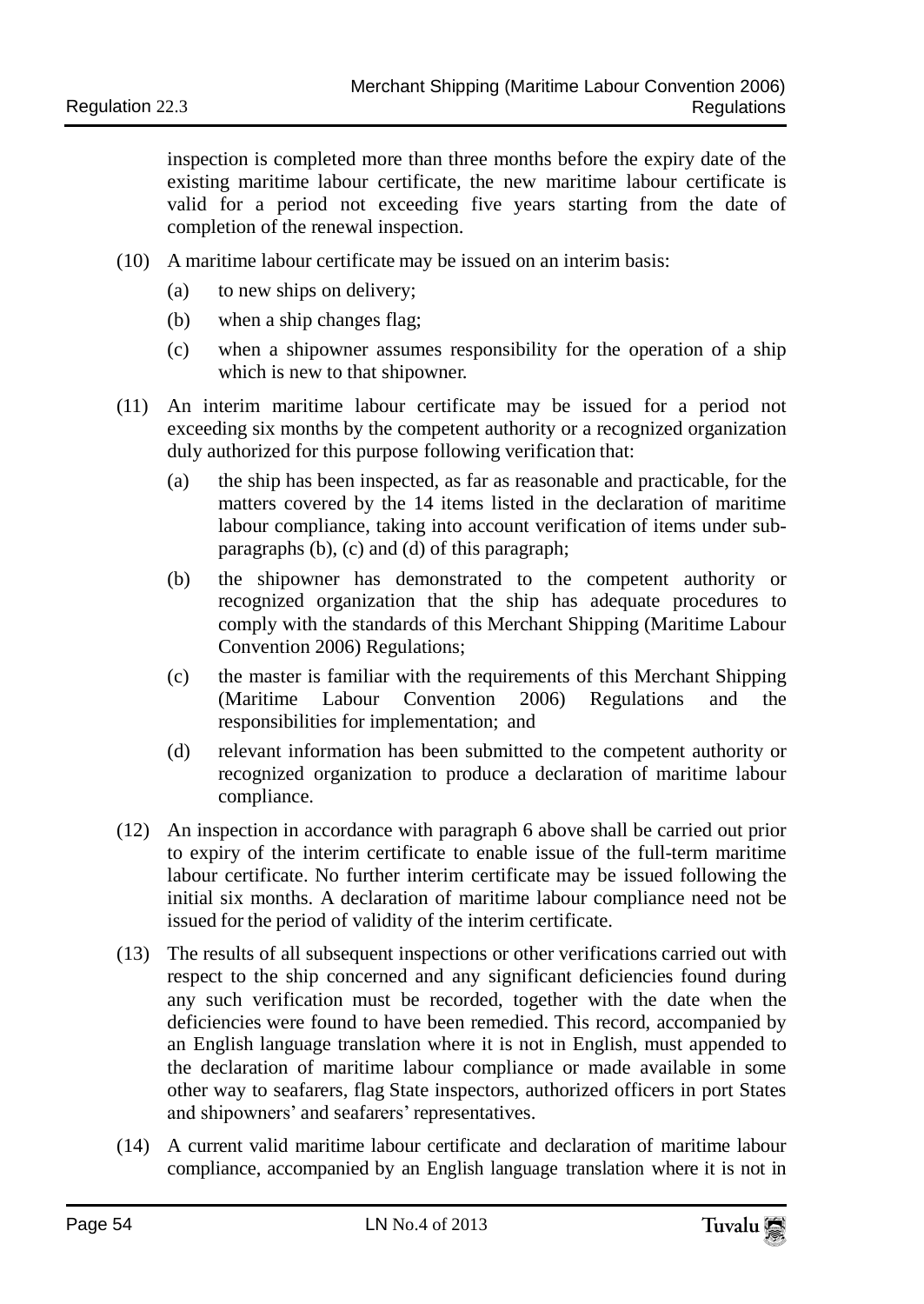English, shall be carried on the ship and a copy shall be posted in a conspicuous place on board where it is available to the seafarers. A copy shall be made available upon request, to seafarers, flag State inspectors, authorized officers in port States, and shipowners' and seafarers' representatives.

- (15) The requirement for an English language translation in paragraphs 13 and 14 does not apply in the case of a ship not engaged in an international voyage.
- (16) A maritime labour certificate, including an interim certificate where applicable, will cease to be valid in any of the following cases:
	- (a) if the relevant inspections are not completed within the periods specified under paragraph 9 above;
	- (b) if the certificate is not endorsed in accordance with paragraph 8;
	- (c) when a ship changes flag;
	- (d) when a shipowner ceases to assume the responsibility for the operation of a ship;
	- (e) when substantial changes have been made to the structure or equipment covered in Regulation 15 of the Merchant Shipping (Maritime Labour Convention 2006 ) Regulations.
- (17) In the case referred to in paragraph  $16(c)$ , (d) or (e), a new certificate may only be issued when the competent authority or a recognized organization issuing the new certificate is fully satisfied that the ship is in compliance with the requirements set out above.
- (18) A maritime labour certificate shall be withdrawn by the competent authority or a recognized organization duly authorized for this purpose, if there is evidence that the ship is not in compliance with the requirements of this Merchant Shipping (Maritime Labour Convention 2006) Regulations and any required corrective action has not been taken.
- (19) When considering whether a maritime labour certificate should be withdrawn in accordance with paragraph 18 the competent authority or the recognized organization shall take into account the seriousness or the frequency of the deficiencies.

## **22.4. Inspection and enforcement**

- (1) The competent authority shall maintain a system of inspection of the conditions for seafarers on ships that fly the flag of Tuvalu including verification that the measures relating to working and living conditions as set out in the declaration of maritime labour compliance, where applicable, are being followed.
- (2) The competent authority shall develop compliance and enforcement policy to ensure consistency and otherwise guide inspection and enforcement activities related to this Merchant Shipping (Maritime Labour Convention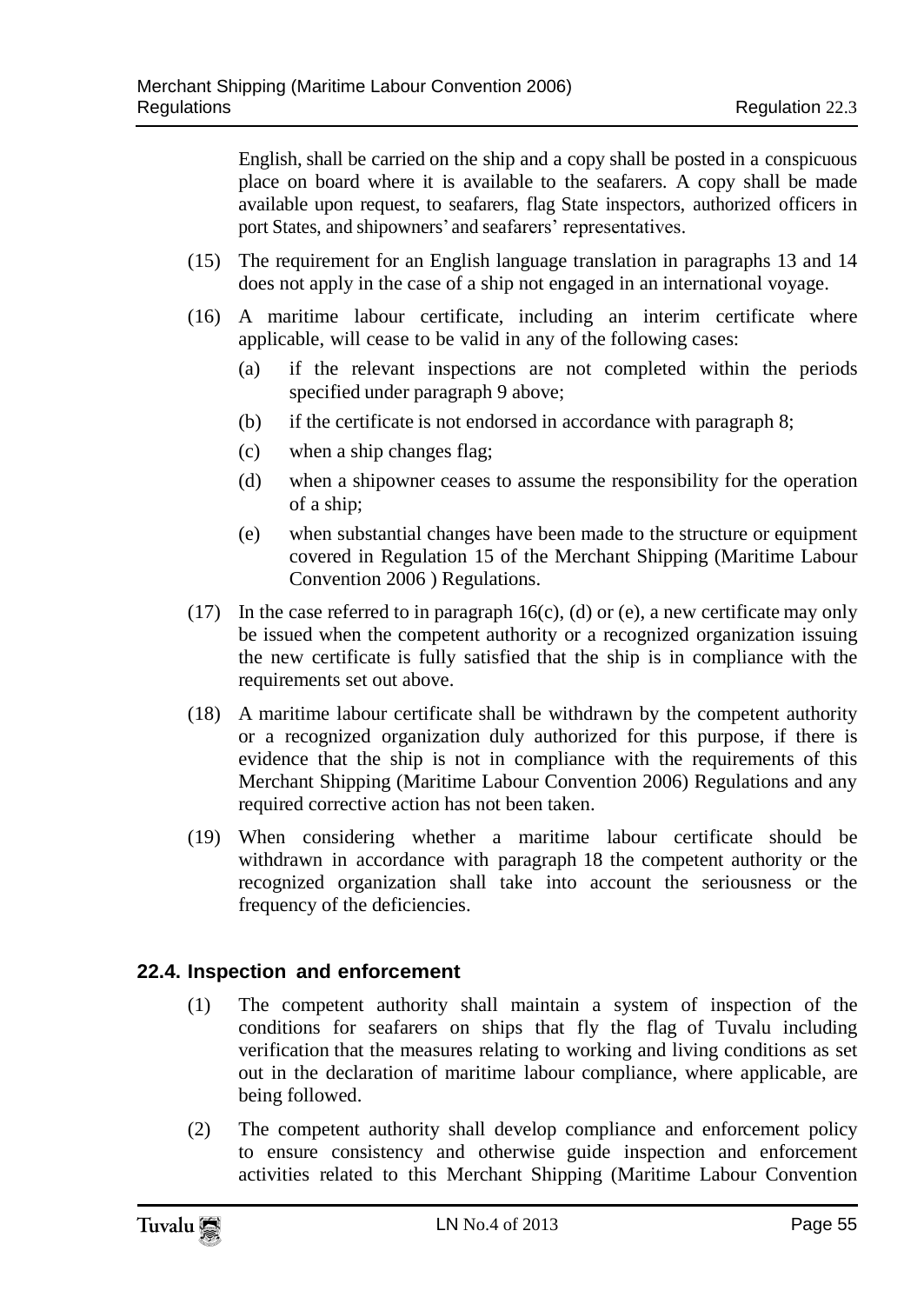2006) Regulations. Copies of this policy shall be provided to all inspectors and relevant law-enforcement officials and shall be made available to the public and shipowners and seafarers.

- (3) Inspections shall take place at the intervals required under Regulation 22.4 of the Merchant Shipping (Maritime Labour Convention 2006) Regulations, where applicable. Intervals shall in no case exceed three years. Inspections of seafarer accommodation must be carried out when:
	- (a) a ship is registered or re-registered; or
	- (b) the seafarer accommodation on a ship has been substantially altered.
- (4) If the competent authority receives a complaint which it does not consider manifestly unfounded or obtains evidence that a ship that flies the flag of Tuvalu does not conform to the requirements of Merchant Shipping (Maritime Labour Convention 2006) Regulations or that there are serious deficiencies in the implementation of the measures set out in the declaration of maritime labour compliance, the competent authority shall investigate the matter and ensure that action is taken to remedy any deficiencies found.
- (5) The competent authority shall establish simple procedures to enable it to receive information in confidence concerning possible breaches of this Merchant Shipping (Maritime Labour Convention 2006) Regulations presented by seafarers directly or by representatives of the seafarers, and permit inspectors to investigate such matters promptly, including:
	- (a) enabling masters, seafarers or representatives of the seafarers to request an inspection when they consider it necessary; and
	- (b) supplying technical information and advice to shipowners and seafarers and organizations concerned as to the most effective means of complying with the requirements of this Merchant Shipping (Maritime Labour Convention 2006) Regulations and of bringing about a continual improvement in seafarers' on-board conditions.
- (6) The competent authority shall appoint a sufficient number of qualified inspectors to fulfil the responsibilities in paragraph 1 above.
- (7) The competent authority shall adopt adequate rules that are effectively enforced to guarantee that inspectors have the status and conditions of service to ensure that they are independent of changes of government and of improper external influences.
- (8) Inspectors must not undertake duties which might, because of their number or nature, interfere with effective inspection or prejudice in any way their authority or impartiality in their relations with shipowners, seafarers or other interested parties. In particular, inspectors:
	- (a) are prohibited from having any direct or indirect interest in any operation which they are called upon to inspect; and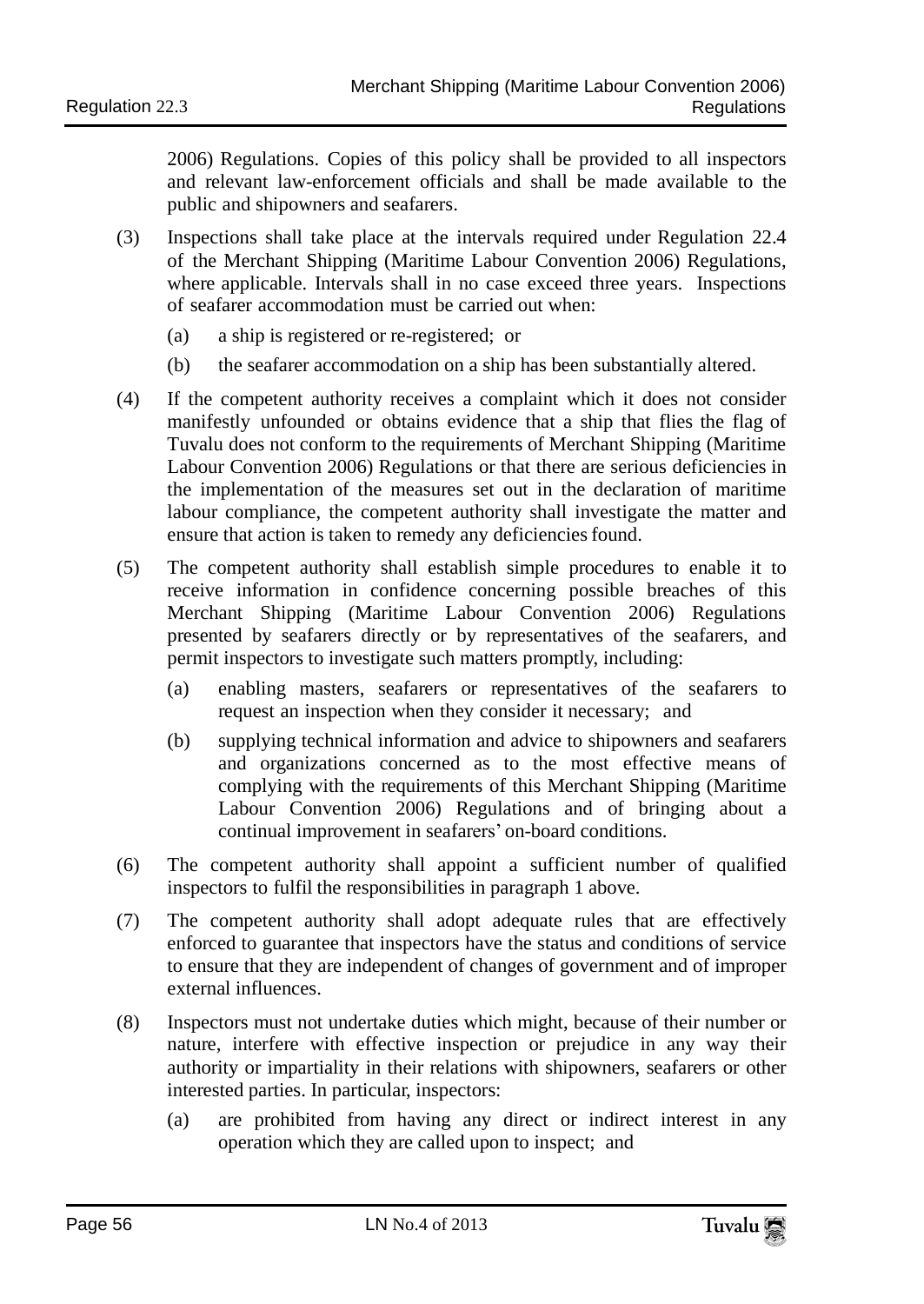- (b) subject to appropriate sanctions or disciplinary measures, must not reveal, even after leaving service, any commercial secrets or confidential working processes or information of a personal nature which may come to their knowledge in the course of their duties.
- (9) The competent authority shall have the resources necessary to fulfil their functions. In particular:
	- (a) duly qualified technical experts and specialists may be called upon, as needed, to assist in the work of inspectors; and
	- (b) inspectors shall be provided with conveniently situated premises, equipment and means of transport adequate for the efficient performance of their duties.
- (10) Inspectors must have qualifications and adequate training to perform their duties and where possible must have a maritime education or experience as a seafarer. They must have adequate knowledge of seafarers' working and living conditions and of the English language and must be fully trained and sufficient in numbers to secure the efficient discharge of their duties with due regard to:
	- (a) the importance of the duties which the inspectors have to perform, in particular the number, nature and size of ships subject to inspection and the number and complexity of the legal provisions to be enforced;
	- (b) the resources placed at the disposal of the inspectors; and
	- (c) the practical conditions under which inspections must be carried out in order to be effective.
- (11) Inspectors, with proper credentials acting in accordance with the policy referred to in paragraph 2 above have the following powers:
	- (a) to board a ship that flies the flag of Tuvalu freely and without previous notice; when commencing the ship inspection, inspectors must provide notification of their presence to the master or person in charge and, where appropriate, to the seafarers or their representatives;
	- (b) to carry out any examination, test or inquiry which they may consider necessary in order to satisfy themselves that the standards are being strictly observed, including the following:
		- (i) to question the master, seafarer or any other person, including the shipowner or the shipowner's representative, on any matter concerning the application of the requirements under laws and regulations, in the presence of any witness that the person may have requested;
		- (ii) to require the production of any books, log books, registers, certificates or other documents or information directly related to matters subject to inspection, in order to verify compliance;
		- (iii) to enforce the posting of notices as required;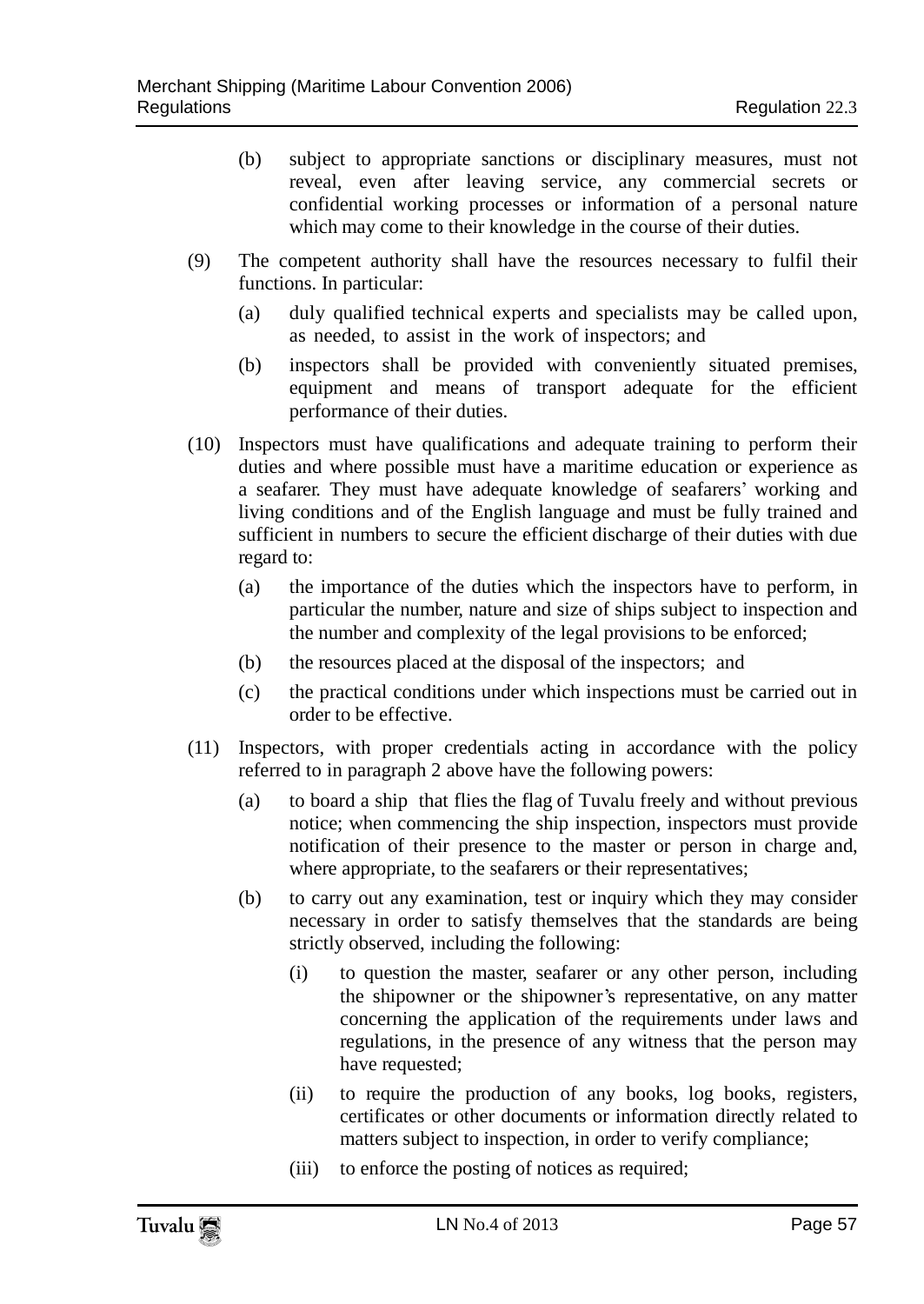- (iv) to take or remove, for the purpose of analysis, samples of products, cargo, drinking water, provisions, materials and substances used or handled; when a sample is being taken or removed, the shipowner or the shipowner's representative, and where appropriate a seafarer, must be notified or must be present at the time the sample is taken or removed and the quantity of such a sample must be properly recorded by the inspector;
- (c) to require that any deficiency is remedied and, where they have grounds to believe that deficiencies constitute a serious breach of the requirements of this Merchant Shipping (Maritime Labour Convention 2006) Regulations, or represent a significant danger to seafarers'safety, health or security, to prohibit a ship from leaving port until necessary actions are taken.
- (12) Inspectors should also at a minimum have the power:
	- (a) following an inspection, to bring immediately to the attention of the shipowner, the operator of the ship or the master, deficiencies which may affect the health and safety of those on board ship;
	- (b) to alert the competent authority and, if applicable, the recognized organization to any deficiency or abuse not specifically covered by existing laws or regulations and submit proposals to them for the improvement of the laws or regulations; and
	- (c) to notify the competent authority of any occupational injuries or diseases affecting seafarers in such cases and in such manner as may be prescribed by laws and regulations.
- (13) Inspectors have the discretion to give advice instead of instituting or recommending proceedings when there is no clear breach of the requirements of this Merchant Shipping (Maritime Labour Convention 2006) Regulations that endangers the safety, health or security of the seafarers concerned and where there is no prior history of similar breaches.
- (14) Inspectors must treat as confidential the source of any grievance or complaint alleging a danger or deficiency in relation to seafarers' working and living conditions or a violation of laws and regulations and give no intimation to the shipowner, the shipowner's representative or the operator of the ship that an inspection was made as a consequence of such a grievance or complaint.
- (15) Inspectors must submit a report of each inspection to the competent authority. One copy of the report in English or in the working language of the ship must be provided to the master of the ship and another copy must be posted on the ship's notice board for the information of the seafarers and, upon request, sent to their representatives.
- (16) The competent authority shall maintain records of inspections of the conditions for seafarers on ships of Tuvalu.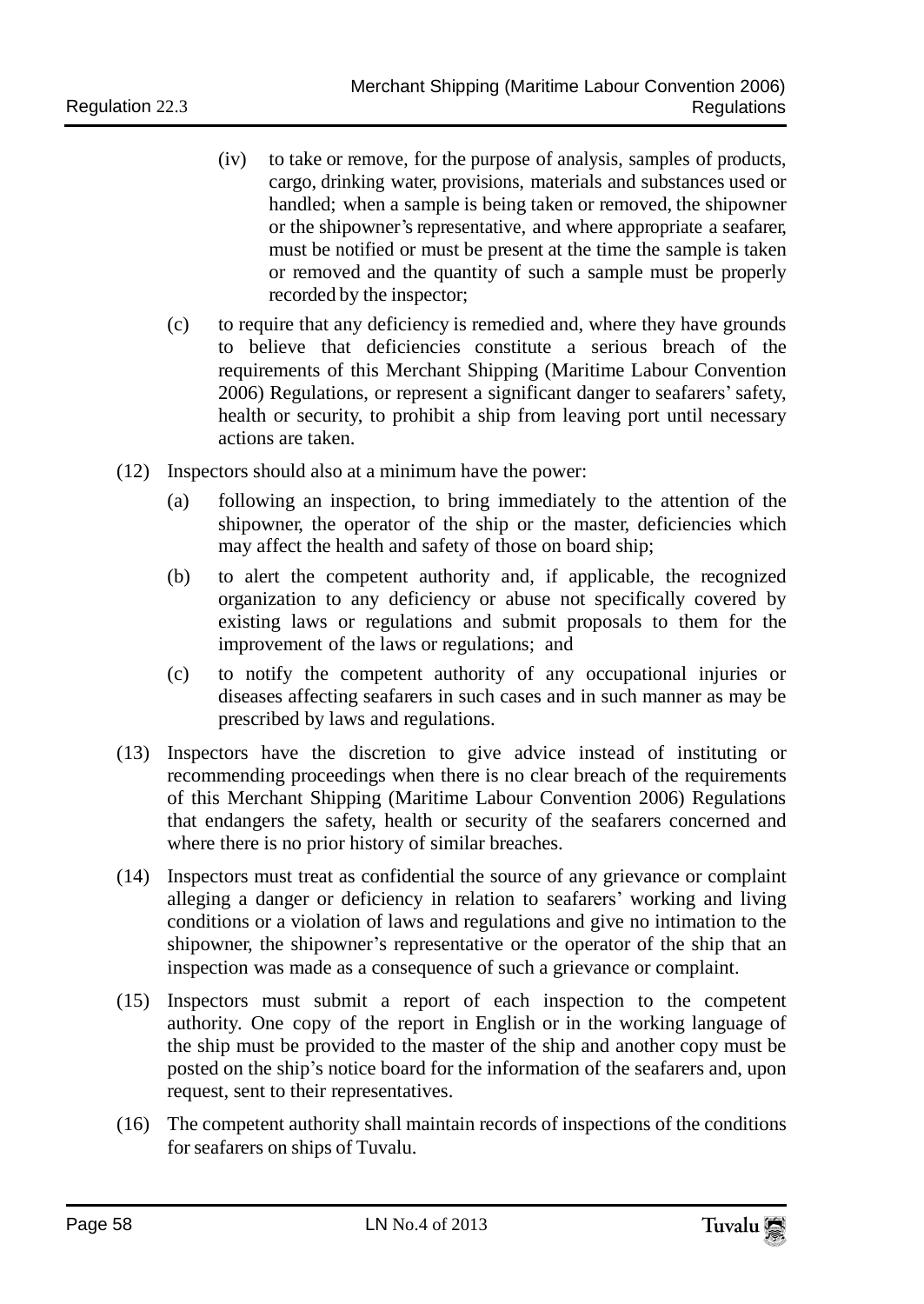- (17) The annual report on inspection activities will be published within a reasonable time, not exceeding six months after the end of the year. It will contain the following information:
	- (a) a list of laws and regulations in force relevant to seafarers' working and living conditions and any amendments which have come into effect during the year;
	- (b) details of the organization of the system of inspection;
	- (c) statistics of ships or other premises subject to inspection and of ships and other premises actually inspected;
	- (d) statistics on all seafarers subject to the laws and regulations of Tuvalu
	- (e) statistics and information on violations of legislation, penalties imposed and cases of detention of ships;
	- (f) statistics on reported occupational injuries and diseases affecting seafarers.
- (18) In the case of an investigation pursuant to a major incident, the report must be submitted to the competent authority as soon as practicable, but not later than one month following the conclusion of the investigation.
- (19) When an inspection is conducted or when measures are taken, all reasonable efforts must be made to avoid a ship being unreasonably detained or delayed.
- (20) Compensation shall be payable in accordance with the common law of Tuvalu for any loss or damage suffered as a result of the wrongful exercise of the inspectors' powers. The burden of proof in each case is on the complainant.
- (21) A fine of \$200.00 and other corrective measures apply
	- (a) for breaches of the requirements of this Merchant Shipping (Maritime Labour Convention 2006) Regulations; and
	- (b) for obstructing inspectors in the performance of their duties.
- (22) Any action taken pursuant to paragraph 11 (c) above is subject to a right of appeal to a judicial or administrative authority.

#### **22.5 On-board complaint procedures**

- (1) Ships must have an approved on-board complaint procedures for the fair, effective, well documented and expeditious handling of seafarer complaints alleging breaches of the requirements of this Merchant Shipping (Maritime Labour Convention 2006) Regulations.
- (2) Any adverse action taken by any person with respect to a seafarer for lodging a complaint, which is not manifestly vexatious or maliciously made, is considered victimization and is prohibited.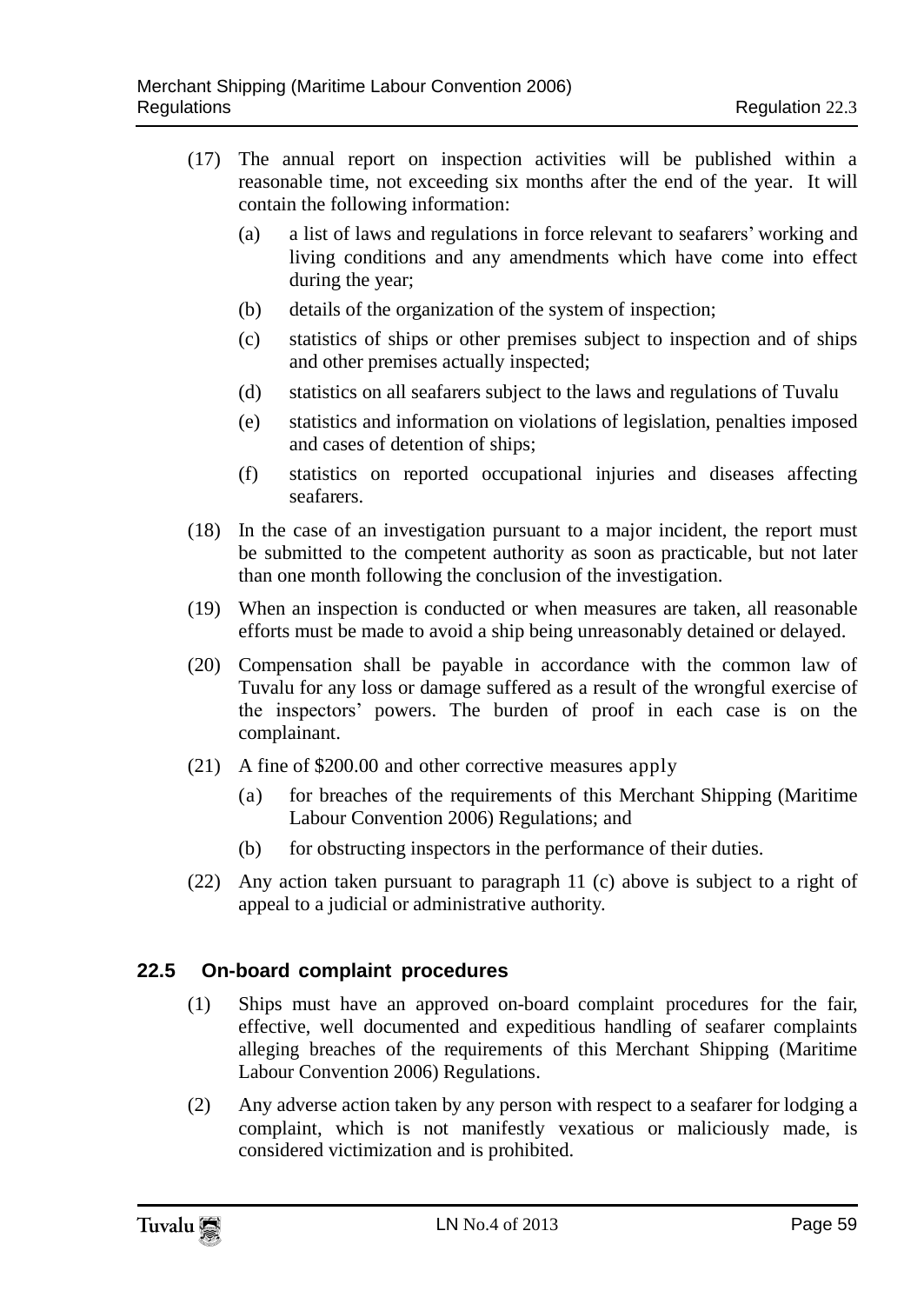- (3) Shipowners must provide all seafarers working on a ship with a copy of the approved on-board complaint procedures applicable on the ship.
- (4) On-board complaint procedures that are approved by the competent authority must:
	- (a) seek to resolve complaints at the lowest level possible; however, in all cases, seafarers must have a right to complain directly to the master and, where they consider it necessary, to appropriate external authorities;
	- (b) include the right of the seafarer to be accompanied or represented during the complaints procedure, as well as safeguards against the possibility of victimization of seafarers for filing complaints; in order to help avoid problems of victimization of seafarers making complaints, the procedures should encourage the nomination of a person on board who can advise seafarers on the procedures available to them and, if requested by the complainant seafarer, also attend any meetings or hearings into the subject matter of the complaint;
	- (c) include contact information for the competent authority and, where different, the competent authority in the seafarers' country of residence, as well as the name of a person or persons on board the ship who can, on a confidential basis, provide seafarers with impartial advice on their complaint and otherwise assist them in following the complaint procedures available to them on board the ship.
- (5) Subject to any relevant provisions of an applicable collective agreement, the competent authority shall, in close consultation with the shipowners' and seafarers' organizations, develop a model for fair, expeditious and welldocumented on-board complaint-handling procedures; the following procedures must, at a minimum, be among those discussed during this consultative process:
	- (a) complaints should be addressed to the head of the department of the seafarer lodging the complaint or to the seafarer's superior officer;
	- (b) the head of department or superior officer must then attempt to resolve the matter within prescribed time limits appropriate to the seriousness of the issues involved;
	- (c) if the head of department or superior officer cannot resolve the complaint to the satisfaction of the seafarer, the latter may refer it to the master, who must handle the matter personally;
	- (d) seafarers must at all times have the right to be accompanied and to be represented by another seafarer of their choice on board the ship concerned;
	- (e) all complaints and the decisions on them must be recorded and a copy provided to the seafarer concerned;
	- (f) if a complaint cannot be resolved on board, the matter must be referred ashore to the shipowner, who must be given an appropriate time limit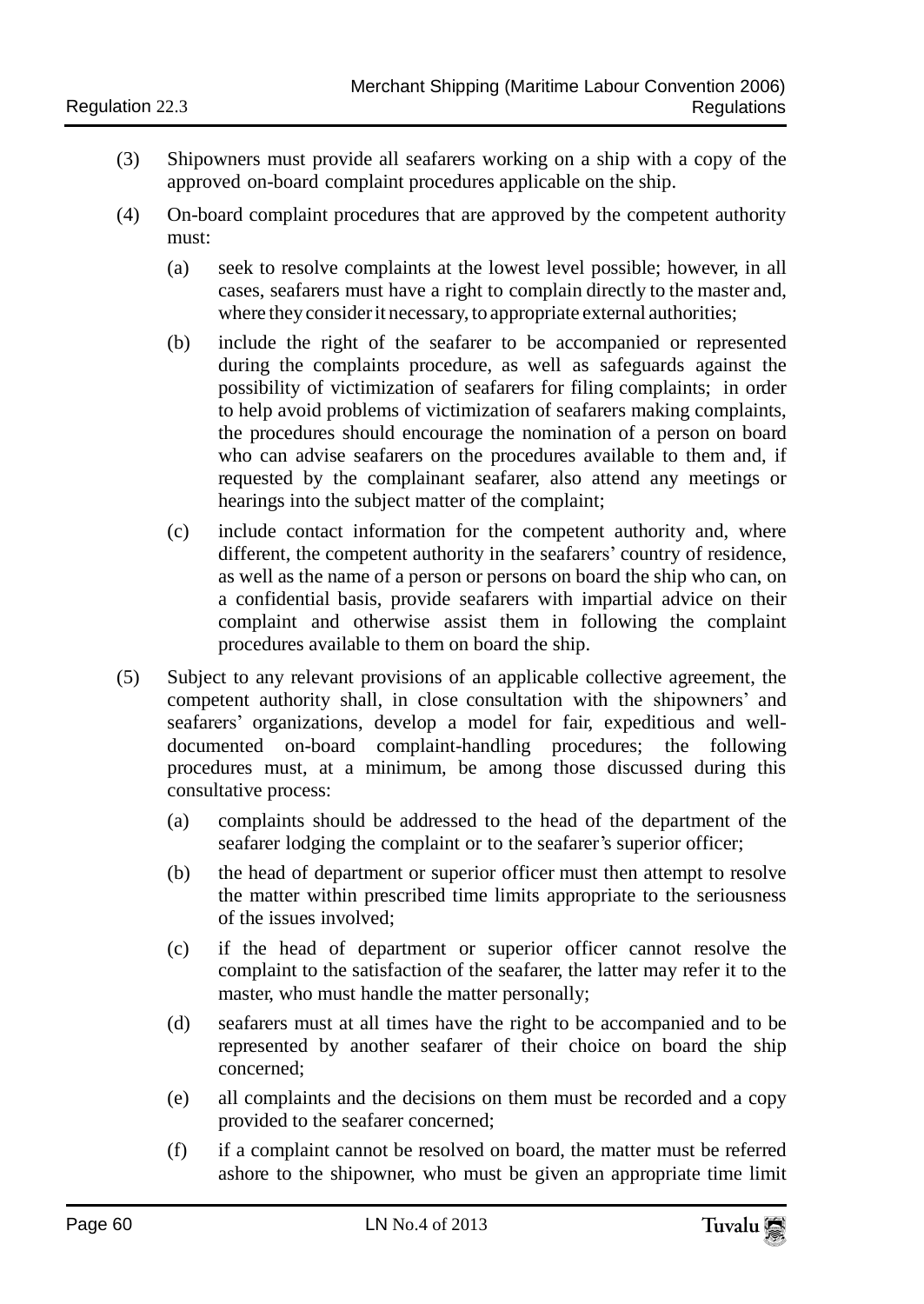for resolving the matter, where appropriate, in consultation with the seafarers concerned or any person they may appoint as their representative; and

- (g) in all cases seafarers must have a right to file their complaints directly with the master and the shipowner and competent authorities.
- (6) Any act of victimization as defined in paragraph 2 is subject to a penalty of \$200.00 fine.
- (7) The paragraphs set out above are without prejudice to a seafarer's right to seek redress through whatever legal means the seafarer considers appropriate.

### **22.6 Marine casualties**

(1) The competent authority shall hold an official inquiry into any serious marine casualty, leading to injury or loss of life that involves a ship that flies the flag of Tuvalu. The final report of an inquiry must normally be made public.

(2) The competent authority shall cooperate with the competent authorities in other countries to facilitate the investigation of serious marine casualties.

### **23 Port State responsibilities**

## **23.1 Inspection in Ports**

- (1) Every foreign ship calling, in the normal course of its business or for operational reasons, in the port of Tuvalu may be subject to an inspection, carried out by authorized officers, to review compliance with the requirements of the Convention including seafarers' rights relating to the working and living conditions of seafarers on the ship.
- (2) A valid maritime labour certificate and declaration of maritime labour compliance shall be accepted as prima facie evidence of compliance with the requirements of the Convention including seafarers' rights. Accordingly, inspection in ports shall, except in the circumstances specified below in paragraph 4, be limited to a review of the certificate and declaration.
- (3) The competent authority shall establish an effective port State inspection and monitoring system to help ensure that the working and living conditions for seafarers on foreign ships entering a port of Tuvalu meet the requirements of the Convention including seafarers' rights. In particular the competent authority shall develop an inspection policy for authorized officers carrying out inspections under paragraph 1. The objective of the policy must be to ensure consistency and to otherwise guide inspection and enforcement activities related to the requirements of the Convention (including seafarers' rights) and must provide authorized officers with guidance, as to the kinds of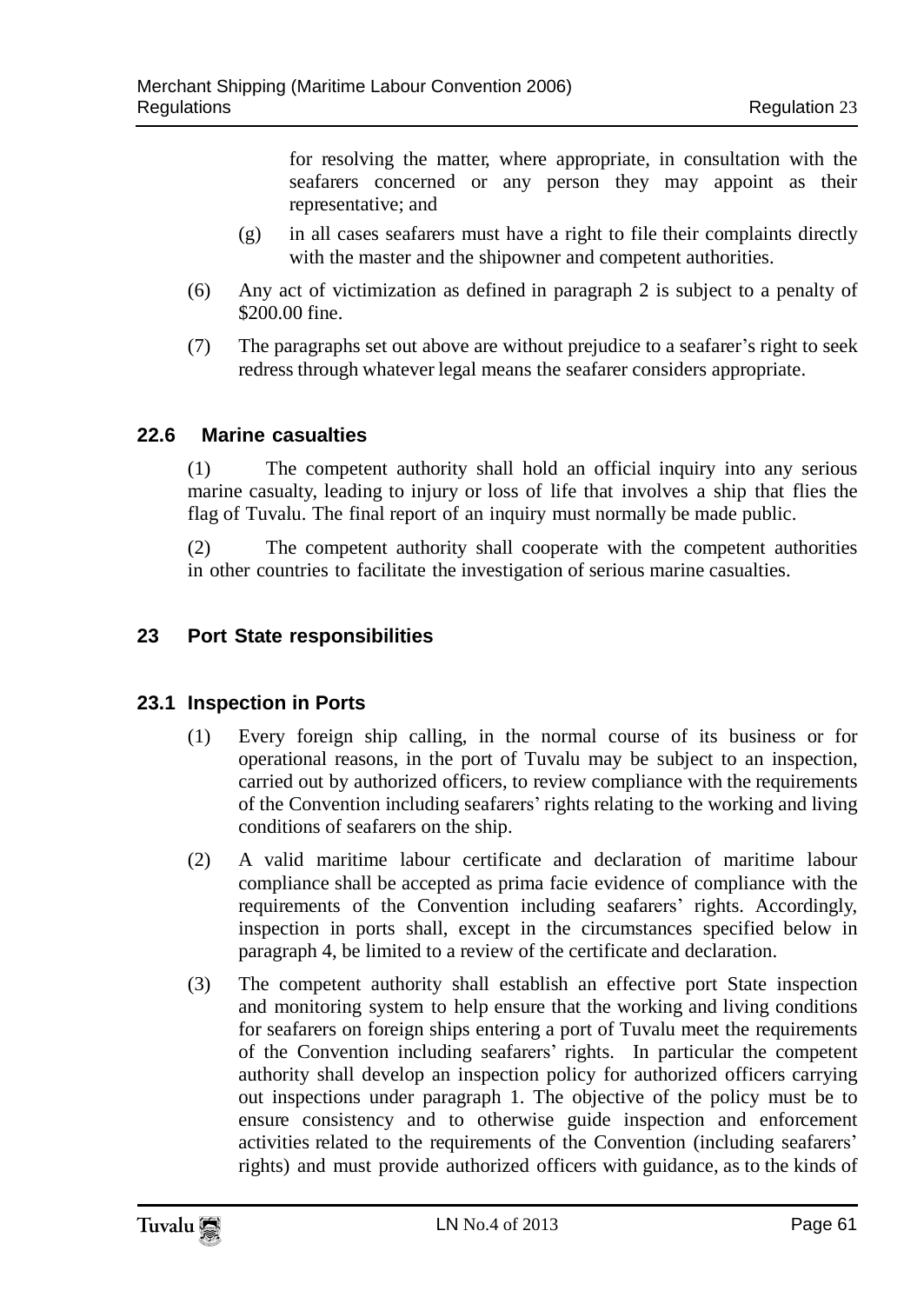circumstances justifying detention of a ship under paragraph 9 below. Copies of this policy must be provided to all authorized officers and must be available to the public and to shipowners and seafarers.

- (4) Where an authorized officer, having come on board to carry out an inspection and requested, where applicable, the maritime labour certificate and the declaration of maritime labour compliance, finds that:
	- (a) the required documents are not produced or maintained or are falsely maintained or that the documents produced do not contain the information required by the Convention or are otherwise invalid; or
	- (b) there are clear grounds for believing that the working and living conditions on the ship do not conform to the requirements of the Convention; or
	- (c) there are reasonable grounds to believe that the ship has changed flag for the purpose of avoiding compliance with the Convention; or
	- (d) there is a complaint alleging that specific working and living conditions on the ship do not conform to the requirements of the Convention; a more detailed inspection may be carried out to ascertain the working and living conditions on board the ship. Such inspection shall in any case be carried out where the working and living conditions believed or alleged to be defective could constitute a clear hazard to the safety, health or security of seafarers or where the authorized officer has grounds to believe that any deficiencies constitute a serious breach of the requirements of the Convention (including seafarers' rights).
- (5) Where a more detailed inspection is carried out on a foreign ship in the circumstances set out in paragraph 4(a), 4(b) or 4(c), it shall in principle cover the matters listed in Appendix A5-III of the Convention, which correspond to the 14 items listed in the declaration of maritime labour compliance.
- (6) In the case of a complaint under paragraph 4(d), the inspection shall generally be limited to matters within the scope of the complaint, although a complaint, or its investigation, may provide clear grounds for a detailed inspection in accordance with paragraph 4(b). For the purpose of paragraph 4(d), complaint means information submitted by a seafarer, a professional body, an association, a trade union or, generally, any person with an interest in the safety of the ship, including an interest in safety or health hazards to seafarers on board.
- (7) Where, following a more detailed inspection, the working and living conditions on the ship are found not to conform to the requirements of the Convention, the authorized officer shall forthwith bring the deficiencies to the attention of the master of the ship, with required deadlines for their rectification. In the event that such deficiencies are considered by the authorized officer to be significant, or if they relate to a complaint made in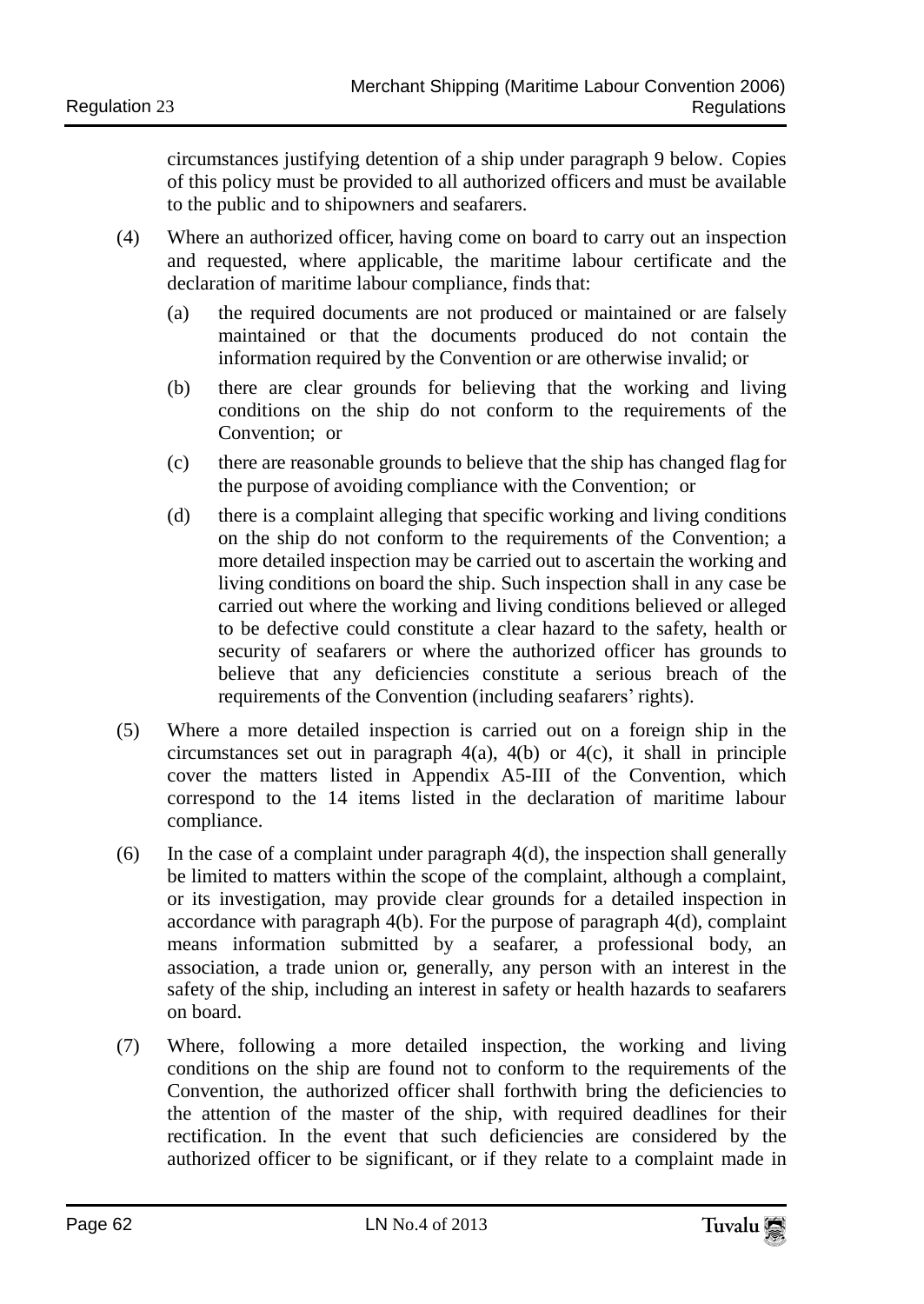accordance with paragraph 4(d), the authorized officer shall bring the deficiencies to the attention of the seafarers' and shipowners' organizations and may:

- (a) notify a representative of the flag State;
- (b) provide the competent authorities of the next port of call with the relevant information.
- (8) A copy of the officer's report, which must be accompanied by any reply received from the competent authorities of the flag State within the prescribed deadline, may be transmitted to the Director-General of the International Labour Office with a view to such action as may be considered appropriate and expedient in order to ensure that a record is kept of such information and that it is brought to the attention of parties which might be interested in availing themselves of relevant recourse procedures.
- (9) Where, following a more detailed inspection by an authorized officer, the ship is found not to conform to the requirements of the Convention and:
	- (a) the conditions on board are clearly hazardous to the safety, health or security of seafarers; or
	- (b) the non-conformity constitutes a serious or repeated breach of the requirements of the Convention (including seafarers' rights); the authorized officer shall take steps to ensure that the ship does not proceed to sea until any non-conformities that fall within the scope of subparagraph (a) or (b) of this paragraph have been rectified, or until the authorized officer has accepted a plan of action to rectify such nonconformities and is satisfied that the plan will be implemented in an expeditious manner. If the ship is prevented from sailing, the authorized officer shall forthwith notify the flag State accordingly and invite a representative of the flag State to be present, if possible, requesting the flag State to reply within a prescribed deadline. The authorized officer shall also inform forthwith the shipowners' and seafarers' organizations.
- (10) All possible efforts shall be made to avoid a ship being unduly detained or delayed. If a ship is found to be unduly detained or delayed, compensation shall be paid for any loss or damage suffered. The burden of proof in each case shall be on the complainant.

## **23.2 Onshore seafarer complaint-handling procedures**

- (1) Seafarers on foreign ships who allege a breach of the requirements of the Convention including seafarers' rights have the right to report such a complaint in order to facilitate a prompt and practical means of redress.
- (2) A complaint by a seafarer alleging a breach of the requirements of the Convention including seafarers' rights may be reported to an authorized

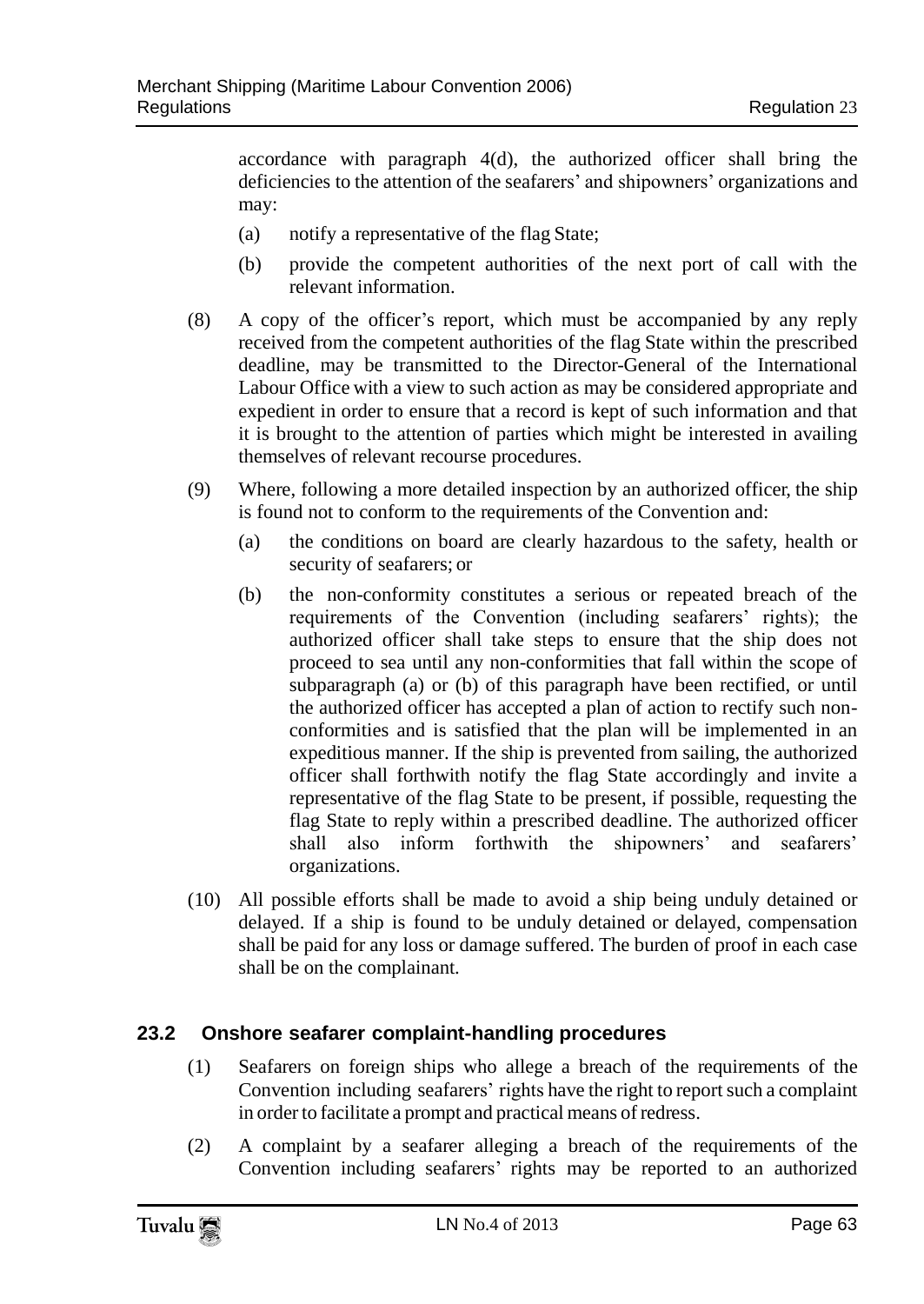officer in the port at which the seafarer's ship has called. In such cases, the authorized officer shall undertake an initial investigation, taking account of the following principles:

- (a) the authorized officer should first check whether the complaint is of a general nature which concerns all seafarers on the ship, or a category of them, or whether it relates only to the individual case of the seafarer concerned;
- (b) if the complaint relates to an individual case, the authorized officer must ascertain whether the ship's on-board complaint procedures required under Regulation 22.5 and the Code of the Convention have been explored and an examination of the results of any on-board complaint procedures for the resolution of the complaint concerned should be undertaken;
- (c) if such procedures have not been explored, the authorized officer should suggest that the complainant take advantage of any such procedures available; there should be good reasons for considering a complaint before any on-board complaint procedures have been explored; such reasons would include the inadequacy of, or undue delay in, the internal procedures or the complainant's fear of reprisal for lodging a complaint;
- (d) if the complaint is of a general nature, the authorized officer should consider conducting a more detailed inspection in accordance with Regulation 22.8 of the Merchant Shipping (Maritime Labour Convention) Regulations.
- (3) In any investigation of a complaint, the authorized officer must give the master, the shipowner and any other person involved in the complaint a proper opportunity to make known their views.
- (4) The authorized officer shall, where appropriate, seek to promote a resolution of the complaint at the ship-board level.
- (5) In the event that the investigation or an inspection reveals a non-conformity that falls within the scope of paragraph 9 of Regulation 22.8 of this Merchant Shipping (Maritime Labour Convention 2006) Regulations, the provisions of that paragraph shall be applied.
- (6) Where the provisions of paragraph 5 do not apply, and the complaint has not been resolved at the ship-board level, the authorized officer must forthwith notify the flag State, seeking, within a prescribed deadline, advice and a corrective plan of action.
- (7) In the event that the flag State demonstrates, that it will handle the matter, and that it has in place effective procedures for this purpose and has submitted an acceptable plan of action, the authorized officer may refrain from any further involvement with the complaint.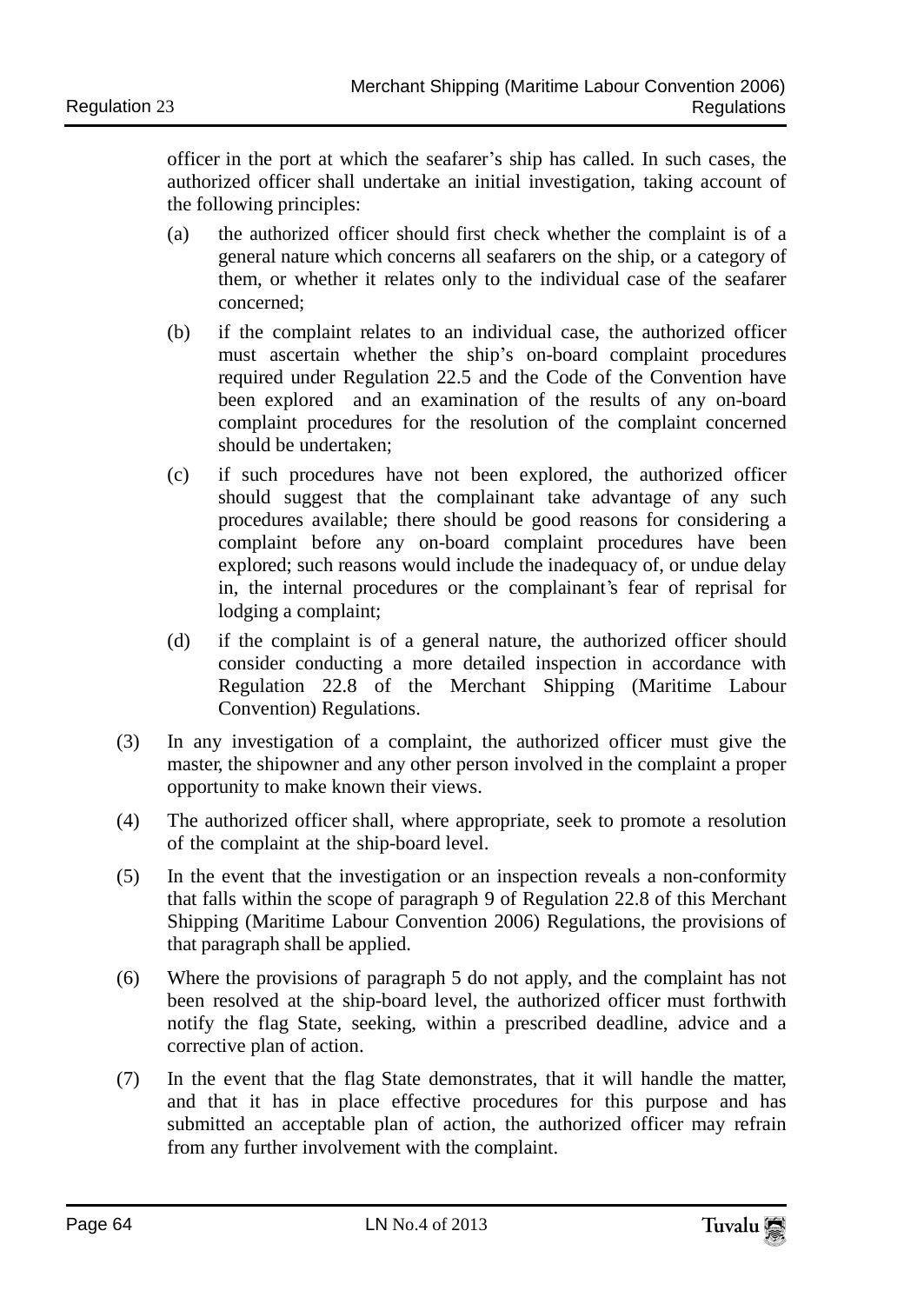- (8) Where the complaint has not been resolved following action taken in accordance with paragraph 6, the port State shall transmit a copy of the authorized officer's report to the Director-General. The report must be accompanied by any reply received within the prescribed deadline from the competent authority of the flag State. The seafarers' and shipowners' organizations (see Schedule I of the Merchant Shipping (Maritime Labour Convention 2006) Regulations) shall be similarly informed. In addition, statistics and information regarding complaints that have been resolved shall be regularly submitted by the competent authority to the Director-General. Both such submissions are provided in order that, on the basis of such action as may be considered appropriate and expedient, a record is kept of such information and is brought to the attention of parties, including shipowners' and seafarers' organizations, which might be interested in availing themselves of relevant recourse procedures.
- (9) Appropriate steps shall be taken to safeguard the confidentiality of complaints made by seafarers.

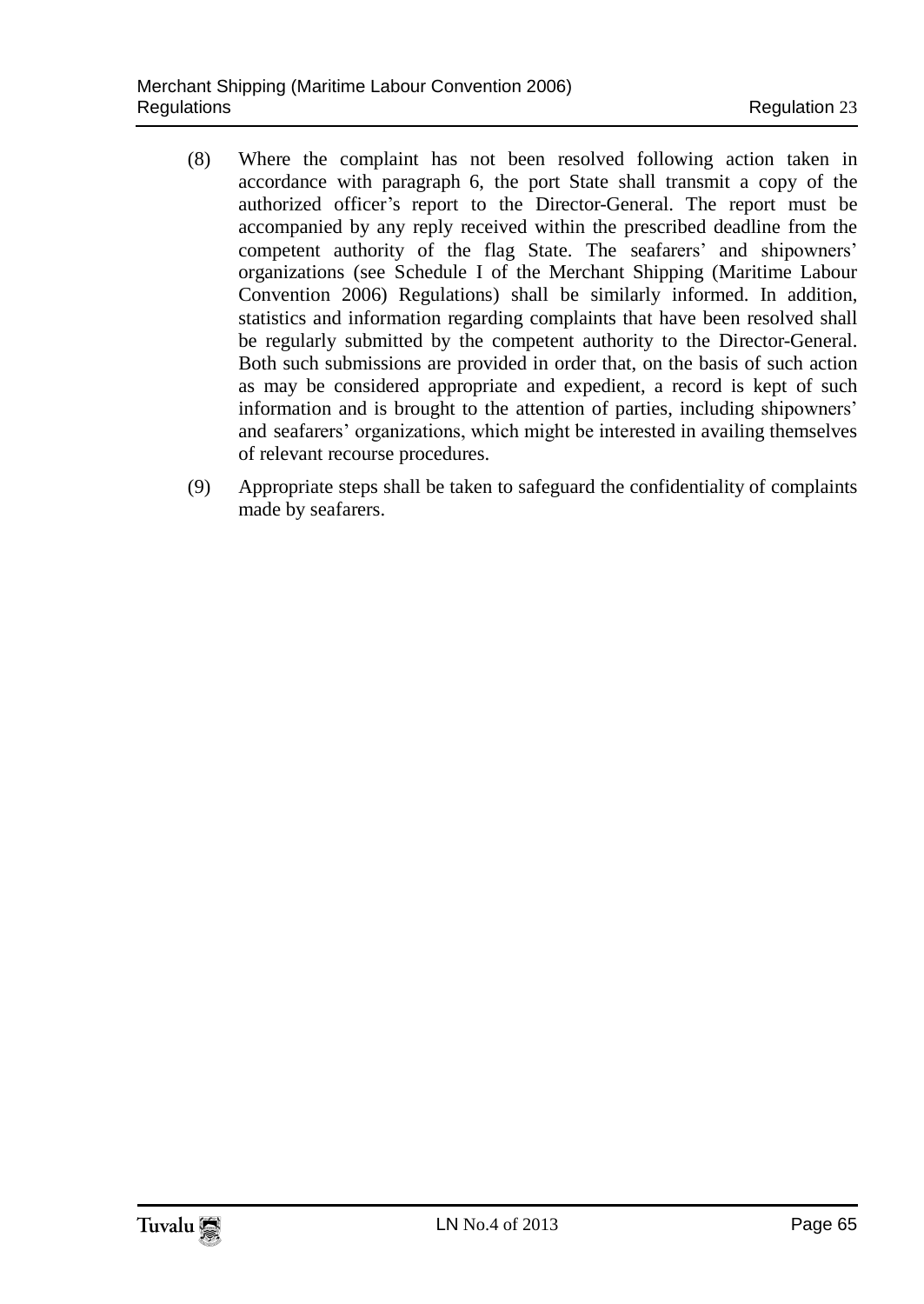## **SCHEDULE I**



#### Maritime Labour Certificate

(Note: This Certificate shall have a Declaration of Maritime Labour Compliance attached)

Issued under the provisions of Article V and Title 5 of the Maritime Labour Convention, 2006 (referred to below as "the Convention") under the authority of the Government of

#### **TUVALU**

#### by …………………………………………………………………………………………

(full designation and address of the competent authority or recognized organization duly authorized under the provisions of the Convention)

With respect to the provisions of the Maritime Labour Convention, 2006 (also referred to below as "MLC 2006"), the following referenced ship:

| Name of Ship                                      |  |
|---------------------------------------------------|--|
| Distinctive number<br>or letters                  |  |
| Port of registry                                  |  |
| Date of registry                                  |  |
| Gross Tonnage <sup>1</sup>                        |  |
| <b>IMO</b> Number                                 |  |
| Type of ship                                      |  |
| Name and address<br>of the shipowner <sup>2</sup> |  |

1 For ships covered by the tonnage measurement interim scheme adopted by the IMO, the gross tonnage is that which is included in the REMARKS column of the International Tonnage Certificate (1969). See Article II (1) (c) of the Convention.

2 *Shipowner* means the owner of the ship or another organization or person, such as the manager, agent or bareboat charterer, who has assumed the responsibility for the operation of the ship from the owner and who, on assuming such responsibility, has agreed to take over the duties and responsibilities imposed on shipowners in accordance with this Convention, regardless of whether any other organizations or persons fulfill certain of the duties or responsibilities on behalf of the shipowner. See Article  $II(1)(j)$  of the Convention.

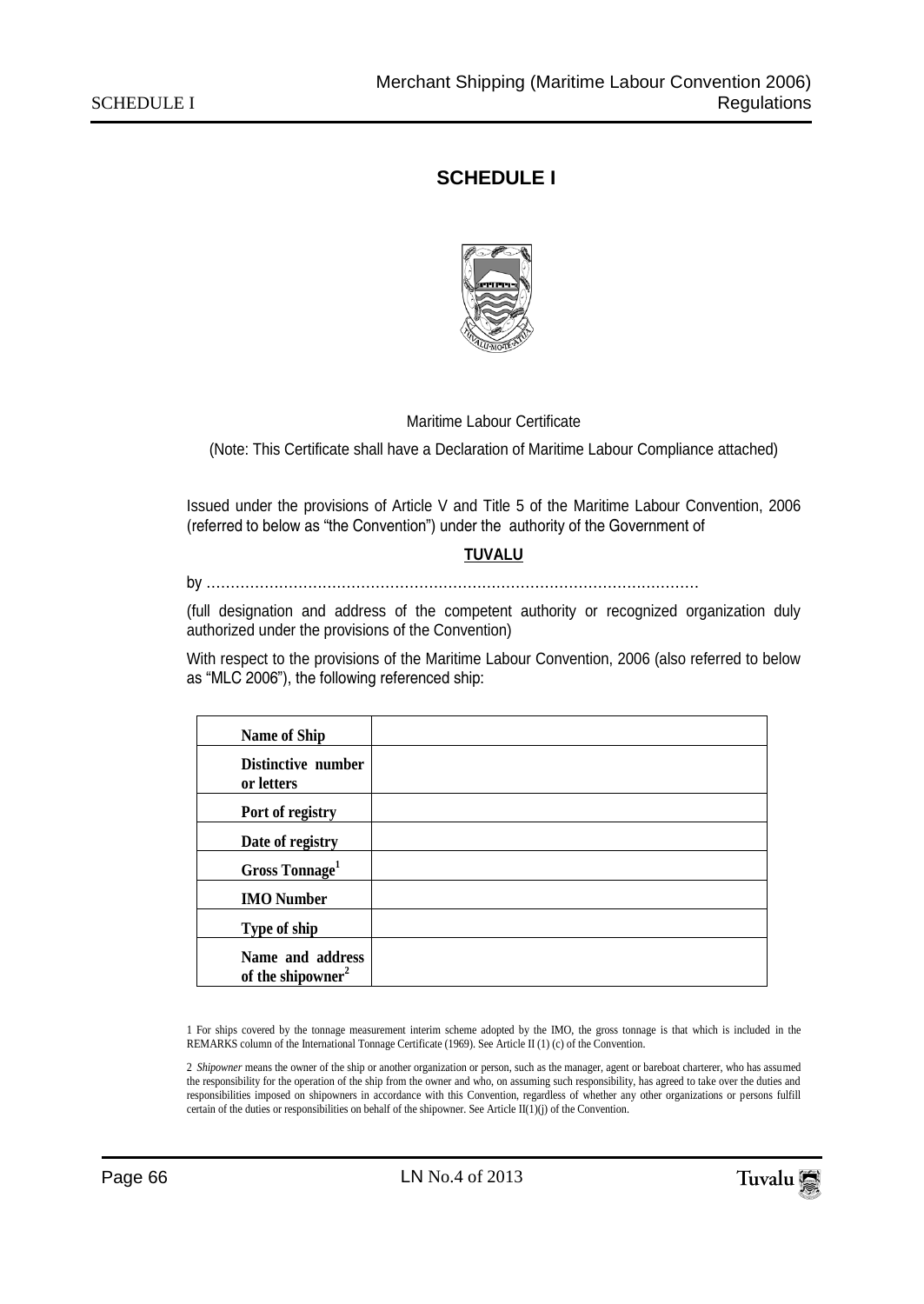This is to certify:

1. That this ship has been inspected and verified to be in compliance with the requirements of the Convention, and the provisions of the attached Declaration of Maritime Labour Compliance.

2. That the seafarers' working and living conditions specified in Appendix A5-I of the Convention were found to correspond to the abovementioned country's national requirements implementing the Convention. These national requirements are summarized in the Declaration of Maritime Labour Compliance, Part I.

This Certificate is valid until .................................... subject to inspections in accordance with Standards A5.1.3 and A5.1.4 of the Convention.

This Certificate is valid only when the Declaration of Maritime Labour Compliance issued at ................................................................ on ................................................... is attached.

Completion date of the inspection on which this Certificate is based was .............................

Issued at .................................................... on ........................................................................

Signature of the duly authorized official issuing the Certificate

(Seal or stamp of issuing authority, as appropriate)

Endorsements for mandatory intermediate inspection and, if required, any additional inspection

This is to certify that the ship was inspected in accordance with Standards A5.1.3 and A5.1.4 of the Convention and that the seafarers' working and living conditions specified in Appendix A5-I of the Convention were found to correspond to the abovementioned country's national requirements implementing the Convention.

Intermediate inspection: Signature

(to be completed between the second and third anniversary dates)

(Signature of authorized official)

Place

Date

(seal or stamp of the authority, as appropriate)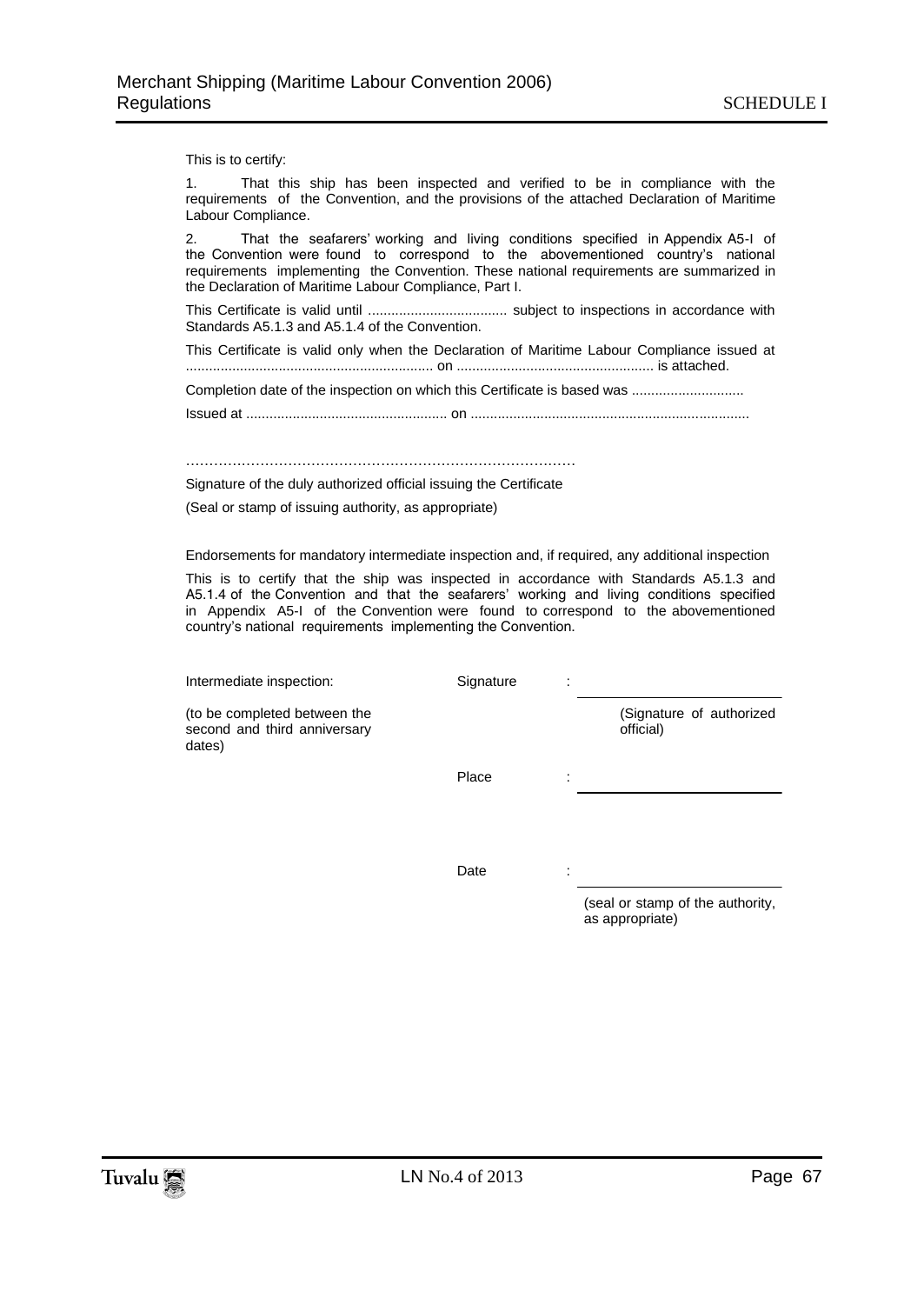#### Additional endorsements (if required)

This is to certify that the ship was the subject of an additional inspection for the purpose of verifying that the ship continued to be in compliance with the national requirements implementing the Convention, as required by Standard A3.1, paragraph 3, of the Convention (re-registration or substantial alteration of accommodation) or for other reasons.

| Additional inspection: | Signature |                                                     |
|------------------------|-----------|-----------------------------------------------------|
| (if required)          |           | (Signature of authorized<br>official)               |
|                        | Place     |                                                     |
|                        |           |                                                     |
|                        | Date      |                                                     |
|                        |           | (seal or stamp of the<br>authority, as appropriate) |
| Additional inspection: | Signature |                                                     |
| (if required)          |           | (Signature of authorized<br>official)               |
|                        | Place     |                                                     |
|                        |           |                                                     |
|                        | Date      |                                                     |
|                        |           | (seal or stamp of the<br>authority, as appropriate) |
| Additional inspection: | Signature |                                                     |
| (if required)          |           | (Signature of authorized<br>official)               |
|                        | Place     |                                                     |
|                        |           |                                                     |
|                        | Date      |                                                     |
|                        |           | (seal or stamp of the<br>authority, as appropriate) |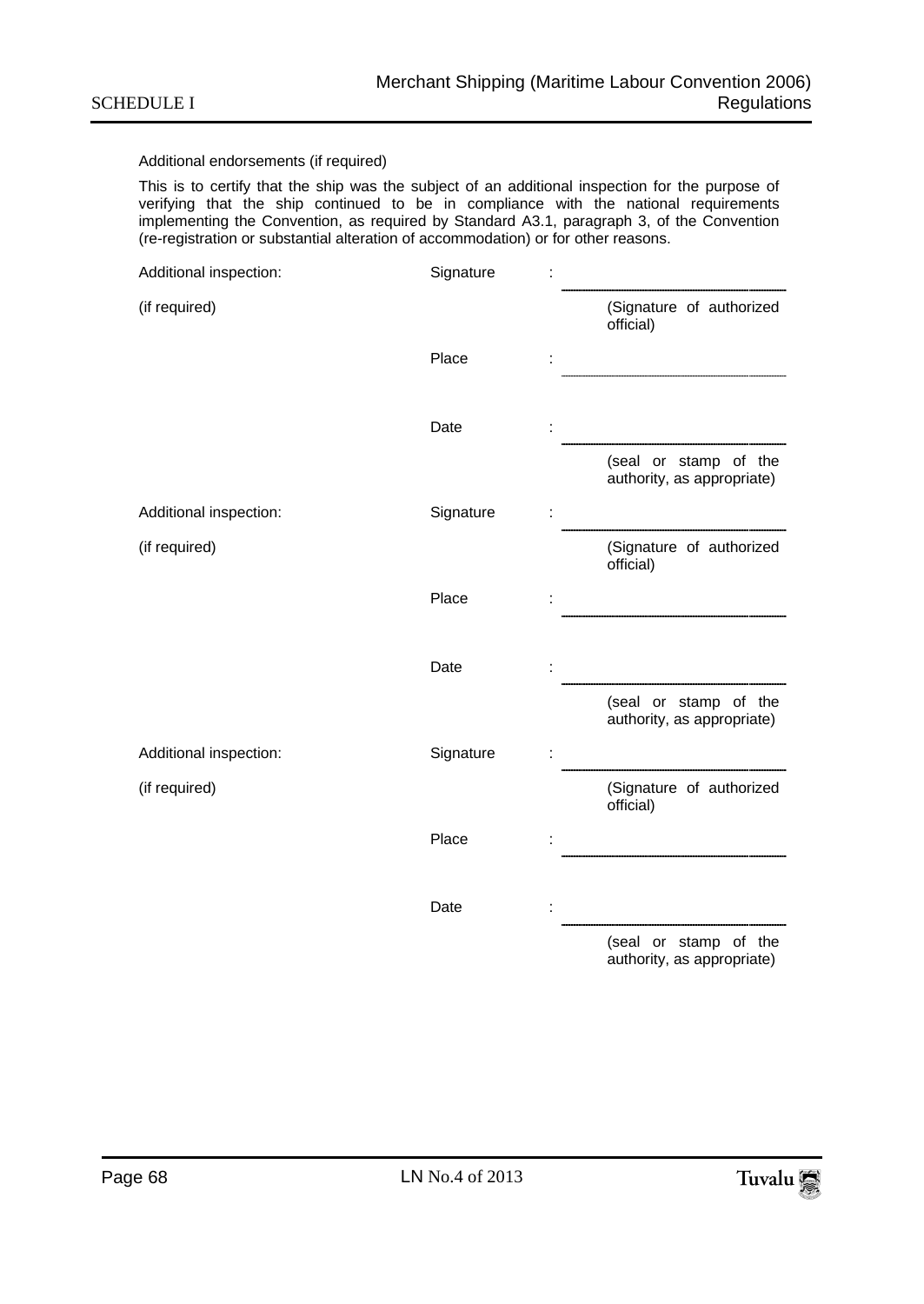# **Schedule II**



#### GOVERNMENT OF TUVALU

#### TUVALU SHIP REGISTRY

#### MARITIME LABOUR CONVENTION, 2006

#### **Declaration of Maritime Labour Compliance – Part I**

(Note: This Declaration must be attached to the ship's Maritime Labour Certificate)

Issued under the authority of the Government of

#### **TUVALU**

With respect to the provisions of the Maritime Labour Convention, 2006 (also referred to below as "MLC 2006"), the following referenced ship:

| Name of Ship | <b>IMO</b> Number | <b>Gross Tonnage</b> |
|--------------|-------------------|----------------------|
|              |                   |                      |
|              |                   |                      |

is maintained in accordance with Standard A5.1.3 of the Convention.

The undersigned declares, on behalf of the abovementioned competent authority, that:

- the provisions of the MLC 2006 are fully embodied in the national requirements referred to below;
- these national requirements are contained in the national provisions referenced below; explanations concerning the content of those provisions where they differ from the MLC 2006 are provided where necessary;
- the details of any substantial equivalencies under Article VI, paragraphs 3 and 4, are provided in the section provided for this purpose below;
- any exemptions granted by the competent authority in accordance with Title 3 are clearly indicated in the section provided for this purpose below; and
- any ship-type specific requirements under national legislation are also referenced under the requirements concerned.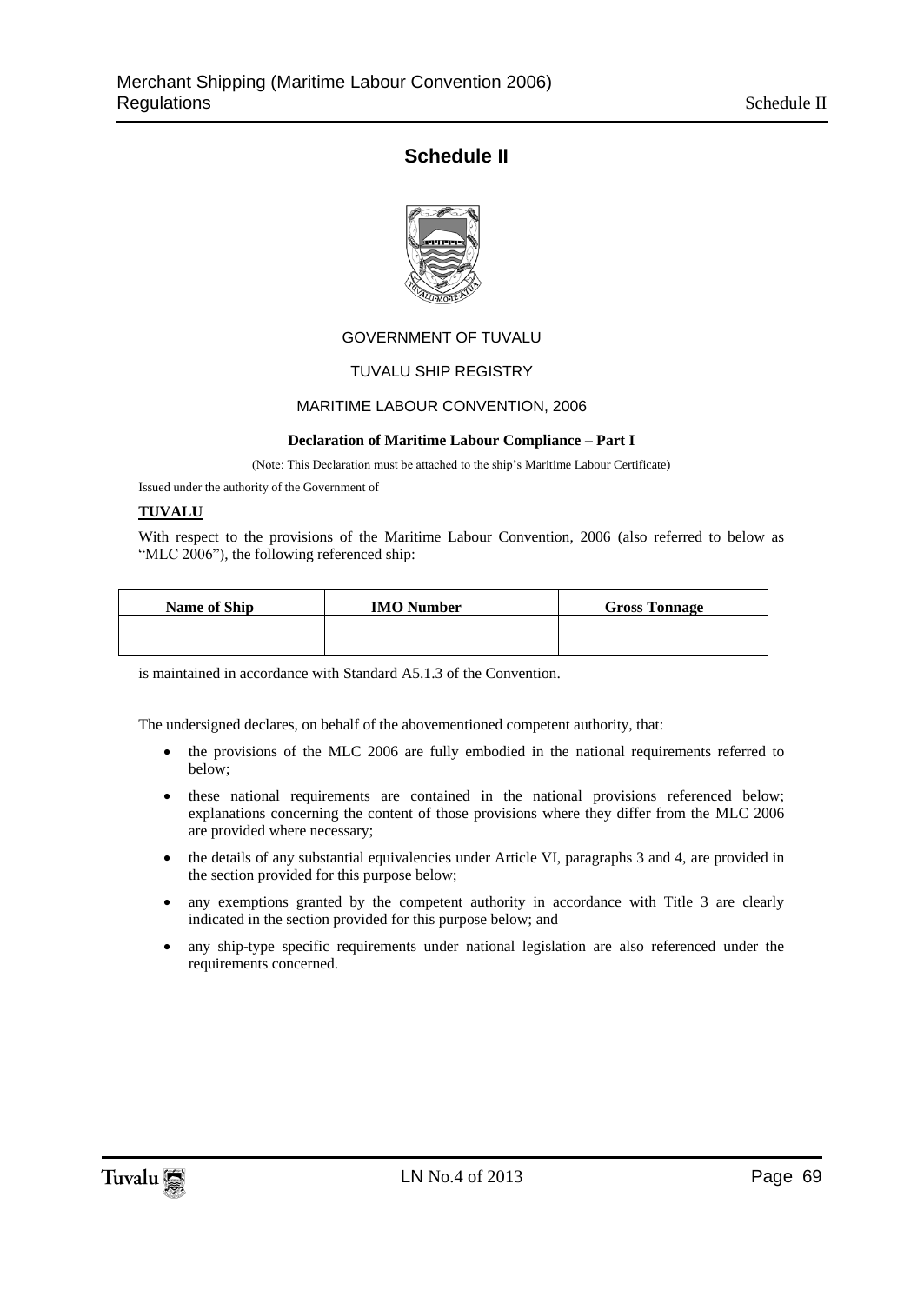Minimum age (Regulation 3)

*The minimum age to be employed or hired and able to work on board a Tuvalu flagged vessel is 16 years old.*

*The employment, engagement or work of seafarers under the age of 18 is prohibited where the work is likely to jeopardize their health or safety. Refer to Marine Circular MC-9/2012/1.*

Medical Certification (Regulation 4)

*Seafarers employed on a Tuvalu flagged vessel must undergo a medical examination prior to employment aboard a vessel (not more than 12 months prior to the date of making application) and normally (unless a shorter time is specified for specific duties or required by STCW) every two (2) years thereafter (unless the seafarer is under the age of 18 where an annual exam is required) to obtain a valid medical certificate/report showing medical fitness for duty. The scope of the medical exam for both pre-sea and periodic assessments is identical. Refer to Marine Guidance MG-2/2012/1.*

*Medical certificates issued in accordance to the requirements of the STCW Convention 1978, as amended, shall be accepted by Tuvalu for the purpose of this requirement. Similarly, a medical certificate meeting the substance of those requirements, in the case of seafarers not covered by the STCW Convention 1978, as amended, shall also be accepted.*

*Permits can be requested for urgent cases when the medical certificate has expired provided that the medical certificate has not expired for greater than 6 months. Such permit shall not exceed a 3 month period.*

Qualifications of Seafarers (Regulation 5)

*Seafarers are shall have the appropriate training and qualifications, as well as certificate(s) accrediting their professional competences and other qualifications to perform their functions duly issued or endorsed by the Competent Authority in accordance to the International Convention on Standards of Training, Certification and Watchkeeping, 1978, as amended and revised from time to time.*

*If any seafarer forges or fraudulently alters or procures the forgery or fraudulent alteration of any such official document he shall forfeit to his employer all wages above the amount payable to an ordinary seafarer for the period during which he was employed in reliance upon such forged or altered document and shall be subject to the penalties provided for in Section 77 of the Tuvalu Merchant Shipping Act.*

Seafarers' Employment Agreements (Regulation 7)

*Seafarers working on board a Tuvalu flagged vessel shall have an employment agreement signed by the seafarer and the ship owner / operator, or a representative that guarantees decent working and living conditions on board the ship, and each shall retain an original copy of the signed agreement for the duration of its term. All seafarers shall have the opportunity to review the conditions stated on the employment agreement and, if necessary, seek advice before signing.*

*Ship owners / operators must ensure that clear information as to the conditions of employment can be easily obtained on board by the seafarers concerned, including the ship's master, and that such information, including a copy of the seafarers' employment agreement, is also accessible for review by officers of a competent authority, including those in ports to be visited.*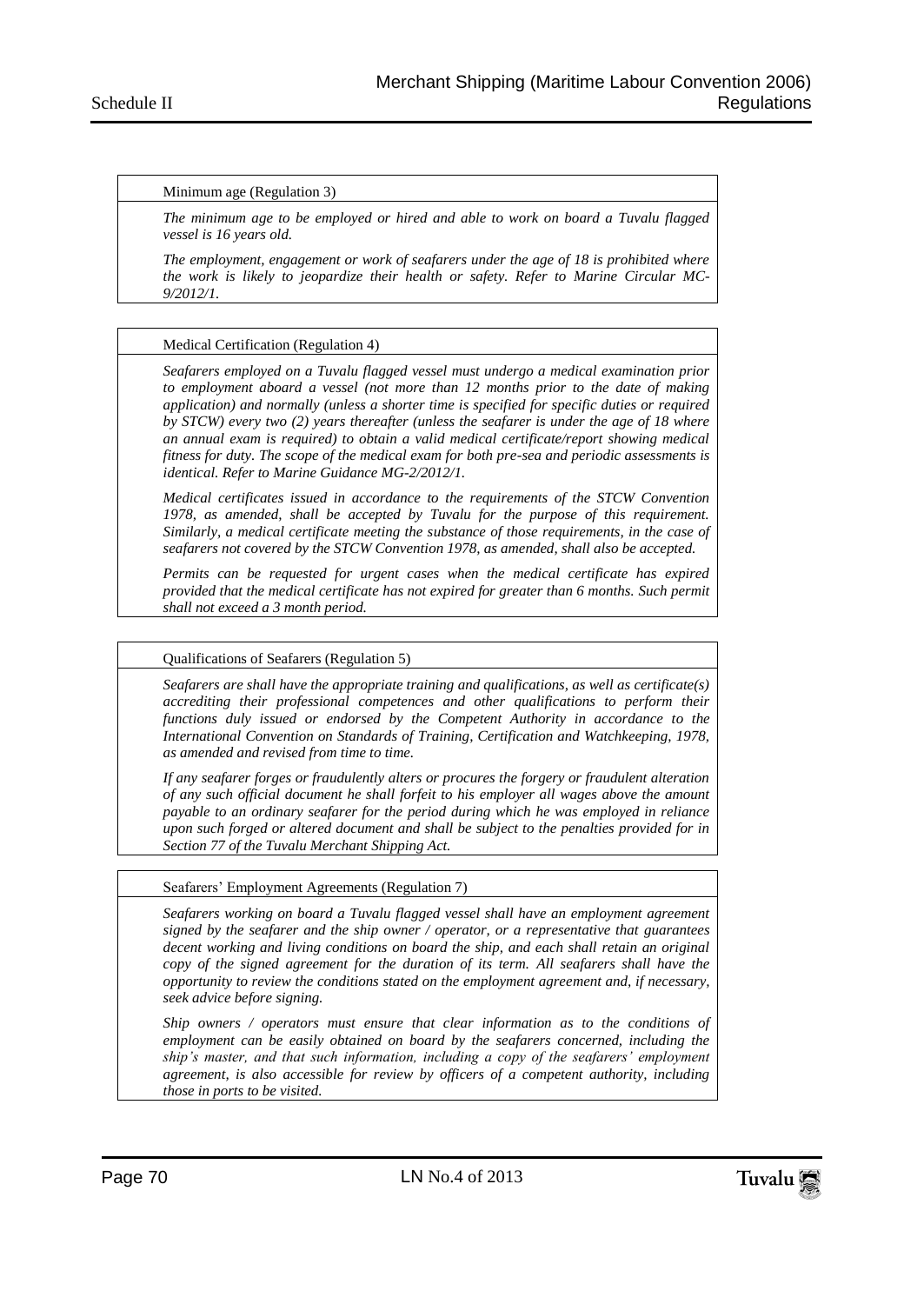Use of any Licensed or Certified or Regulated Private Recruitment and Placement Service (Regulation 6)

*Private seafarer recruitment and placement of services (SRPS) operating in Tuvalu shall be issued licences or certificates or granted similar authorization.*

*Ship owners / operators using services of SRPS that are not located in countries or territories where the MLC 2006 applies are required to demonstrate, as far as practicable, that such services meet the relevant requirements set forth in Regulation 1.4 of Title 1 of the MLC 2006, and shall be solely responsible for any detention, as well as any penalties imposed by such detention, by Flag State or Port State, that is the result of the use of a SRPS located in a State where MLC 2006 does not apply.*

Hours of Work or Rest (Regulation 9)

*Ship owners / operators must ensure that the minimum number of hours of rest shall not be less than:*

*10 hours in any 24-hour period, which may be divided into no more than two (2) periods – one of which shall be at least six (6) hours in length, and no more than 14 hours between any consecutive periods; and*

*77 hours in any 7-day period.*

*Every vessel shall have a record of hours of rest in order to serve as documentary evidence that the seafarer's minimum resting hours are met. Refer to Marine Circular MC-11/2012/1 for forms for the Table of Working Arrangements and for the Records of Hours of Rest.*

*The daily records of the resting hours shall be written in the working language or languages of the ship and in English. Each seafarer shall receive a copy of the records pertaining to her or him, which shall be endorsed by the master, or a person authorized by the master and the seafarer. Nonetheless, in passenger ships, the daily records of resting hours can be electronically sent to seafarers, as long as these had been approved by the master or by the person that he authorizes.*

Manning levels for the ship (Regulation 13)

*All Tuvalu flagged vessels shall have a sufficient number of seafarers on board to ensure that vessels are operated safely, efficiently and with due regard to security. Every vessel shall be manned by a crew that is adequate, in terms of size and qualifications, to ensure the safety and security of the vessel and its personnel, under all operating conditions, in accordance with minimum safe manning certificate issued by the Tuvalu Ship Registry or the equivalent document issued by the same.*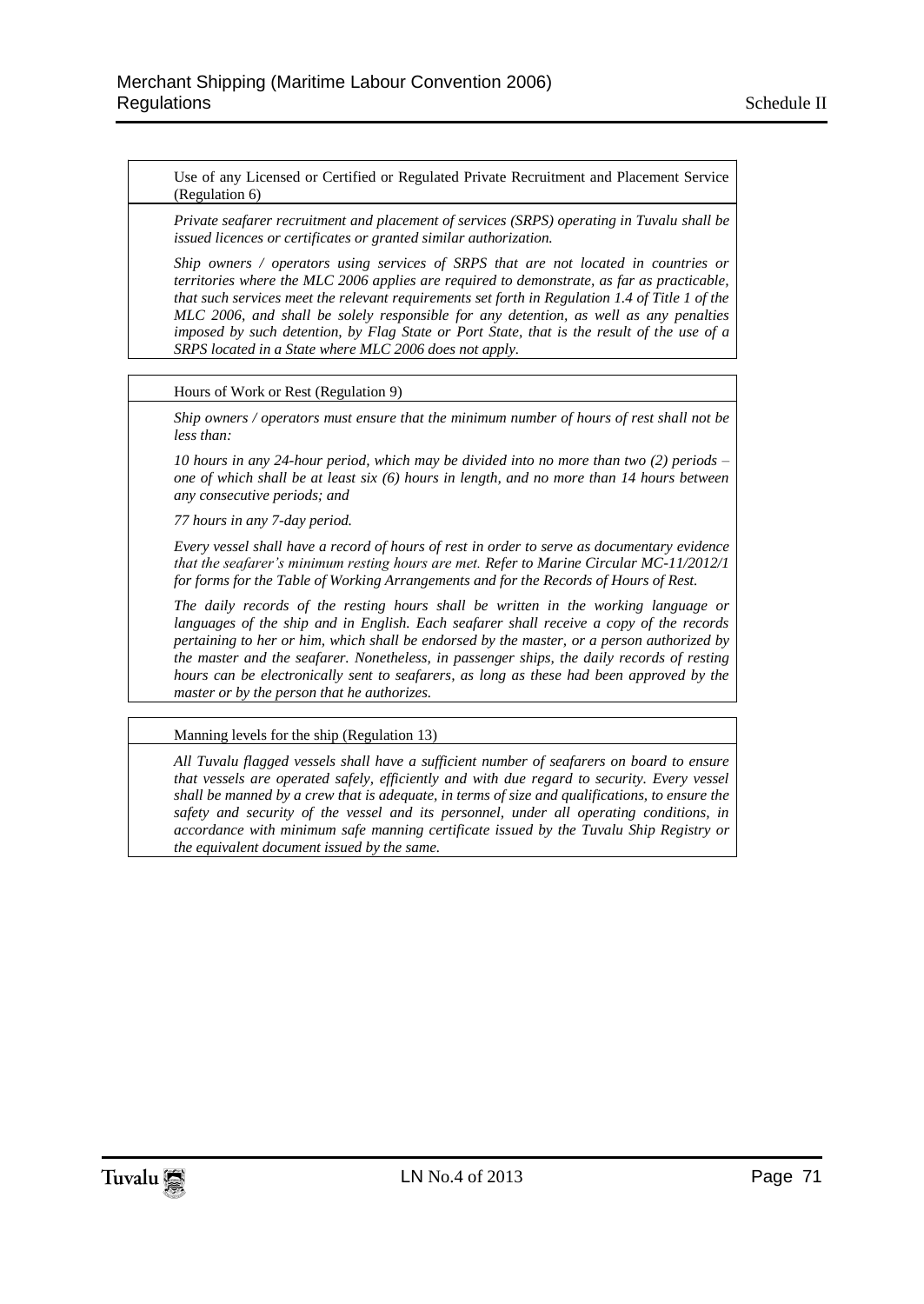#### Accommodation (Regulation 15)

*Ship owners / operators shall ensure that Tuvalu flagged vessels are provided with decent accommodations for seafarers working or living on board, or both, and maintained consistent with promoting the seafarers' health and well-being.*

*The provisions of the Merchant Shipping (Maritime Labour Convention 2006) Regulations relating to ship construction and equipment apply only to ships constructed after the date in which the MLC 2006 enters into force.*

*Ship construction and equipment for ships constructed before MLC 2006 enters into force shall comply with the provisions set out in the Accommodation of Crews Convention No. 92, and the Accommodation of Crews Convention (Supplementary Provisions) No. 133 of the ILO.*

*The master or the person designated by him shall conduct frequent inspections on board ships to ensure that the accommodation of seafarers is clean, decently habitable and maintained in a good state of repair. The results of each inspection shall be recorded and available for review.*

On-board recreational facilities (Regulation 15)

*Ship owners / operators shall ensure that Tuvalu flagged vessels are provided with recreational facilities for seafarers working or living on board, or both, and maintained consistent with promoting the seafarers' health and well-being. Refer to Marine Circular MC-7/2012/1.*

Food and catering (Regulation 16)

*Ship owners / operators shall maintained on board the following minimum standards:*

*food and drinking water supplies, having regard to the number of seafarers on board, their religious requirements and cultural practices as they pertain to food, and duration and nature of the voyage, shall be suitable in respect of quantity, nutritive value, quality and variety;*

*the organization and equipment of the catering department shall be such as to permit the provision to the seafarers of adequate, varied and nutritious meals prepared and served in hygienic conditions; and*

*catering staff shall be properly trained or instructed for their positions.* 

*Seafarers living on board a vessel shall be provided with food free of charge during the period of engagement.*

*Refer to Marine Circular MC-7/2012/1 (Sections 1, 15, 16 and 17) and Marine Guidance MG-1/2012/1.*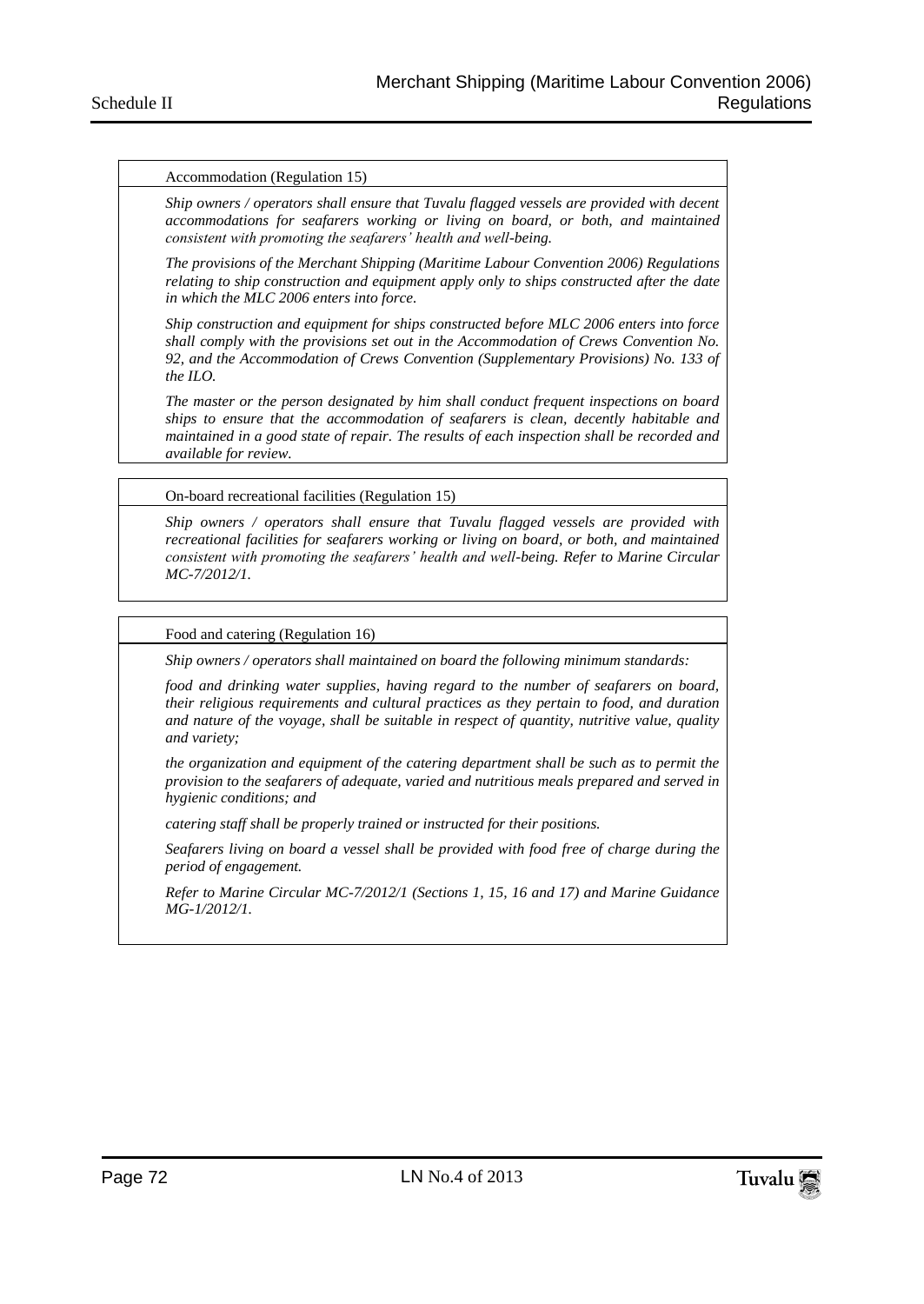*Ship owners / operators have the obligation to:*

**LEAD** Distributed Experimental (Regulation 19)<br>
Ship owners / operators have the obligation is:<br>
andy profection only programs relating to a computation of such the bulky and bulky manipulate the profession of the profes *adopt policies and programmes relating to occupational safety and health management that includes risk evaluation as well as training and instruction of seafarers with the purpose to prevent occupational accidents, injuries and diseases, including measures to reduce and prevent the risk of exposure to harmful levels of environmental factors and chemicals substances, as well as the risk of injuries or diseases that may arise from the use of equipment and machinery on board ships;*

*to provide seafarers with protective equipment or other accident prevention devices accompanied by provisions on the use of such equipment or protection devices;*

*to ensure that the machineries used on board are properly guarded and that its use without appropriate safety guards is prevented; and*

*to ensure that a Safety Committee is established on board a ship that has five or more seafarers.*

*Refer to Marine Guidance MG-3/2012/1 for Guidance on the Basic Elements of a Shipboard Occupational Health and Safety Program and Marine Circular MC-9/2012/1 for Health & Safety Issues for Seafarers under the Age of 18.*

On-board medical care (Regulation 17)

*Ship owners / operators shall ensure that health protection and medical care (including essential dental care) are provided for seafarers working on board vessels taking into consideration cultural and religious backgrounds are maintained which:*

*ensures the application to seafarers of any general provisions on occupational health protection and medical care relevant to their duties, as well as of special provisions specific to work on board vessels;*

*gives health protection and medical care as comparable as possible to that which is generally available to workers ashore, including prompt access to the necessary medicines, medical equipment and facilities for diagnosis and treatment and to medical information and expertise;*

*gives seafarers the right to visit a qualified medical doctor or dentist without delay in ports of call, where practicable;*

*ensures that, to the extent consistent with the national law and practice, medical care and health protection services while a seafarer is on board a vessel or landed in a foreign port are provided free of charge to seafarers;*

*are not limited to treatment of sick or injured seafarers but include measures of a preventive nature.*

*Refer to Marine Circular MC-2/2007/12/2 (Sections 1, 3 and 4)*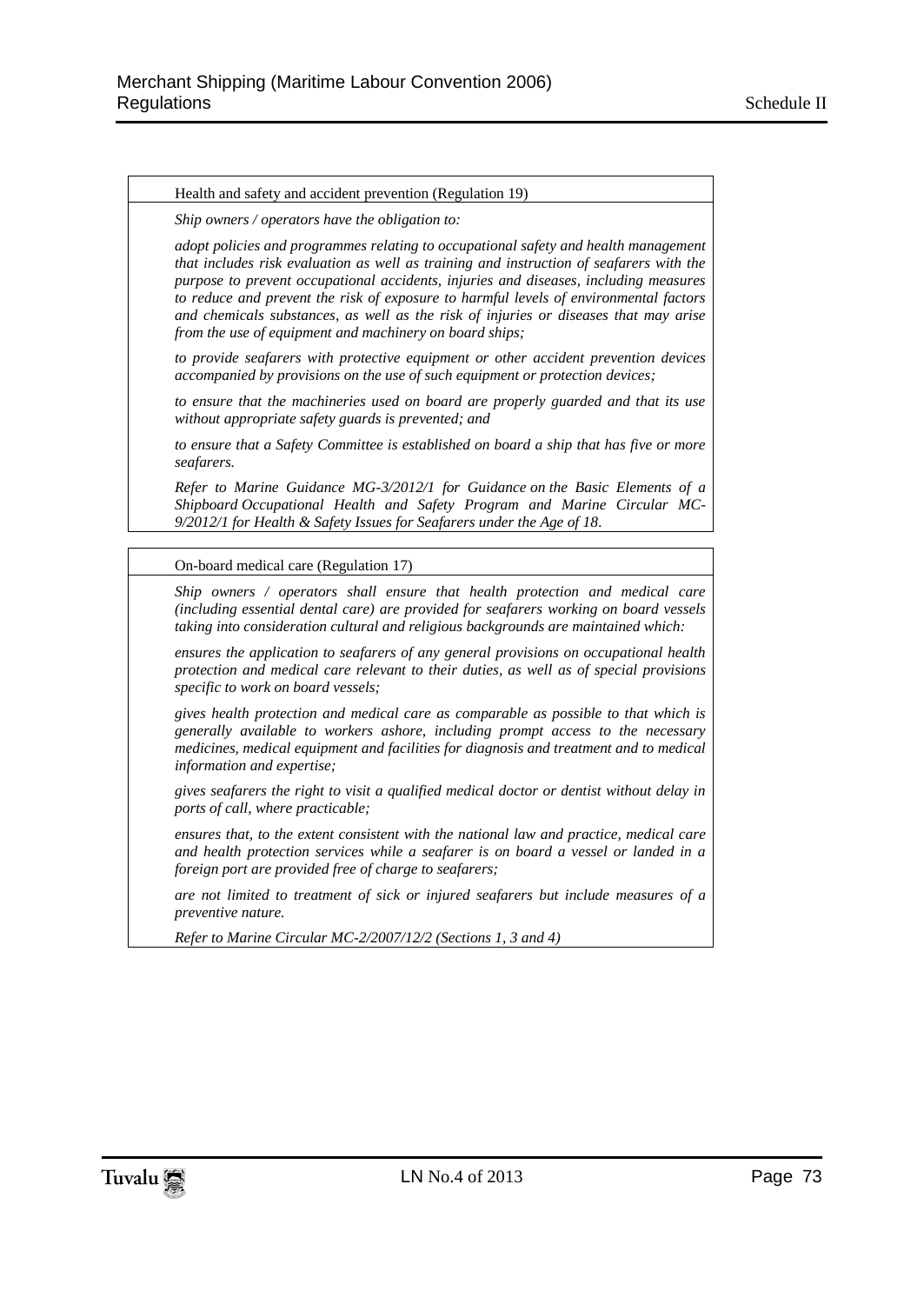On-board complaint procedures (Regulation 22.5)

*There shall be on board complaint procedures that allow for the fair and effective handling of seafarer complaints alleging violations of the provisions of MLC 2006.*

*Seafarers shall be provided, together with a copy of their seafarers' employment agreement, a copy of the on board complaint procedures applicable to the ship as prescribed in Marine Circular MC-10/2012/1.*

*Utilization of on board compliant procedures shall not prejudice a seafarer's right to seek redress through conciliation and mediation, arbitration or legal means.*

*Any victimization of a seafarer for filing a complaint is strictly prohibited. Victimization is understood to mean any adverse action taken or threatened by any person with respect to a seafarer for lodging a complaint which is not manifestly vexatious or maliciously made.*

Payment of Wages (Regulation 8)

*Ship owners / operators shall ensure that all seafarers are:*

*paid at no greater than monthly intervals and in accordance with their seafarers' employment agreement and any applicable collective agreement;*

*given a monthly account of the payments due and the amounts paid, including wages, additional payments and the rate of exchange used where payment has been made in a currency or at a rate different from the one agreed to; and*

*allowed to, at the time of their entering employment or during it, to allot, if they so desire, a proportion of their wages for remittance at regular intervals to their families by bank transfers or similar means. Allotments must be remitted in due time and directly to the person or persons nominated by the seafarers.*

*Refer to Marine Circular MC-12/2012/2 for Provisions for Seafarers Wages.*

| Name      |                                                               |
|-----------|---------------------------------------------------------------|
| Title     | $\frac{1}{2}$ . The set of $\frac{1}{2}$                      |
| Signature | $\frac{1}{2}$ . The contract of $\frac{1}{2}$                 |
| Place     | $\mathbf{1}_{\{1,2,3,4,5\}}$ and $\mathbf{1}_{\{1,2,3,4,5\}}$ |
| Date      |                                                               |

(seal or stamp of the authority, as appropriate)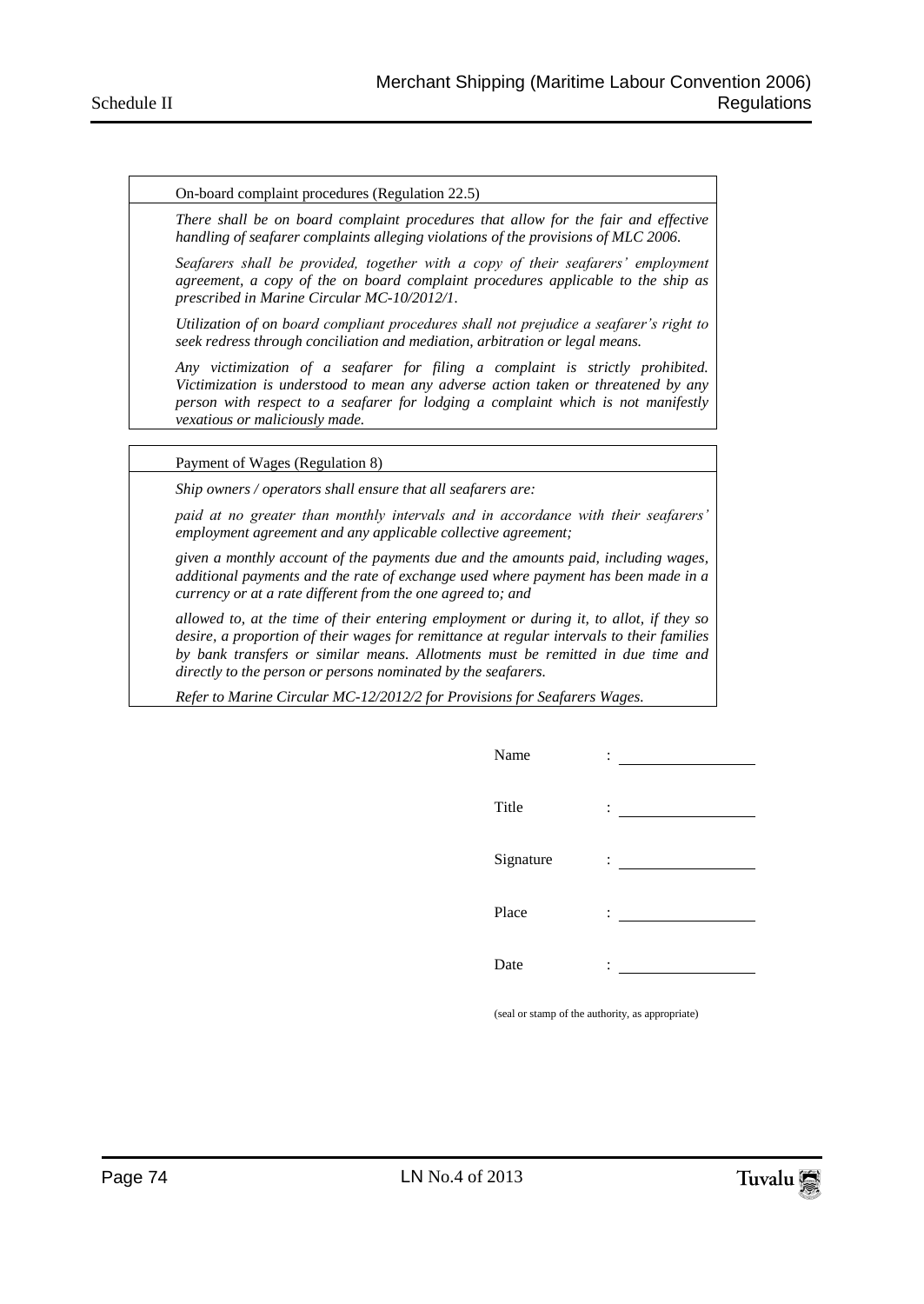#### **SUBSTANTIAL EQUIVALENCIES**

(Note: Strike out the statement which is not applicable)

The following substantial equivalencies, as provided under Article VII, paragraphs 3 and 4, of the Convention, except where stated above, are noted *(insert description if applicable)*:

……………………………………………………………………………………………………………… ……………………………………………………………………………………………………………… No equivalency has been granted. Name : : Title  $\qquad \qquad :$ **Signature** Place Date (seal or stamp of the authority, as appropriate) **Exemptions** (Note: Strike out the statement which is not applicable) The following exemptions granted by the competent authority as provided in Title 3 of the Convention are noted: ……………………………………………………………………………………………………………… ……………………………………………………………………………………………………………… No exemption has been granted. Name : Title : the state of the state of the state of the state of the state of the state of the state of the state of the state of the state of the state of the state of the state of the state of the state of the state of the st Signature : Place : the set of the set of the set of the set of the set of the set of the set of the set of the set of the set of the set of the set of the set of the set of the set of the set of the set of the set of the set of the s Date : (seal or stamp of the authority, as appropriate)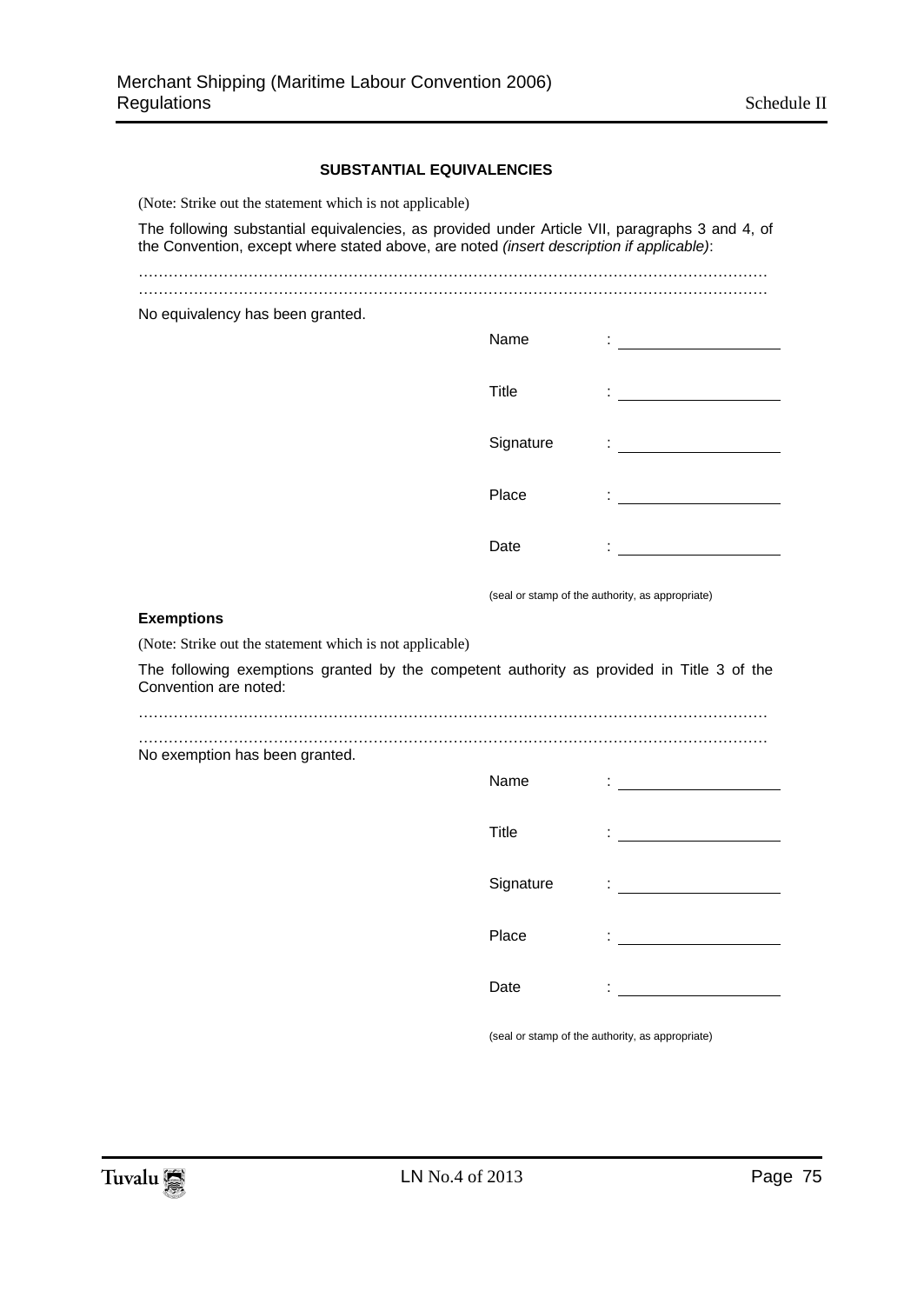# **SCHEDULE III**



# GOVERNMENT OF TUVALU

# TUVALU SHIP REGISTRY

### MARITIME LABOUR CONVENTION, 2006

#### Declaration of Maritime Labour Compliance – Part II

(Measures adopted to ensure ongoing compliance between inspections)

The following measures have been drawn up by the shipowner, named in the Maritime Labour Certificate to which this Declaration is attached, to ensure ongoing compliance between inspections:

(State below the measures drawn up to ensure compliance with each of the items in Part I – please attach additional sheets of paper if space below is insufficient)

| 1. | Minimum age (Regulation 3)                                                                                |  |
|----|-----------------------------------------------------------------------------------------------------------|--|
| 2. | <b>Medical Certification (Regulation 4)</b>                                                               |  |
| 3. | Qualifications of Seafarers (Regulation 5)                                                                |  |
| 4. | Seafarers' Employment Agreements (Regulation 7)                                                           |  |
| 5. | Use of any Licensed or Certified or Regulated Private Recruitment<br>and Placement Service (Regulation 6) |  |
| 6. | Hours of Work or Rest (Regulation 9)                                                                      |  |
| 7. | Manning levels for the ship (Regulation 13)                                                               |  |
| 8. | <b>Accommodation (Regulation 15)</b>                                                                      |  |
| 9. | On-board recreational facilities (Regulation 15)                                                          |  |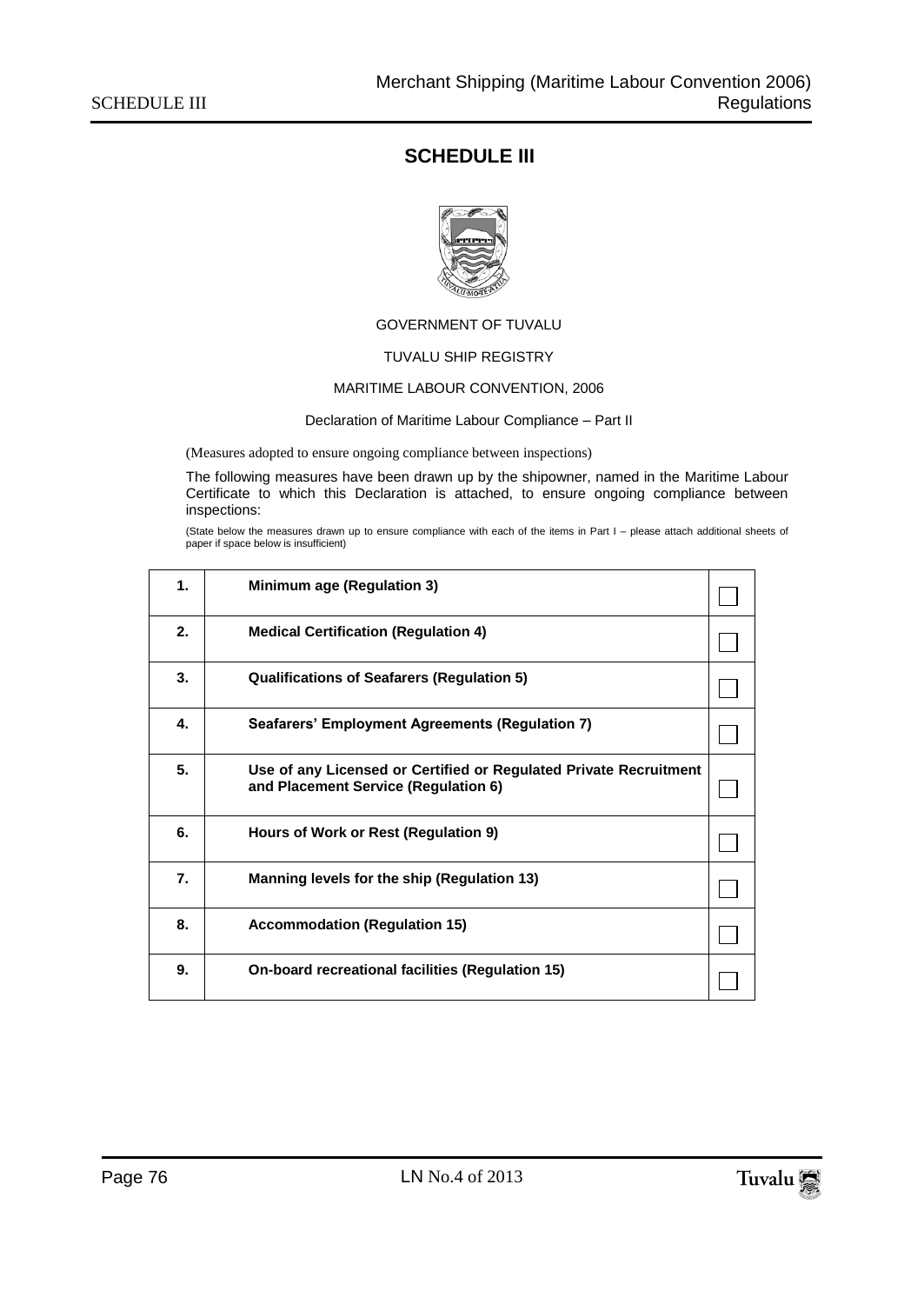| 10. | Food and catering (Regulation 16)                         |  |
|-----|-----------------------------------------------------------|--|
| 11. | Health and safety and accident prevention (Regulation 19) |  |
| 12. | On-board medical care (Regulation 17)                     |  |
| 13. | On-board complaint procedures (Regulation 22.5)           |  |
| 14. | Payment of Wages (Regulation 8)                           |  |

|                 | 10. | Food and catering (Regulation 16)                                                              |                                                                                                                                                                                       |         |
|-----------------|-----|------------------------------------------------------------------------------------------------|---------------------------------------------------------------------------------------------------------------------------------------------------------------------------------------|---------|
|                 | 11. | Health and safety and accident prevention (Regulation 19)                                      |                                                                                                                                                                                       |         |
|                 | 12. | On-board medical care (Regulation 17)                                                          |                                                                                                                                                                                       |         |
|                 | 13. | On-board complaint procedures (Regulation 22.5)                                                |                                                                                                                                                                                       |         |
|                 | 14. | <b>Payment of Wages (Regulation 8)</b>                                                         |                                                                                                                                                                                       |         |
|                 |     | between inspections, with the requirements listed in Part I.<br>Name of shipowner <sup>1</sup> | I hereby certify that the above measures have been drawn up to ensure ongoing compliance,                                                                                             |         |
|                 |     | Company address                                                                                |                                                                                                                                                                                       |         |
|                 |     | Name of the authorised<br>signatory                                                            | ÷                                                                                                                                                                                     |         |
|                 |     | Title                                                                                          |                                                                                                                                                                                       |         |
|                 |     | Signature<br>of<br>the<br>authorised signatory                                                 | ÷                                                                                                                                                                                     |         |
|                 |     | Date                                                                                           | <u> 1989 - Johann Stein, mars an deus an deus Amerikaanse komme van de Fryske komme</u>                                                                                               |         |
|                 |     | (seal or stamp of the shipowner <sup>1</sup> )                                                 |                                                                                                                                                                                       |         |
|                 |     | The above measures have been reviewed by                                                       | (name of competent authority or duly recognized organization)                                                                                                                         |         |
|                 |     | compliance with the requirements set out in Part I of this Declaration.                        | and, following inspection of the ship, have been determined as meeting the purposes set out<br>under Standard 22.3, paragraph 10(b), regarding measures to ensure initial and ongoing |         |
|                 |     |                                                                                                |                                                                                                                                                                                       |         |
| <b>Tuvalu</b> 鳳 |     | LN No.4 of 2013                                                                                |                                                                                                                                                                                       | Page 77 |
|                 |     |                                                                                                |                                                                                                                                                                                       |         |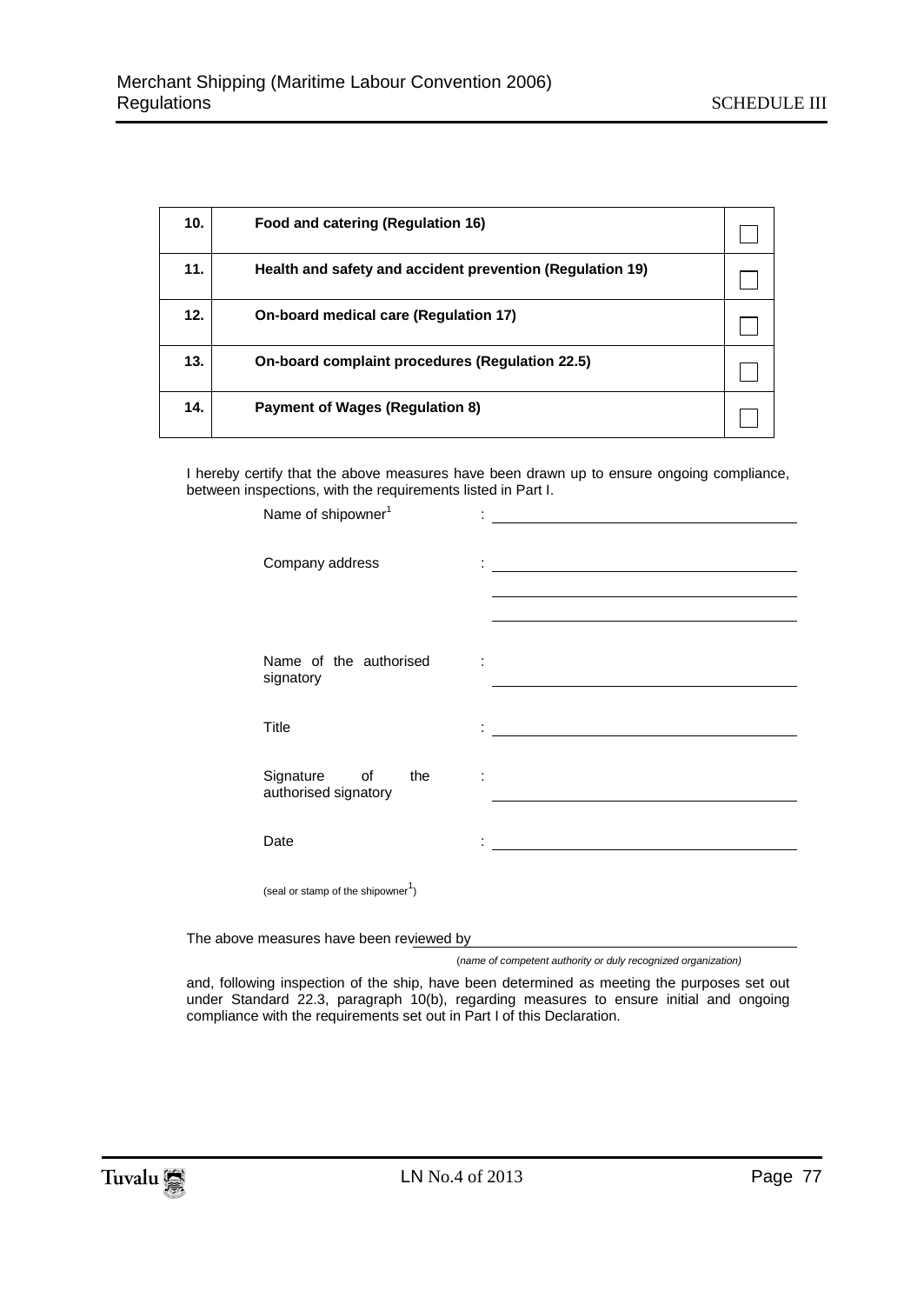| Name      | ٠                                        |
|-----------|------------------------------------------|
| Title     |                                          |
| Address   | ÷                                        |
|           |                                          |
| Signature | ÷                                        |
| Place     | <u> 1989 - Alexandria Alexandria est</u> |
| Date      |                                          |

(seal or stamp of the authority, as appropriate)

<sup>1</sup> Shipowner means the owner of the ship or another organization or person, such as the manager, agent or bareboat charterer, who has assumed the responsibility for the operation of the ship from the owner and who, on ass